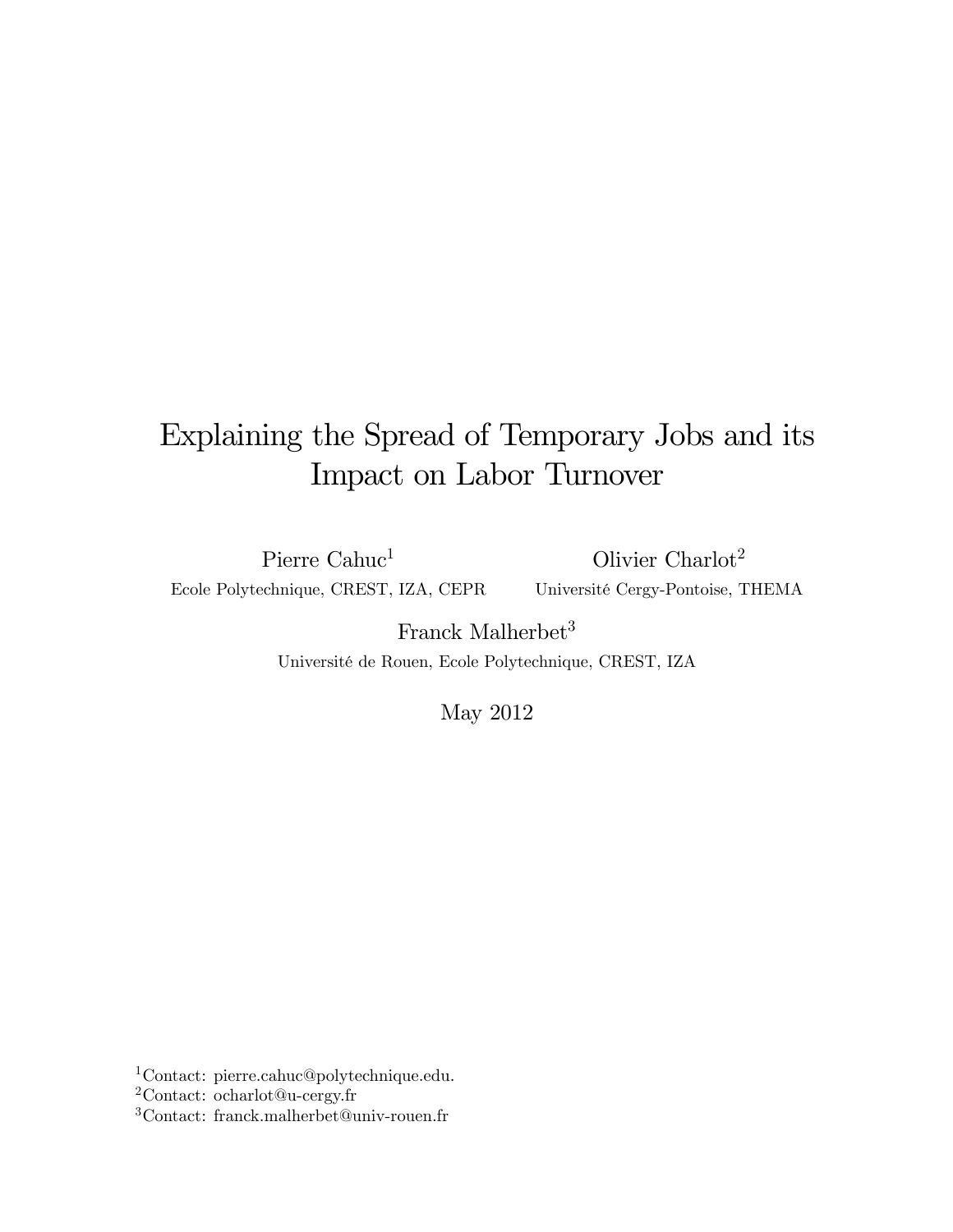#### Abstract

This paper provides a simple model which explains the choice between permanent and temporary jobs. This model, which incorporates important features of actual employment protection legislations neglected by the economic literature so far, reproduces the main stylized facts about entries into permanent and temporary jobs observed in Continental European countries. We show that the stringency of legal constraints on the termination of permanent jobs has a strong positive impact on the turnover of temporary jobs. We also find that job protection has very small effects on total employment but induces large substitution of temporary jobs for permanent jobs which significantly reduces aggregate production.

Key words: Temporary jobs, Employment protection legislation.

JEL classification: J63, J64, J68.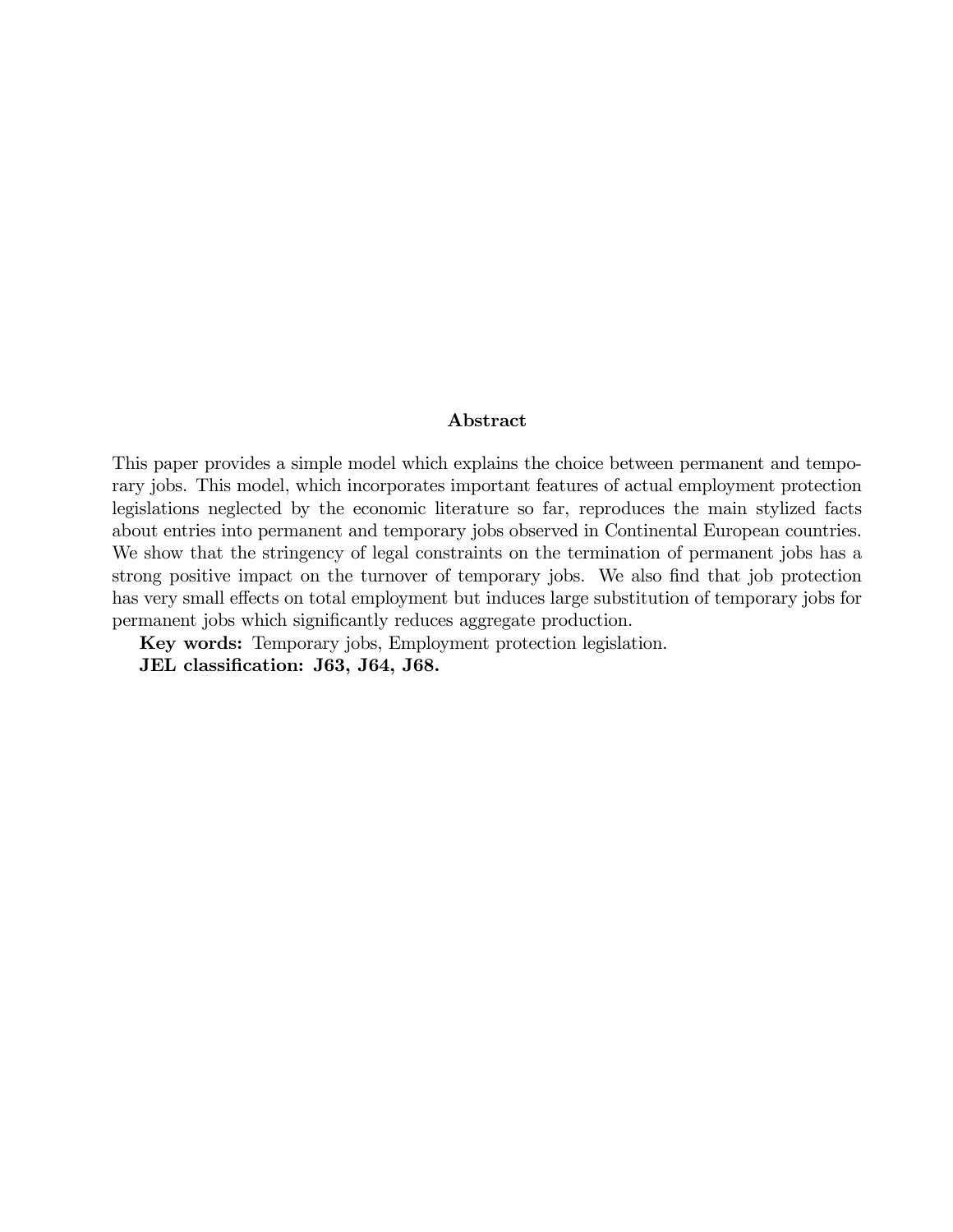# 1 Introduction $1$

It is recurrently argued that the dramatic spread of temporary jobs in Continental European countries is the consequence of the combination of stringent legal constraints on the termination of permanent jobs and of weak constraints on the creation of temporary jobs. It is also argued that this combination creates labor market segmentation and traps workers in a recurring sequence of frequent unemployment spells.<sup>2</sup> However, strikingly, very little is known about the creation of temporary and permanent jobs in as much as very few contributions have analyzed the choice between these two types of job. There are also very few explanations of the duration of temporary jobs.

The aim of our paper is to contribute to fill this gap. The originality of our approach is to account for important features of employment protection legislations which have been neglected by the literature so far. In most countries, it is costly to dismiss temporary workers before the date of termination of the contract stipulated when the job starts. More precisely, in the French type' regulation, that covers Belgium, France, Greece, Italy and Germany, temporary contracts cannot be terminated before their expiration date,<sup>3</sup> whereas in the 'Spanish type' regulation, which covers Spain and Portugal, the rule for dismissals before the expiration date of temporary contracts is the same as for permanent contracts. Hence, for a given employment spell, it is generally at least as costly to terminate a temporary contract before its expiration date as to terminate a regular contract. In the previous literature, it is generally assumed that it is costly to terminate permanent contracts while temporary contracts can be terminated at no cost at any time. This assumption, made for the sake of technical simplicity, is at odds with many actual regulations. It implies that employers prefer temporary jobs, which can be destroyed at no cost, to permanent jobs, which are costly to destroy, thus making it difficult to explain the choice between permanent and temporary jobs. We show that the choice between

<sup>&</sup>lt;sup>1</sup>We thank Samuel Bentolila, Tito Boeri, Werner Eichhorst, Øivind Nilsen, Oskar Nordström Skans, Pedro Portugal, Kostas Tatsiramos, Bruno Van der Linden and Frank Walsh for providing us with information about employment protection legislation and temporary jobs in different OECD countries. We thank Fabio Berton, Juan Dolado, Bruno Decreuse, Renato Faccini, Pietro Garibaldi, Juan Jimeno, Etienne Lehmann, Jean-Baptiste Michau, Claudio Michelacci, Fabien Postel-Vinay, Francesco Pappadà, Barbara Petrongolo, Jean-Luc Prigent, Jose Silva, Eric Smith and Hélène Turon for useful comments.

<sup>&</sup>lt;sup>2</sup>See Boeri (2011) for a synthesis.

<sup>3</sup>There are obviously exceptions to this general rule, for instance for missbehavior of one of the parties. The legislations are described in appendix A. For a given employment spell, it appears that it is generally at least as costly to terminate a temporary contract before its date of termination as to terminate a regular contract.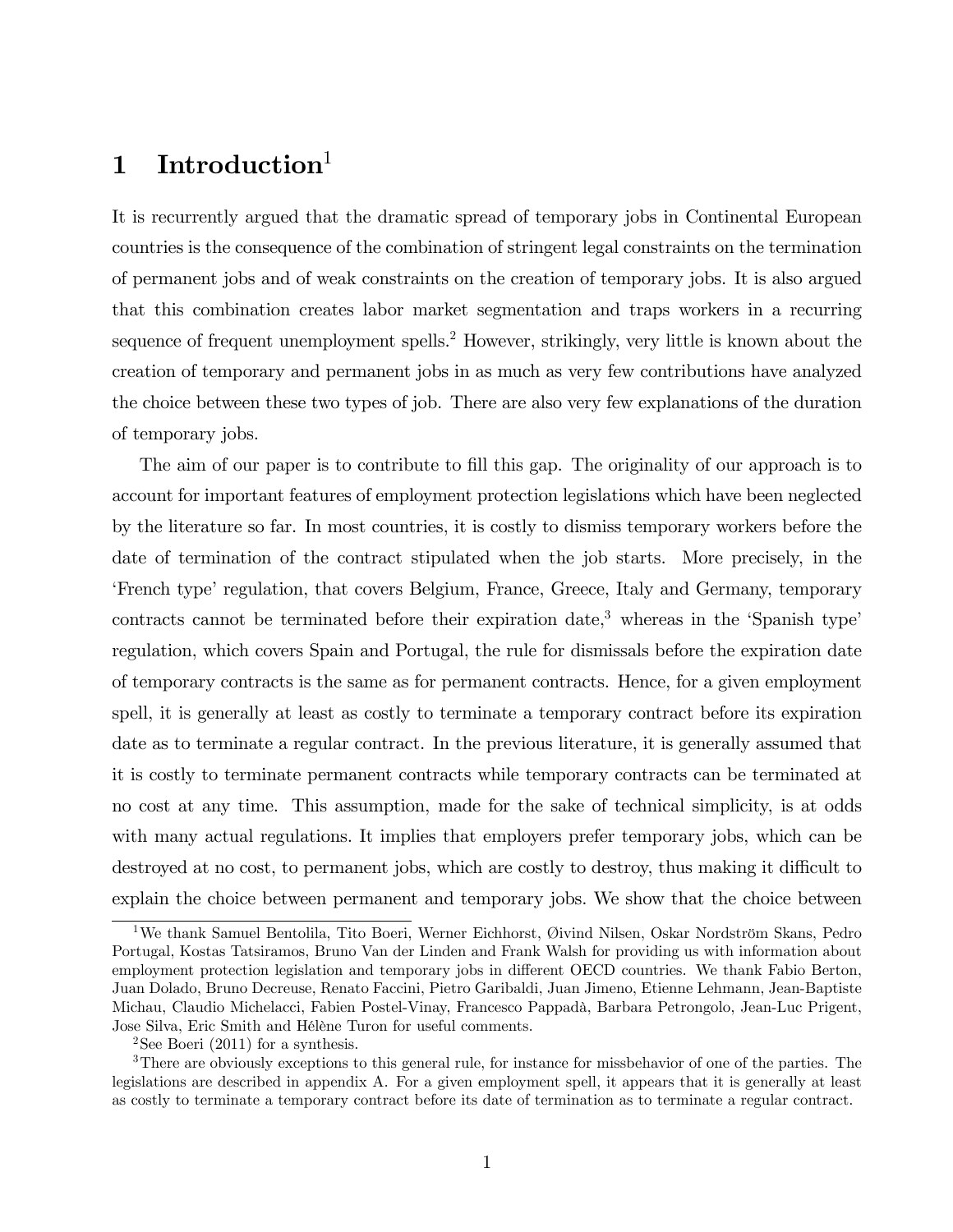permanent and temporary jobs can be explained easily when it is assumed that temporary jobs cannot be terminated before their expiration date or when the rule for dismissals is the same for temporary and permanent contracts. Moreover, this assumption allows us to reproduce important stylized facts about the turnover of temporary and permanent jobs and to shed new light on the consequence of job protection.

We consider a job search and matching model where firms hire workers to exploit production opportunities of different expected durations. Some production opportunities are expected to end (i.e. to become unproductive) quickly, others are expected to last longer. This assumption accounts for the heterogeneity of expected durations of jobs which is an important feature of modern economies. For instance, firms can get orders for their products for several days, several months or several years and it is not certain that these orders will be renewed. In the model, jobs can be either permanent or temporary. Permanent employees are protected by dismissal costs. Temporary jobs can be destroyed at zero cost at their expiration date, which is chosen at the instant when workers are hired. But employers either have to keep and pay their employees until the date of termination of temporary jobs in the 'French type regulation' or can dismiss them at the same cost as for permanent contracts in the 'Spanish type' regulation. These assumptions about employment legislation, which aim at accounting for the main features of Continental European labor regulations, do not induce Pareto optimal allocations. However, permanent workers protected by firing costs may support such regulations.<sup>4</sup>

When firing costs are sufficiently small, we find that all production opportunities are exploited with permanent jobs. When firing costs are relatively large, permanent jobs are chosen to exploit production opportunities expected to go on for a long time, while temporary jobs are used for production opportunities with short expected durations. In this framework, higher firing costs increase the share of entries into temporary jobs.

We show that this model matches the main stylized facts concerning entries into permanent and temporary jobs in Continental European countries. Moreover, calibration exercises show that the durations of temporary jobs are much shorter than that of production opportunities. Therefore, higher firing costs, by increasing the share of temporary jobs, induce a strong excess of labor turnover on production opportunities with relatively short durations. This excess of labor turnover is detrimental to temporary workers whose expected job duration becomes shorter

<sup>4</sup>See Saint-Paul, (1996), (2002).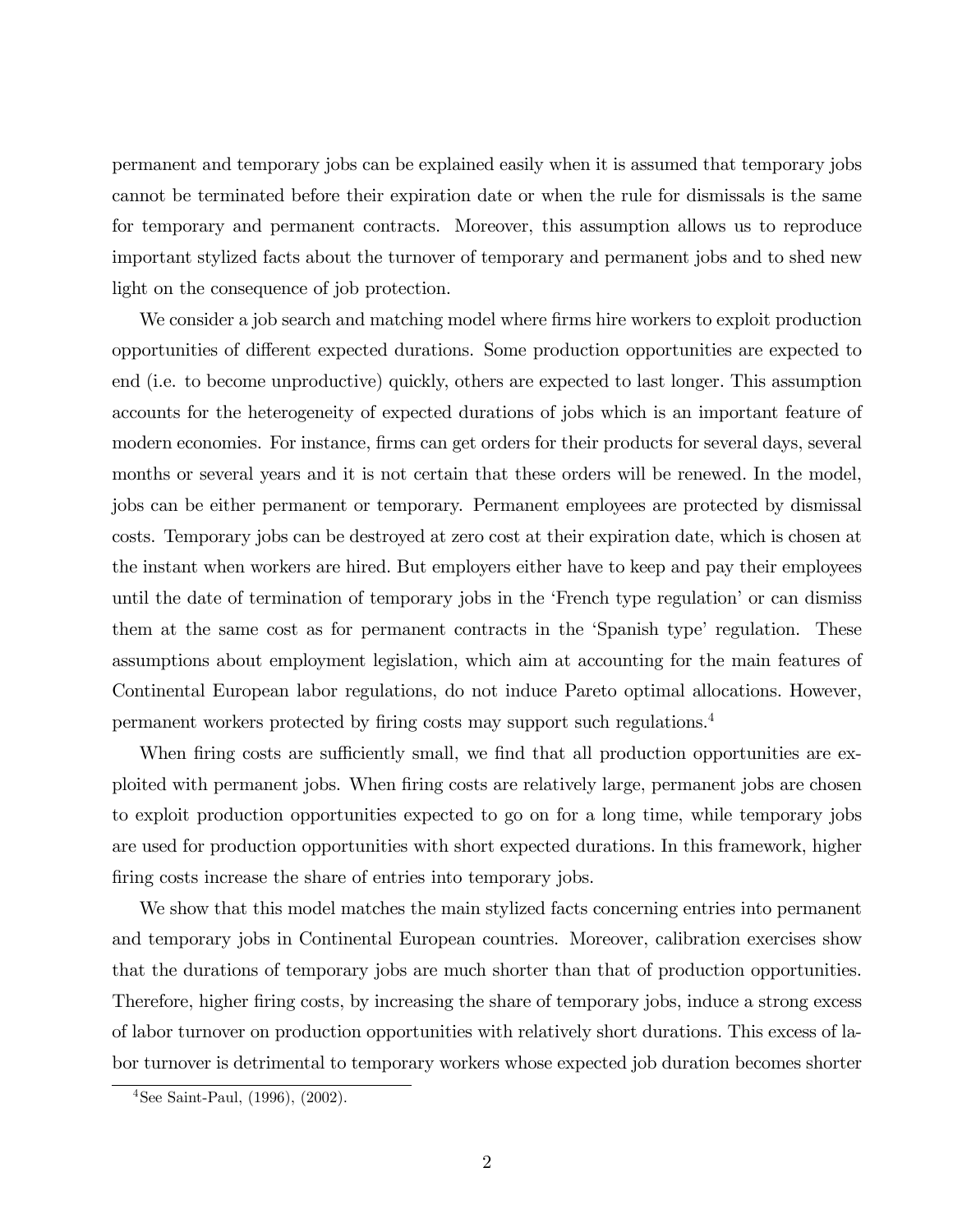when the employment protection of permanent jobs becomes more stringent. In this context, increases in the protection of permanent jobs have very small negative effects on aggregate employment. However, this small aggregate impact is the consequence of two large counteracting effects: a strong decrease in the number of permanent jobs and a strong increase in the number of temporary jobs. This large reallocation of jobs, in line with empirical evidence,<sup>5</sup> decreases aggregate production, because the production (net of labor turnover costs) of temporary jobs is much smaller than that of permanent jobs. All in all, our model shows that protection of permanent jobs has very small effects on aggregate employment, but induces employment composition effects that drastically reduce aggregate production. Changes in aggregate production are about 20 times larger than changes in aggregate employment.

Our paper is related to at least three strands of the literature.

First, we introduce heterogeneity of idiosyncratic productivity shock arrival rates in the job search model. This yields a framework useful to explain the distribution of job durations and the coexistence of creations of temporary and permanent jobs. This approach sheds light on the impact of temporary contracts from a different perspective from that which considers temporary contracts as a way of screening workers before they are promoted into permanent jobs.<sup>6</sup> Actually, in all countries, permanent contracts comprise probationary periods, with no firing cost and very short notice, which are used to screen workers into permanent jobs. The maximum mandatory duration of probationary periods is around several months, depending on countries, industries and skills.<sup>7</sup> To the extent that temporary jobs cannot be terminated before their expiration date, it can be profitable to screen workers by means of temporary contracts only if the duration of the probationary period is too short, at least shorter than that of temporary contracts.<sup>8</sup> Accordingly, the view which considers that temporary contracts are used to screen workers can be useful to explain the spread of temporary jobs with long spell, longer than that of probationary periods. But this approach cannot explain the huge amount of creation of temporary contracts of very short spell, much shorter than that of probationary periods.<sup>9</sup> For instance, in France, the average duration of temporary jobs is about one month

 $5$ See among others Autor (2003), Kahn (2010), Centeno and Novo (2011), Cappellari et al. (2011).

 $6$ See Bucher (2010), Faccini (2008), Kahn (2010), Nagypal (2002), Portugal and Varejão (2009).

<sup>7</sup>See: http://www.ilo.org/dyn/eplex/termmain.home?p\_lang=uk.

<sup>&</sup>lt;sup>8</sup>In general, the probationary period of temporary jobs is much shorter than that of permanent jobs. Furthermore, when a temporary job is transformed into a permanent job, the duration of the temporary job has to be deduced from the duration of the probationary period of the permanent job.

<sup>&</sup>lt;sup>9</sup>To the extent that workers can be dismissed at zero cost during probationary periods, at first sight it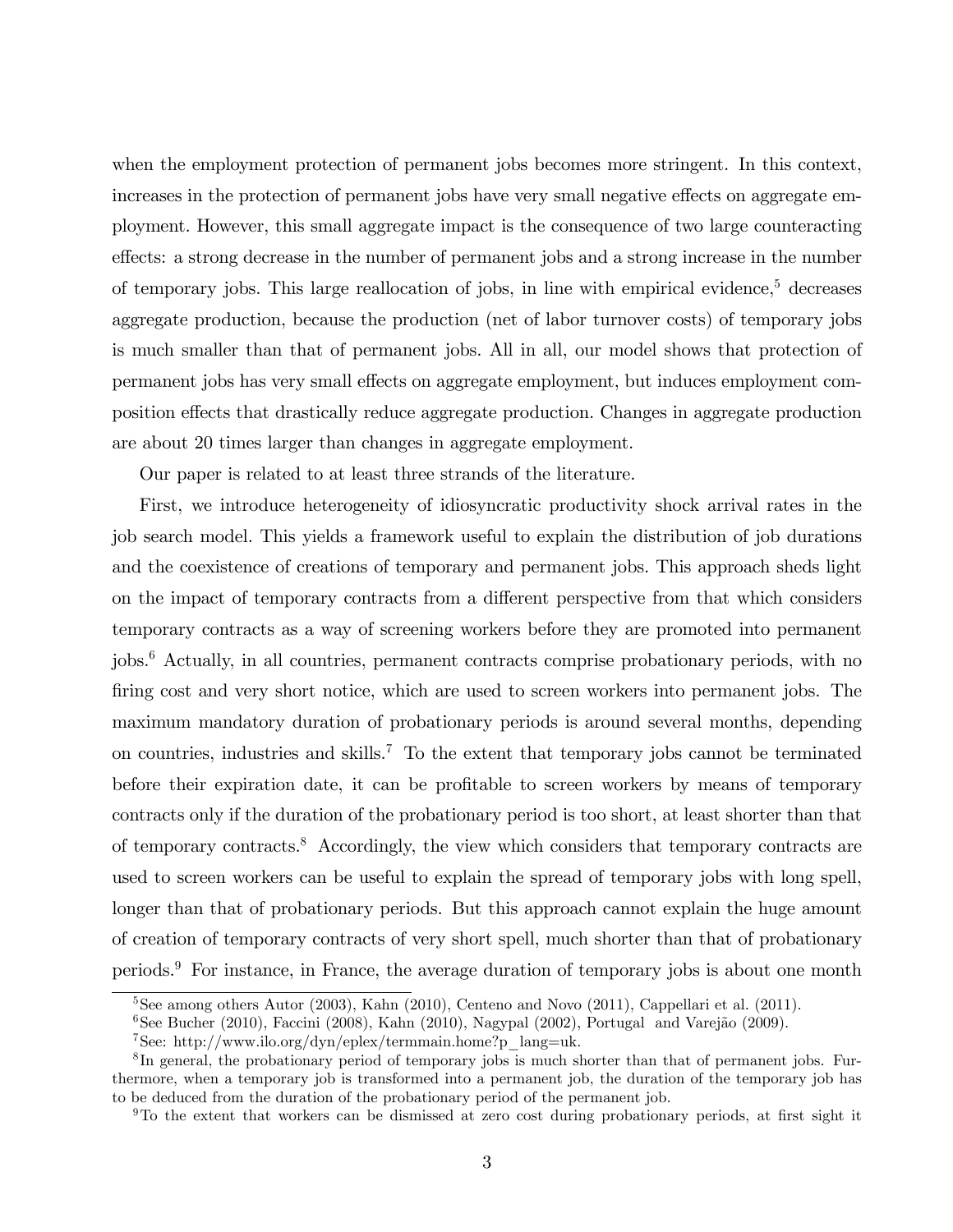and a half, while the probationary periods last at least two months and can go to eight months.<sup>10</sup>

Second, we complement the literature on the impact of employment protection legislation by explaining the choice between permanent and temporary jobs.<sup>11</sup> Most of this literature does not explain this choice.<sup>12</sup> Usually, in this literature, temporary jobs, which can be destroyed at zero cost, are preferred to permanent jobs, which are costly to destroy, and it is either assumed that all new jobs are temporary, or that the regulation forces firms to create permanent jobs. As far as we know, four papers explain the choice between temporary and permanent jobs in a dynamic setting.<sup>13</sup> Berton and Garibaldi (2006) propose a matching model with directed search and exogenous wages in which firms are willing to open permanent jobs inasmuch as their job filling rate is faster than that of temporary jobs. The model features a sorting of Örms and workers into permanent and temporary jobs. This model, which provides an endogenous explanation for the coexistence of permanent and temporary contracts, predicts that temporary workers have shorter unemployment durations than permanent workers, which appears to be true in empirical analysis. Caggese and Cunat (2008) consider the optimal dynamic employment policy of a firm that faces capital market imperfections and can hire two types of labor: one that is totally flexible (fixed-term contracts) and one that is subject to firing costs (permanent contracts). They assume that both are perfect substitutes but permanent employment is relatively more productive. This implies that a firm without financing constraints would hire permanent workers up to the point where expected firing costs are equal to the productivity gain with respect to temporary workers. Cao, Shao and Silos (2010) provide a matching model where firms find it optimal to offer high-quality matches a permanent contract because temporary workers search on the job while permanent workers do not. Finally,

is more profitable to exploit job opportunities expected not to last long with permanent contracts that are terminated at no cost during the probationary periods, rather than with temporary contracts that cannot be terminated before their date of termination even if the job becomes non profitable. However this type of behavior is unlawful. An employer who systematically hires workers with permanent contracts and dismisses them during the probationary period instead of using temporary contract takes the risk of being sentenced. Our paper does not account for probationary periods which are left for future research. We merely assume that permanent workers are protected by firing costs from the start of their contract.

 $10$  In France, the legal maximum duration of the probationary period for permanent contract goes from 2 months for blue collar workers to 4 months for white collar workers. The probationary period can be renewed once if this is stipulated in the labor contract.

<sup>11</sup>See among others, Lazear (1990), Bentolila and Saint-Paul (1992), Saint-Paul (1996), Ljungqvist (2002), l'Haridon and Malherbet (2009).

<sup>12</sup>See, among others: Blanchard and Landier (2002), Cahuc and Postel-Vinay (2002), Boeri and Garibaldi (2007), Sala et al. (2011), Costain et al. (2010), Bentolila et al. (2010), Saint-Paul (1996).

 $13$ Kahn (2010) provides a static two period model where temporary jobs are used to screen workers.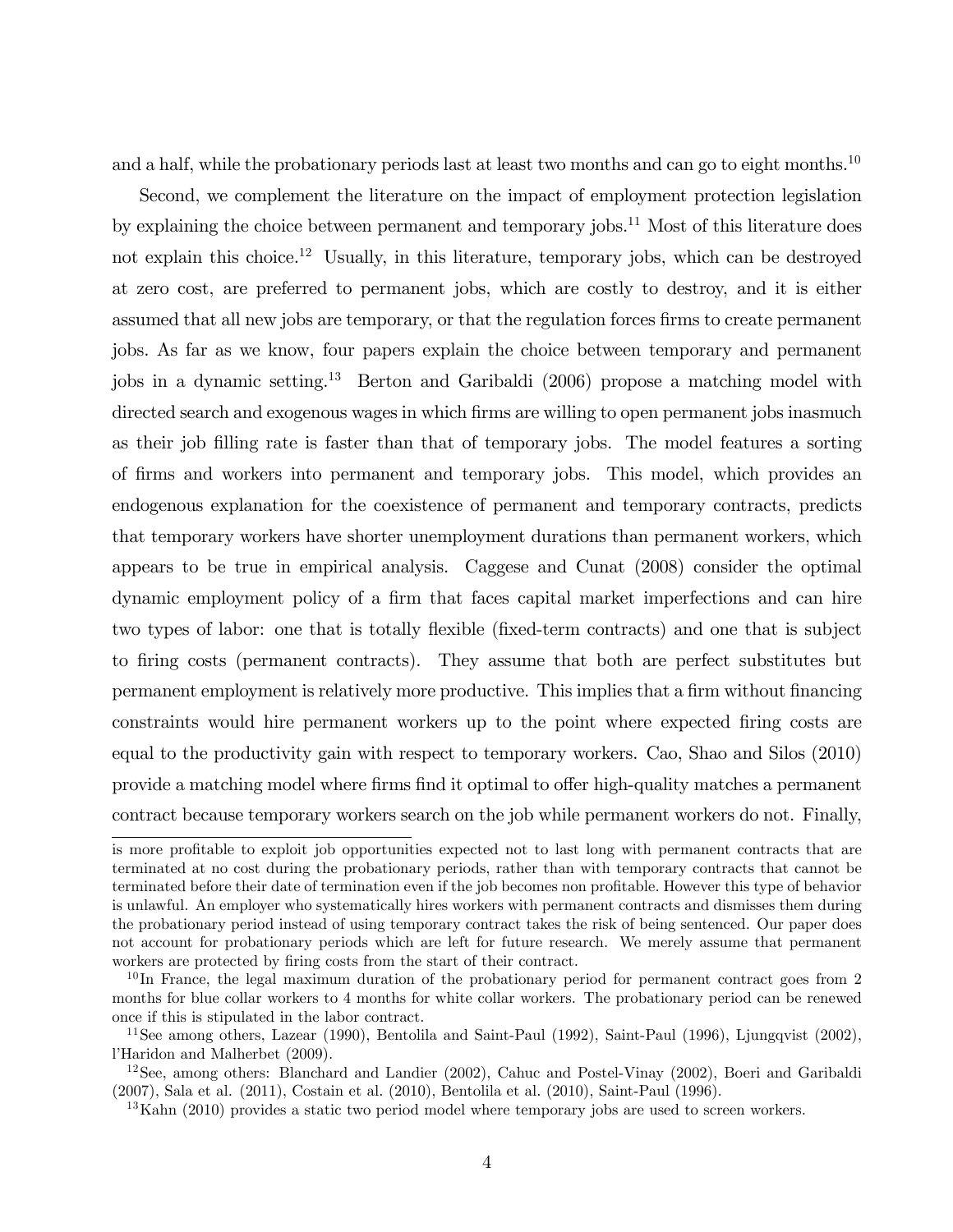Alonso-Borrego, Galdon-Sanchez and Fernandez-Villaverde (2011) assume that permanent and temporary jobs have different firing costs and hiring costs. In these papers, the duration of temporary jobs is exogenous and it is assumed that Örms can dismiss workers before the date of termination of temporary contracts. We use an alternative approach, consistent with actual employment protection legislations of Continental European countries, where the duration of temporary jobs is chosen by employers and workers and where workers cannot be dismissed before the date of termination of temporary contracts or where the rule for dismissals is the same for temporary and permanent contracts .

Third, some papers explain why short-term contracts and long-term contracts may coexist in the absence of employment protection legislation. This issue is particularily relevant to understanding the emergence of temporary contracts in labor markets where there is little difference between the termination costs of temporary and permanent contracts, as in some Anglo-Saxon countries. Smith (2007) has provided a stock-flow matching model where it can be optimal to hire low profitable workers on a temporary basis in order to try to hire more profitable workers when the stock of job seekers has been sufficiently renewed. This model offers an underlying rationale for why some employment is limited in duration. It also explains the duration of temporary contracts. In our approach, which is complementary, the utilization of temporary contracts does not hinge on a stock-flow matching model but on the heterogeneity of expected production opportunity durations in an environment where there is a legal menu of contracts. Moreover, contrary to Smith, we assume a labor market with free entry. Macho-Stadler, PÈrez-Castrillo and Porteiro (2011) provide an alternative explanation where long-term contracts allow the better provision of incentives because firms can credibly transfer payments from early to late periods in the life of the workers, and this transfer alleviates the incentive compatibility constraint. In this setup, short-term contracts can emerge in equilibrium because they allow the market to ensure a better matching between agents' abilities and firms' needs.

Our paper is organized as follows. Some stylized facts are provided in section 2. The search and matching model is presented in section 3. Section 4 presents calibration exercises that enable us to evaluate the impact of the regulation of job protection on labor turnover, employment and aggregate production. Section 5 introduces some extensions: it shows that 'French type' and Spanish type' regulations yield the same outcome. Then, it introduces mandatory limits on the duration of temporary contracts and the possibility to renew temporary contracts. Section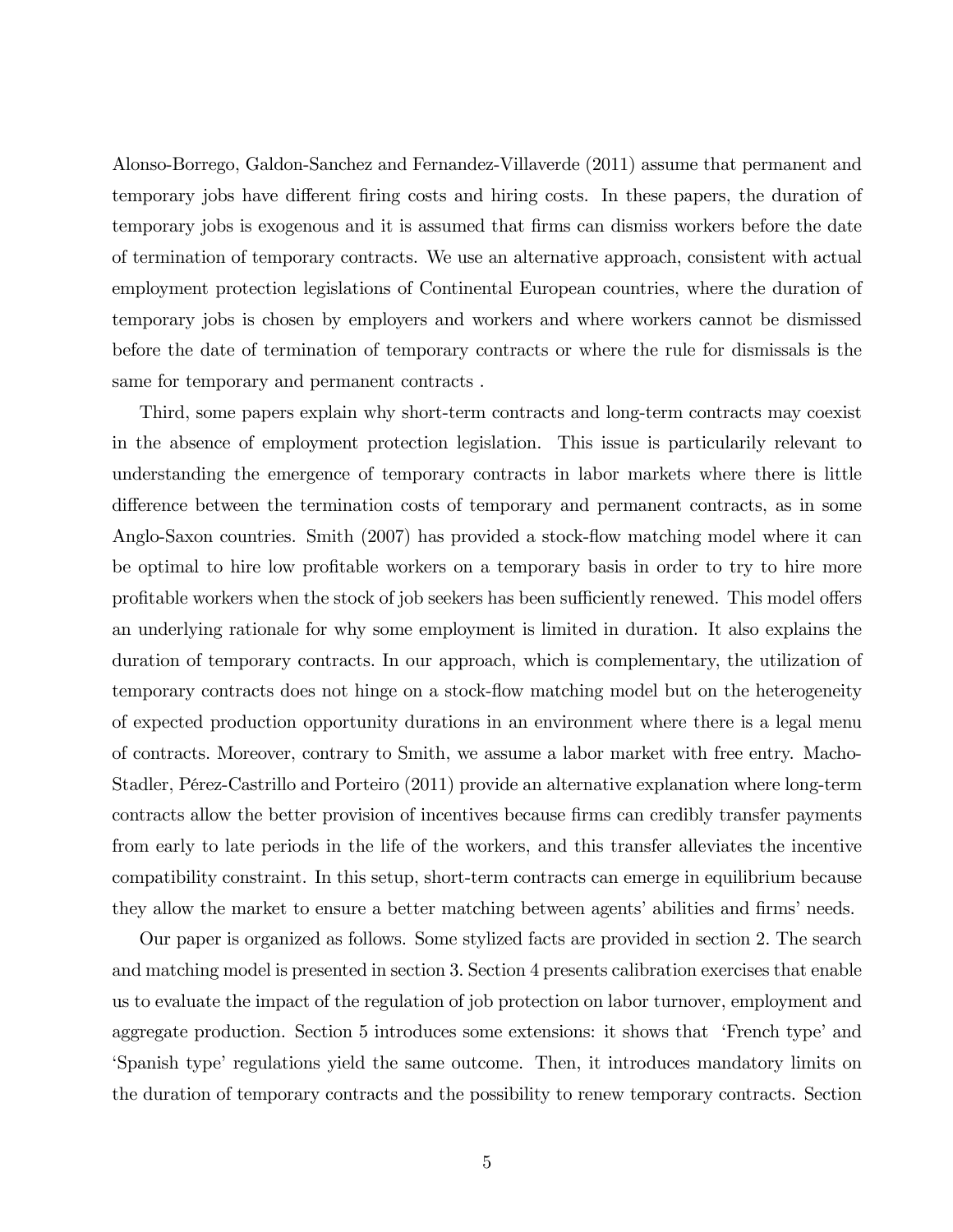|                                        | France Spain |      |
|----------------------------------------|--------------|------|
| Number of jobs (stock)                 | 15.9         | 12.9 |
| Annual entries into temporary jobs     | 26.7         | 14.4 |
| Annual entries into permanent jobs 3.2 |              | 1.6  |
| Number of entries/Number of jobs       | 1.88         | 1 24 |

Table 1: Number of jobs and number of entries (in millions) into employment according to the type of contract. Private non agricultural sector. Period 2000q1 2010q2 for France and 2005q1  $2010q2$  for Spain. Source: ACOSS and Spanish State Employment Office.

6 concludes.

## 2 Stylized facts

This section presents three important properties of entries into employment in France and in Spain.<sup>14</sup> First, most entries are into temporary jobs.<sup>15</sup> In both countries, about 90 percent of entries are into temporary jobs over the period 2000-2010. Second, the average spell of temporary jobs is very short. For instance, in France, the average duration of temporary jobs is about 1.5 months. As a consequence of these two properties, the number of entries into employment is very large in both countries, as shown by table 1. In France, the ratio of annual entries into employment over the stock of jobs is equal to 1.88. In Spain, the ratio is about 1.24. This ratio is smaller than in France. This might be due to the fact that not all entries into employment are reported in Spain.

The third property, illustrated by figures 1 and 2, is that the main part of fluctuations in employment inflows is due to inflows into temporary jobs. In France changes in total employment inflow are mainly driven by temporary jobs, as shown by figure 1. The average gap between the number of entries and its trend is seven times larger for temporary jobs than for permanent jobs. In particular, at the beginning of the recession that started in 2008, there is a strong drop of entries into temporary jobs, much larger than the drop of entries into permanent jobs. Figure 2 shows that employment ináows follow a similar pattern in Spain where the average gap between the number of entries and its trend is eleven times larger for temporary

<sup>&</sup>lt;sup>14</sup>The choice of France and Spain is motivated by the availability of data (ACOSS and DARES for France, Spanish State Employment Office for Spain). As far as we are aware, other continental European countries have only limited information on entries into employment by type of labor contracts.

<sup>&</sup>lt;sup>15</sup>Temporary jobs include all fixed-term jobs, including jobs of temporary work agencies.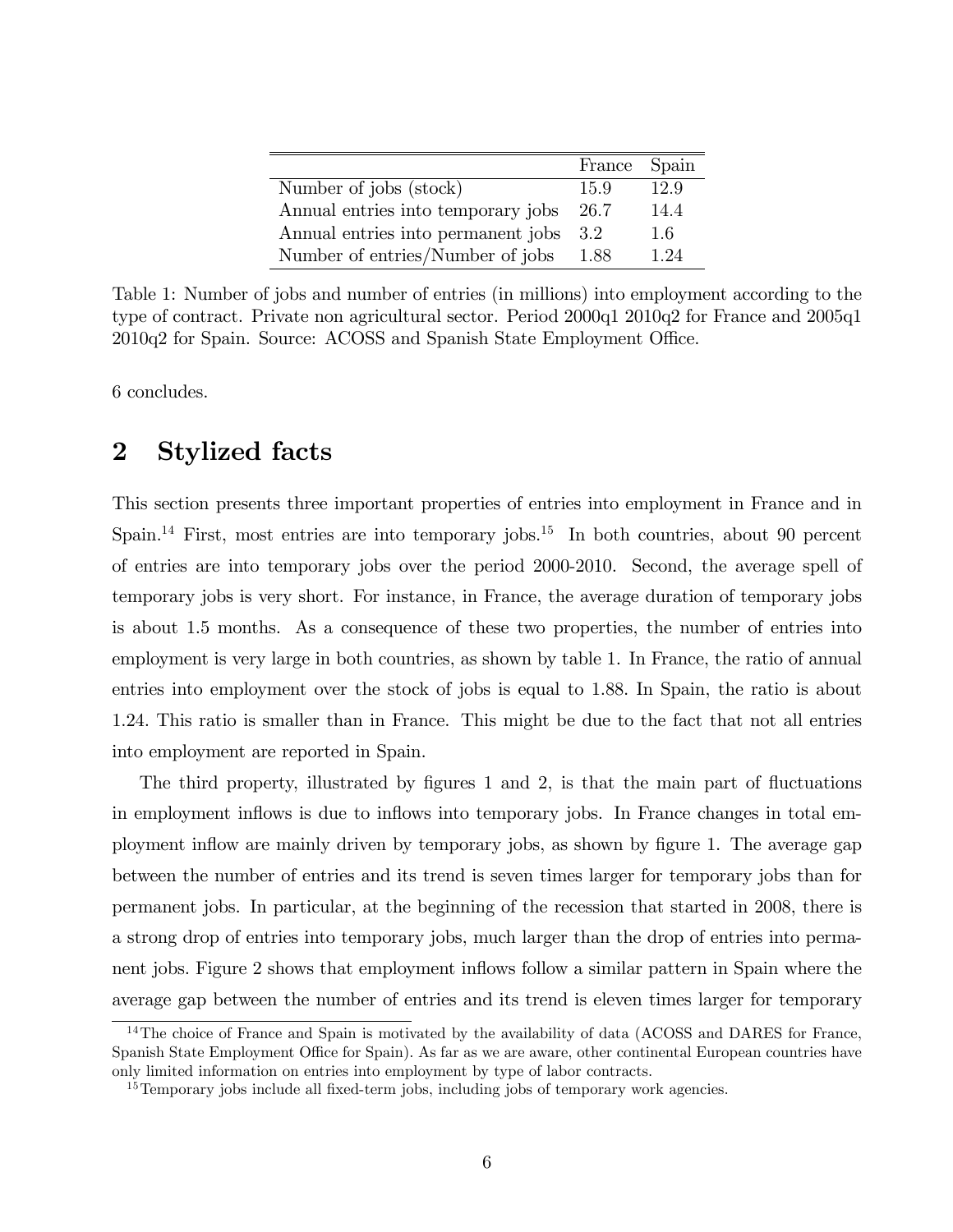jobs than for permanent jobs. The collapse of employment inflow in 2008 comes from the drop of entries into temporary jobs. Over the period accounted for in figure 2, short run fluctuations in employment inflow are mostly driven by temporary jobs.

## 3 The model

For the sake of clarity, we begin by presenting a simple benchmark model where production opportunities become unproductive at constant Poisson rates. This setup is then extended to include productivity shocks as in the framework of Mortensen and Pissarides (1994) before analyzing the labor market equilibrium.

#### 3.1 The benchmark setup

There is a continuum of infinitely-lived risk-neutral workers and firms, with a common discount rate  $r > 0$ . Workers are identical and their measure is normalized to 1. Firms are competitive and create jobs to produce a numéraire output, using labor as sole input. All jobs produce the same quantity of output per unit of time, denoted by  $y > 0$ , but jobs differ by the rate at which they become unproductive, denoted by  $\lambda > 0$ . The type  $\lambda$  of the job is assumed to be randomly selected in  $[\lambda_{\min}, +\infty]$ ,  $\lambda_{\min} > 0$ , according to a sampling distribution with cumulative distribution function G and density g. The distribution of  $\lambda$  has positive density over all its support and no mass point. Jobs and workers are brought together pairwise through a sequential, random and time consuming search process. Unemployed workers sample job offers sequentially at a Poisson rate  $\alpha > 0$ . This rate will be made endogenous later in the paper.

There are two types of contracts: temporary and permanent. Permanent contracts are the ëregularítype of contracts. Permanent contracts stipulate a Öxed wage that can be renegotiated by mutual agreement only: renegotiations thus occur only if one party can credibly threaten the other to leave the match for good if the latter refuses to renegotiate. Permanent contracts do not stipulate any pre-determined duration. Permanent jobs can be terminated at any time at cost  $F$ , paid by the employer.  $F$  is a red-tape cost, not a transfer from the firm to the worker (such as severance pay). There is a (small) cost to write a contract, either temporary or permanent, which is denoted by  $c > 0$ .

Temporary contracts stipulate a wage and a Öxed duration. Temporary contracts are neither renegotiable nor renewable. The employer must pay to the worker the wage stipulated in the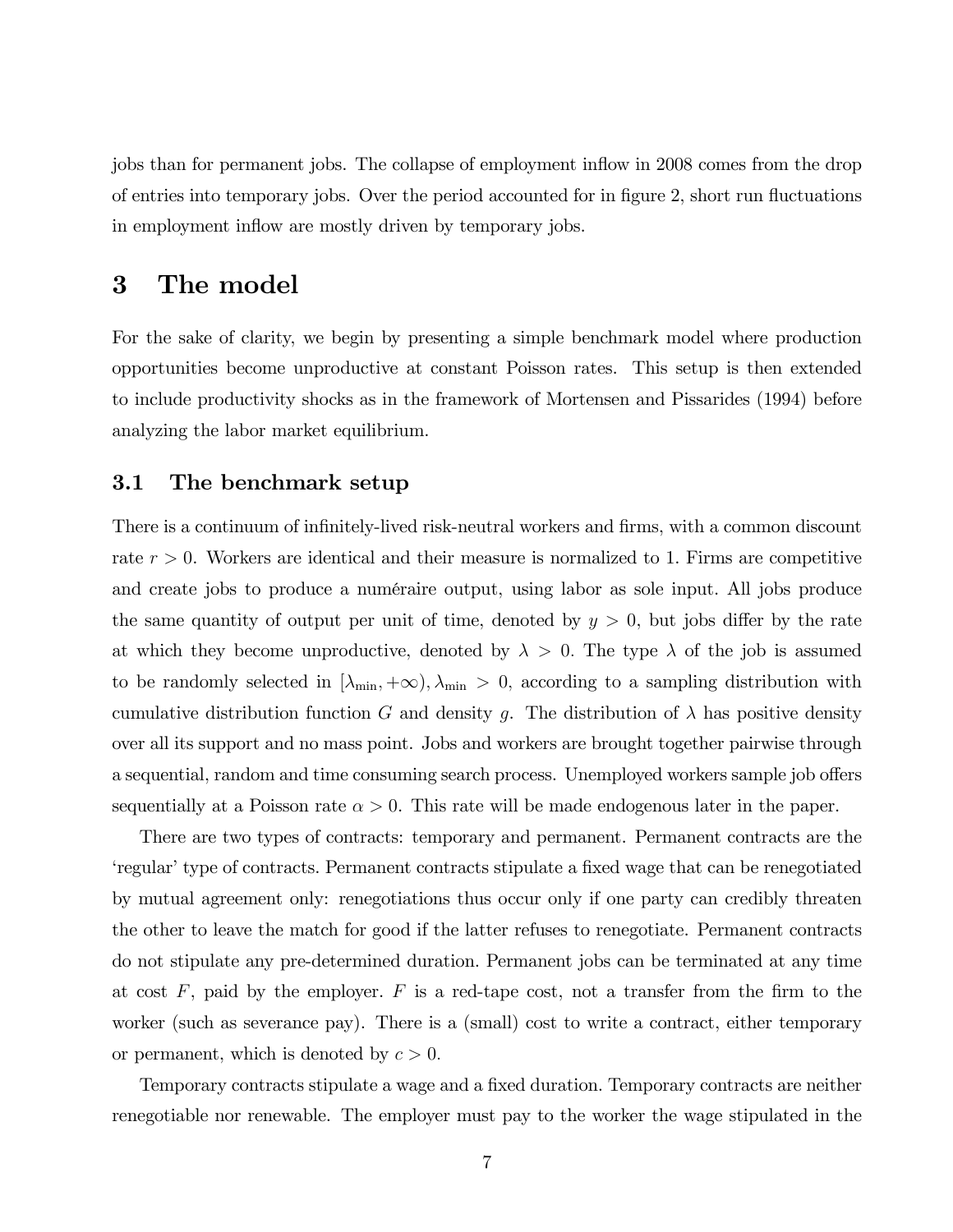

Figure 1: Number of entries into employment per quarter (in thousands) in France in the private non agricultural sector. Deviations with respect to trends (Hodrick and Prescott filter). Source: ACOSS and DARES.



Figure 2: Number of entries into employment per quarter (in thousands) in Spain in the private non agricultural sector. Deviation with respect to trends (Hodrick and Prescott filter). Source: Spanish State Employment Office.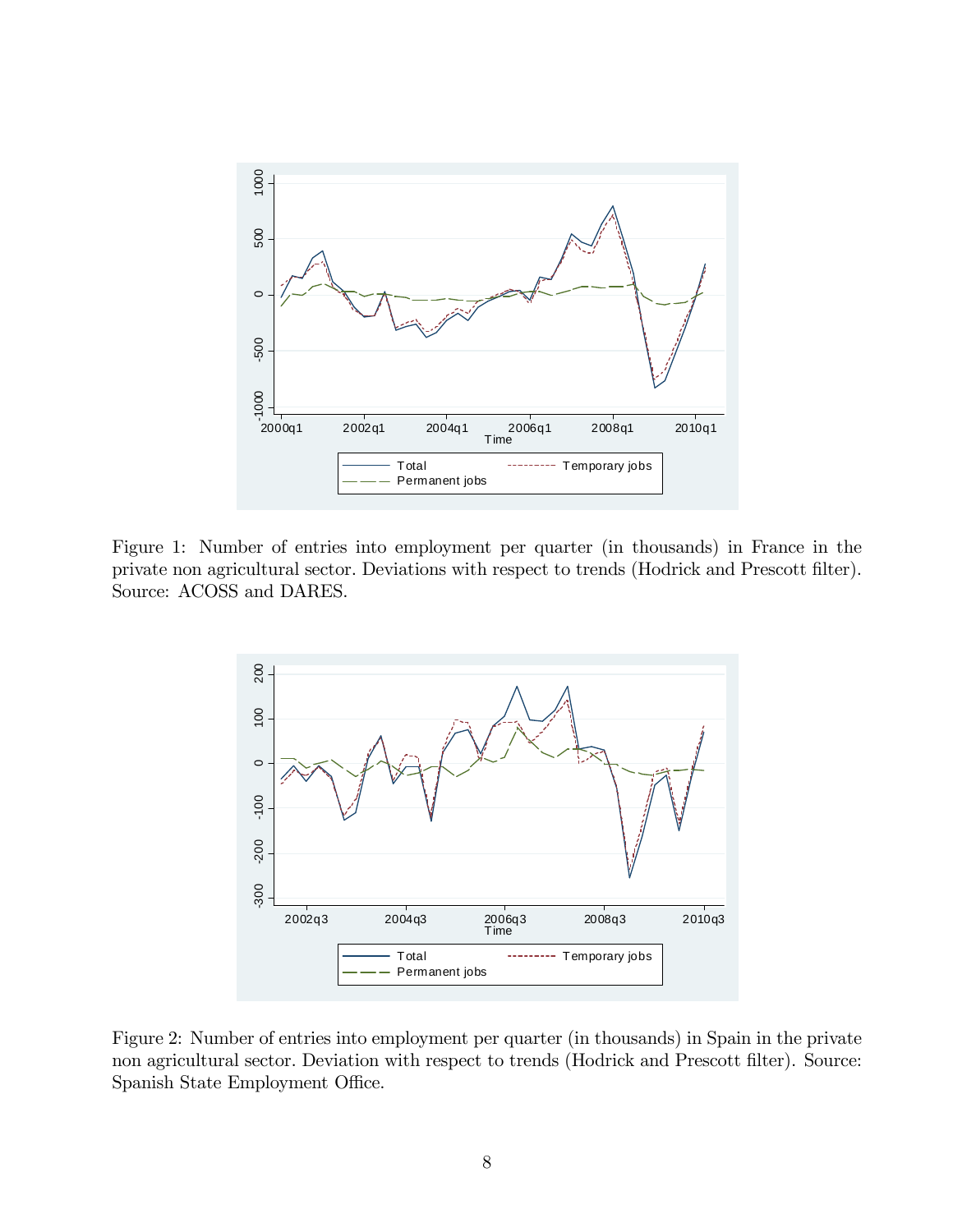contract until the date of termination even if the job becomes unproductive before this date.<sup>16</sup> At their date of termination, temporary jobs can be either destroyed at zero cost or transformed into permanent jobs. Then, new permanent contracts can be bargained over.<sup>17</sup>

When they meet, workers and employers bargain over a contract that maximizes the surplus of the starting job, which can be either temporary or permanent. A temporary contract is chosen if it yields a higher surplus than a permanent contract. If a temporary contract is selected, the wage profile and the duration of the contract are chosen once for all in the starting contract because it is not allowed to renegotiate the contract.

#### 3.1.1 The surplus of permanent and temporary jobs

Let us denote by U the value of unemployment to the worker. It is assumed that a vacant job has zero value to the employer.<sup>18</sup> The surplus of starting permanent jobs with shock arrival rate  $\lambda$  can be written as

$$
S_p(\lambda) = (y - rU) \int_0^\infty e^{-(r+\lambda)\tau} d\tau - F \int_0^\infty \lambda e^{-(r+\lambda)\tau} d\tau - c.
$$

In this equation, the first term,  $(y - rU) \int_0^\infty e^{-(r+\lambda)\tau} d\tau$ , stands for the present value of the expected instantaneous surpluses, equal to the difference between  $y$ , the production, and  $rU$ , the reservation utility. The term in the integral is equal to the discount factor  $e^{-r\tau}$  times the survival function  $e^{-\lambda \tau}$ . The second term,  $-F \int_0^{\infty} \lambda e^{-(r+\lambda)\tau} d\tau$ , stands for the present value of the expected firing costs. The last term,  $c$ , is the cost to write the contract. The surplus of a starting permanent contract can be rewritten as

$$
S_p(\lambda) = \frac{y - rU - \lambda F}{r + \lambda} - c.
$$
 (1)

Similarly, the surplus of starting temporary jobs with shock arrival rate  $\lambda$  and duration  $\Delta$ can be written as (see appendix B)

$$
S_t(\lambda, \Delta) = \int_0^{\Delta} \left( y e^{-\lambda \tau} - rU \right) e^{-r\tau} d\tau + \max \left[ S_p(\lambda), 0 \right] e^{-(r+\lambda)\Delta} - c. \tag{2}
$$

 $16$ We consider the 'French type' regulation as a benchmark because it is easier to analyze. We show that the Spanish type regulation, where where the rule for dismissals is the same for temporary and permanent contracts, yields exactly the same outcome in section 5.1.

 $17$  In many countries, there is a mandatory limit on the duration of temporary contracts and temporary contracts can be renewed several times. These two features of labor contracts will be analyzed in section 5.

<sup>18</sup>This condition holds true at market equilibrium as shown below.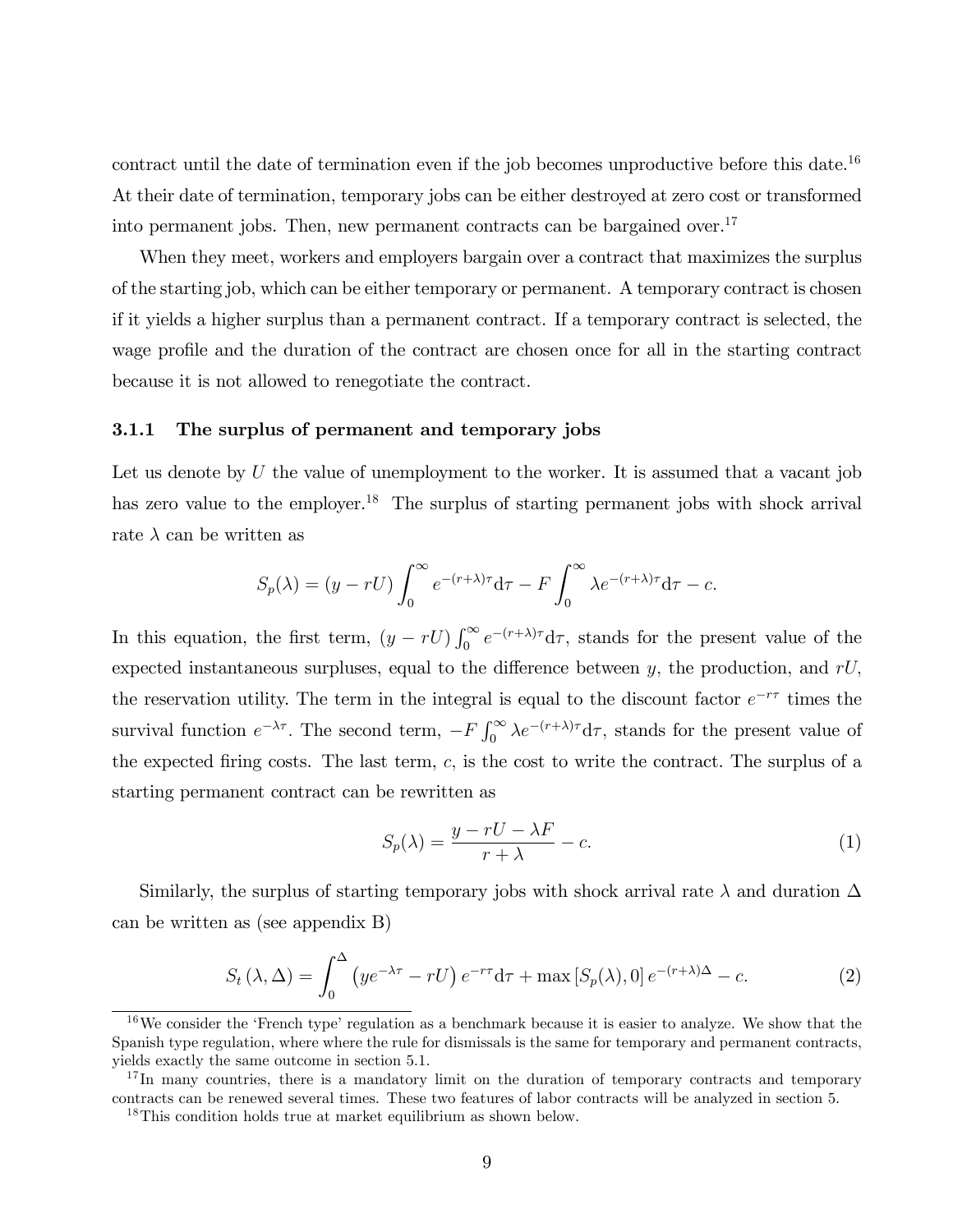The first term,  $\int_0^{\Delta} (ye^{-\lambda \tau} - rU) e^{-r\tau} d\tau$ , stands for the present value of the expected instantaneous surpluses over the duration of the job. In this expression, the level of production  $y$  is multiplied by the survival function because the production can drop to zero at rate  $\lambda$ . The term  $rU$  is not multiplied by the survival function because the employer has to keep and pay the employee until the date of termination of the contract. The second term,  $\max [S_p(\lambda), 0] e^{-(r+\lambda)\Delta}$ , is an option value associated with the possibility to transform the temporary job into a permanent job at the date of termination of the temporary contract. This option value decreases with the duration of the contract because time is discounted at rate r and because the probability that the job is productive at the date of termination of the contract decreases with the spell of the contract. The last term is the cost of writing the contract.

#### 3.1.2 Optimal duration of temporary jobs

The optimal duration of temporary jobs maximizes the surplus of starting temporary jobs. Therefore, the optimal duration of a temporary job with shock arrival rate  $\lambda$  is defined by the first order condition $19$ 

$$
ye^{-\lambda\Delta} - rU - (r+\lambda)e^{-\lambda\Delta}\max[S_p(\lambda),0] = 0.
$$
\n(3)

In this expression, the term  $ye^{-\lambda\Delta}$  stands for the marginal gain of an increase in the duration of the job. This gain decreases with the duration of the job because the survival probability of production opportunities decreases with the job spell. It goes to zero when the duration goes to infinite. The marginal cost is equal to the sum of the two other terms. The first term,  $rU$ . is the flow of value that the employee can get if the job is terminated. The second term is the option value associated with the possibility to transform the temporary job into a permanent job. The marginal cost decreases with the duration of the job and has a strictly positive lower bound, equal to  $rU$ .

The first order condition yields, together with equation  $(1)$ , the optimal duration as a

$$
-\lambda ye^{-\lambda\Delta} + e^{-\lambda\Delta}(r+\lambda)\lambda S_p(\lambda),
$$

which is equal to (using the first order condition):  $-\lambda rU < 0$ 

<sup>&</sup>lt;sup>19</sup>The second order condition is always fulfilled. When  $S_p(\lambda) \leq 0$ , the second order condition is  $-\lambda ye^{-\lambda\Delta} < 0$ . When  $S_p(\lambda) > 0$ , the derivative of the first order condition with respect to  $\Delta$  is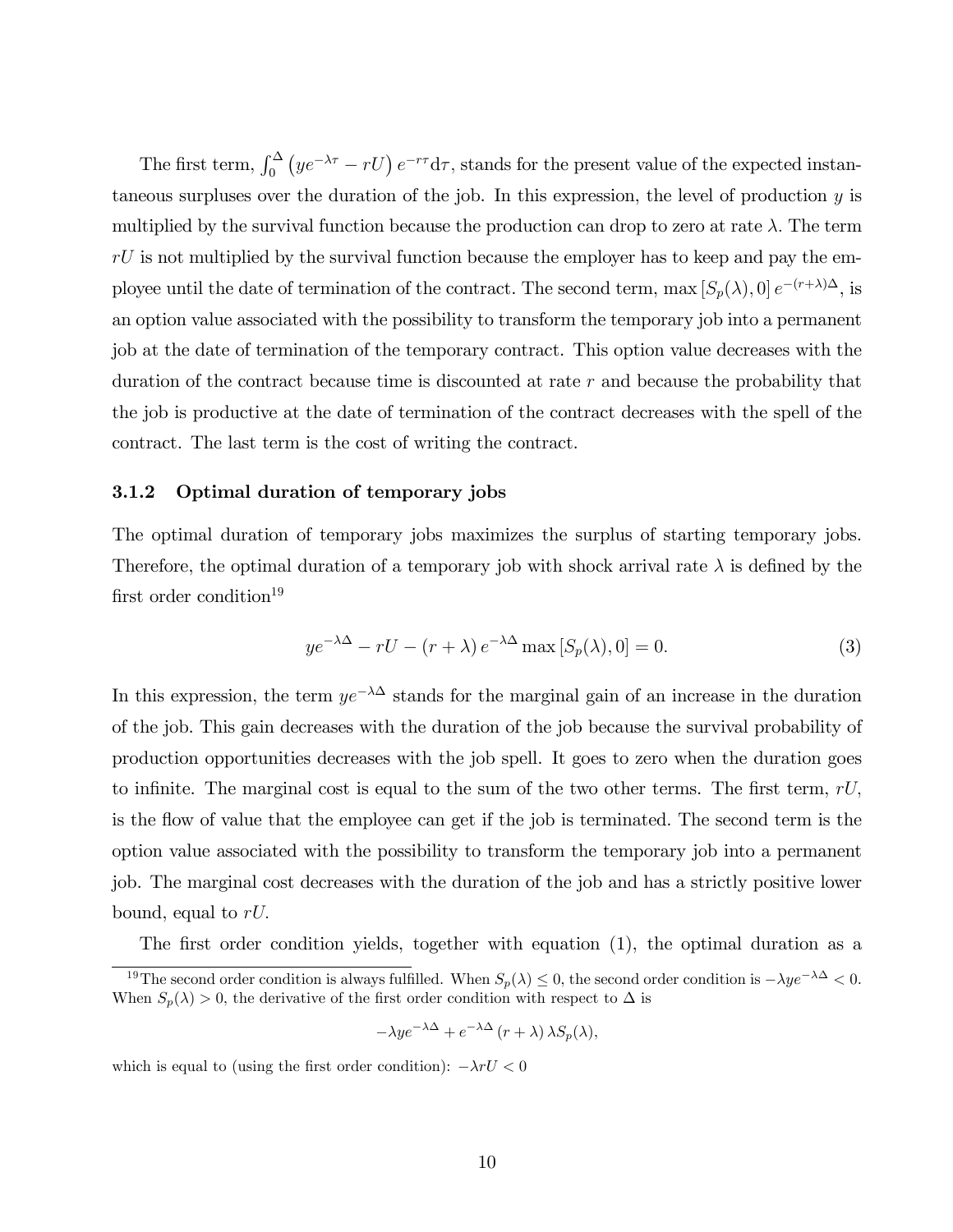function of  $\lambda$ , denoted by

$$
\Delta(\lambda) = \begin{cases} \frac{1}{\lambda} \ln \left( \frac{rU + \lambda F + (r + \lambda)c}{rU} \right) & \text{if } \lambda \le \lambda_p \\ \frac{1}{\lambda} \ln \left( \frac{y}{rU} \right) & \text{if } \lambda \ge \lambda_p \end{cases}
$$
(4)

where  $\lambda_p$  is defined by the condition

$$
S_p(\lambda_p) = 0 \Longleftrightarrow \lambda_p = \frac{y - r(U + c)}{F + c}.
$$
\n<sup>(5)</sup>

Function  $\Delta(\lambda)$  is continuous, decreasing and goes to zero when the arrival rate of shocks goes to infinite.<sup>20</sup> It is displayed on Figure 3. This function has a kink at  $\lambda = \lambda_p$  because temporary jobs are transformed into permanent jobs only if the shock arrival rate is below the reservation value  $\lambda_p$ . Otherwise, the surplus yielded by the creation of permanent jobs is negative, which implies that it is worth neither creating permanent jobs nor transforming temporary jobs into permanent jobs. It is worth noting that equation (4) shows that the possibility to transform temporary jobs into permanent jobs induces firms to shorten the duration of temporary jobs. If it was not possible to transform temporary jobs into permanent jobs, the duration of temporary jobs would be equal to  $\ln\left(\frac{y}{rU}\right)/\lambda$  for all  $\lambda$ .<sup>21</sup>

It turns out that increases in firing costs raise the optimal duration of temporary jobs because they reduce the surplus of permanent jobs and then the incentive to transform temporary jobs into permanent jobs. Higher firing costs also imply a lower threshold value of  $\lambda$  below which temporary jobs are transformed into permanent jobs. In other words, when firing costs are higher, temporary jobs have longer spells and are less frequently transformed into permanent jobs. The optimal duration of temporary jobs also depends on productivity. Increases in productivity raise the duration of temporary jobs which are not transformed into permanent jobs. Therefore, increases in productivity reduce labor turnover.

<sup>20</sup>Let us show that  $\Delta(\lambda)$  is decreasing. This is obvious when  $\lambda \geq \lambda_p$ . When  $\lambda \leq \lambda_p$ , we get

$$
\Delta'(\lambda) = \frac{1}{\lambda^2} \ln \left( \frac{rU}{rU + \lambda F + (r + \lambda)c} \right) + \frac{1}{\lambda} \left( \frac{F + c}{rU + \lambda F + (r + \lambda)c} \right)
$$
  
= 
$$
\frac{1}{\lambda^2} \left[ \ln \left( \frac{rU}{rU + \lambda F + (r + \lambda)c} \right) - \left( \frac{rU}{rU + \lambda F + (r + \lambda)c} - 1 \right) - \frac{rc}{rU + \lambda F + (r + \lambda)c} \right]
$$

which is negative, because  $ln(x) < x - 1$  for all  $x > 0$ .

<sup>21</sup>When  $\lambda < \lambda_p$ ,  $S_p(\lambda) > 0$  and the expression (1) imply that  $y > rU + \lambda F + (r + \lambda)c$ , and then that  $\frac{y}{rU} > \frac{rU + \lambda F + (r + \lambda)c}{rU}$ .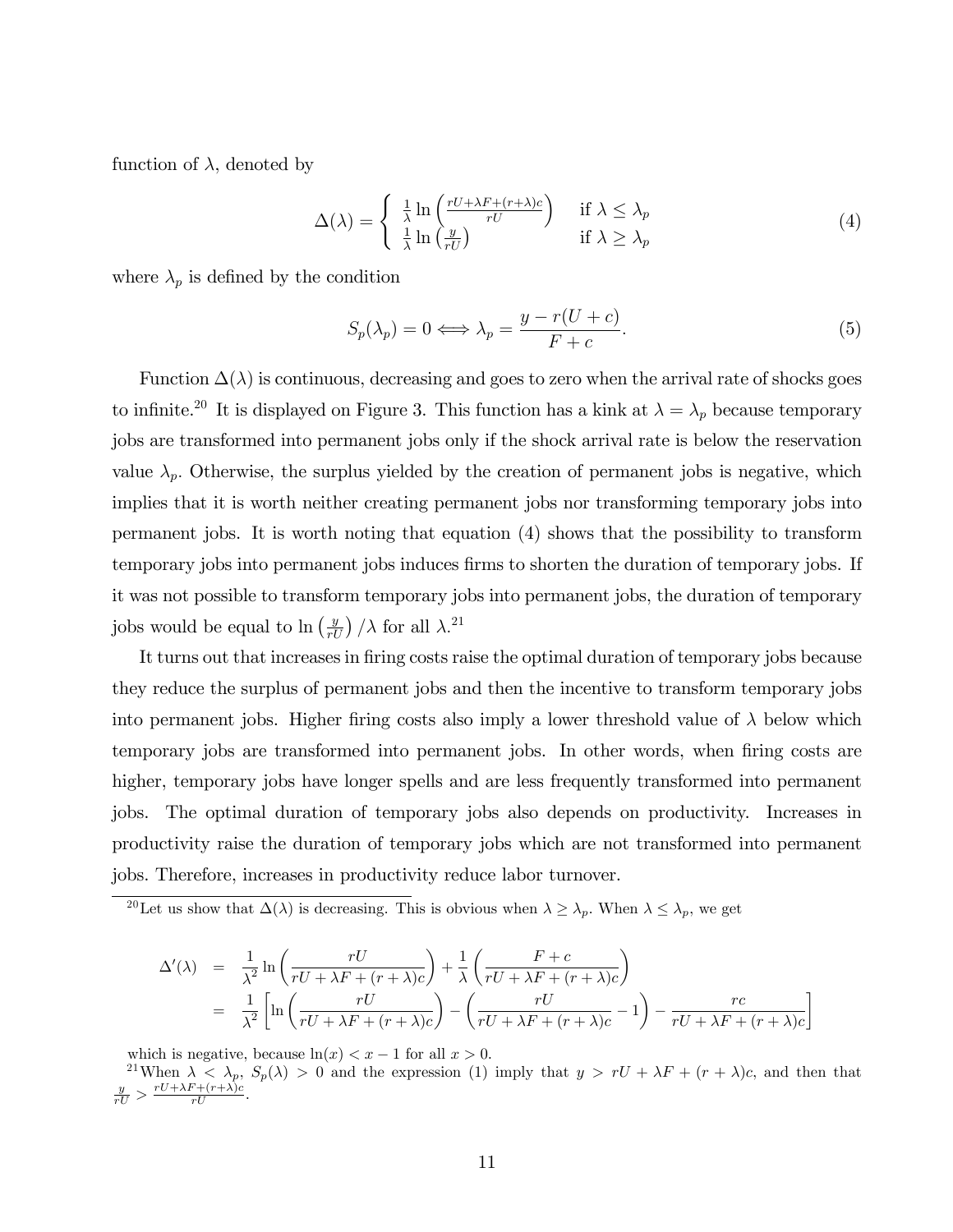

Figure 3: The relation between the shock arrival rate  $\lambda$  and the optimal duration of temporary jobs  $\Delta(\lambda)$ .

#### 3.1.3 Choice between temporary and permanent contracts

When a job is created, firms and workers choose the type of contract that provides the highest surplus. Figure 4 displays the surplus of permanent jobs and the surplus of temporary jobs for all possible values of the shock arrival rate  $\lambda^{.22}$ 

The surplus of permanent jobs is positive when  $\lambda$  is below the threshold value  $\lambda_p$ . When the shock arrival rate is above  $\lambda_p$ , permanent jobs cannot be created. However, it can be worth creating temporary jobs if the surplus of starting temporary jobs,  $S_t(\lambda) = \max_{\Delta} S_t(\lambda, \Delta)$ , is positive for some values of  $\lambda \geq \lambda_p$ , which is equivalent to (as shown in appendix C):

$$
y\left[\frac{1-e^{-(r+\lambda_p)\Delta(\lambda_p)}}{r+\lambda_p} - e^{-\lambda_p\Delta(\lambda_p)}\frac{1-e^{-r\Delta(\lambda_p)}}{r}\right] > c.
$$
 (6)

Condition (6) can be fulfilled if c is small.  $\lambda_p$  also has to be small, which corresponds to situations where  $F$  is large. In other words, this condition means that it can be worth creating temporary jobs when permanent jobs are not profitable if firing costs are high and if the cost to write labor contracts is small. If condition  $(6)$  is not fulfilled, there are no temporary

 $^{22}\mathrm{See}$  appendix C.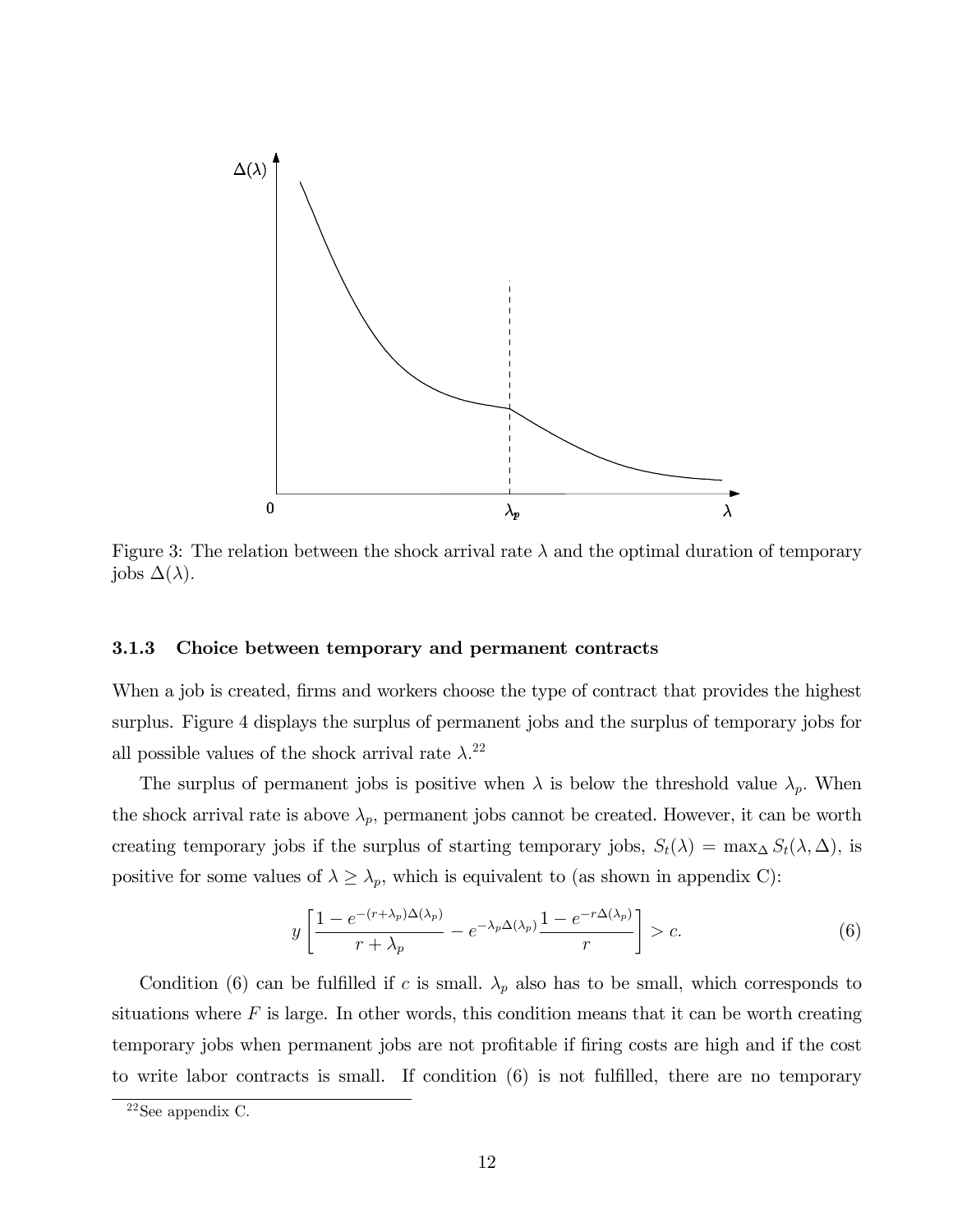jobs. Since we want to study equilibria with temporary jobs, let us assume for now that this condition holds.<sup>23</sup> It follows that the surplus of temporary jobs is positive on the non empty interval  $[\lambda_p, \lambda_t]$  (see appendix C), where  $\lambda_t$  stands for the threshold value of the shock arrival rate above which the surplus of temporary jobs is negative.



Figure 4: The relation between the shock arrival rate and the type of job creation when there is no mandatory limit on the duration of temporary contracts.

When the shock arrival rate is smaller than  $\lambda_p$ , the surplus of temporary and permanent jobs is positive. Firms and workers choose the type of contract that yields the highest surplus. In that case, if firing costs are not too large, i.e. if  $F < U$  (see appendix C), there exists a threshold value of the shock arrival rate, denoted by  $\lambda_s$ , such that it is preferable to create permanent jobs when the shock arrival rate is smaller than  $\lambda_s$ . Otherwise, when firing costs are above  $U$ , it is always preferable to create temporary jobs whatever the shock arrival rate. Figure 4 summarizes the relation between the shock arrival rate and the type of job creation in the case where  $F < U$ .

It is worth stressing that there exists a trade-off between permanent jobs and temporary jobs because there are costs to write contracts and contracts are incomplete. If it is not costly to write (or to renegotiate) contracts, it is always preferable to hire workers on temporary jobs,

<sup>&</sup>lt;sup>23</sup>(6) is always satisfied when  $c = 0$ .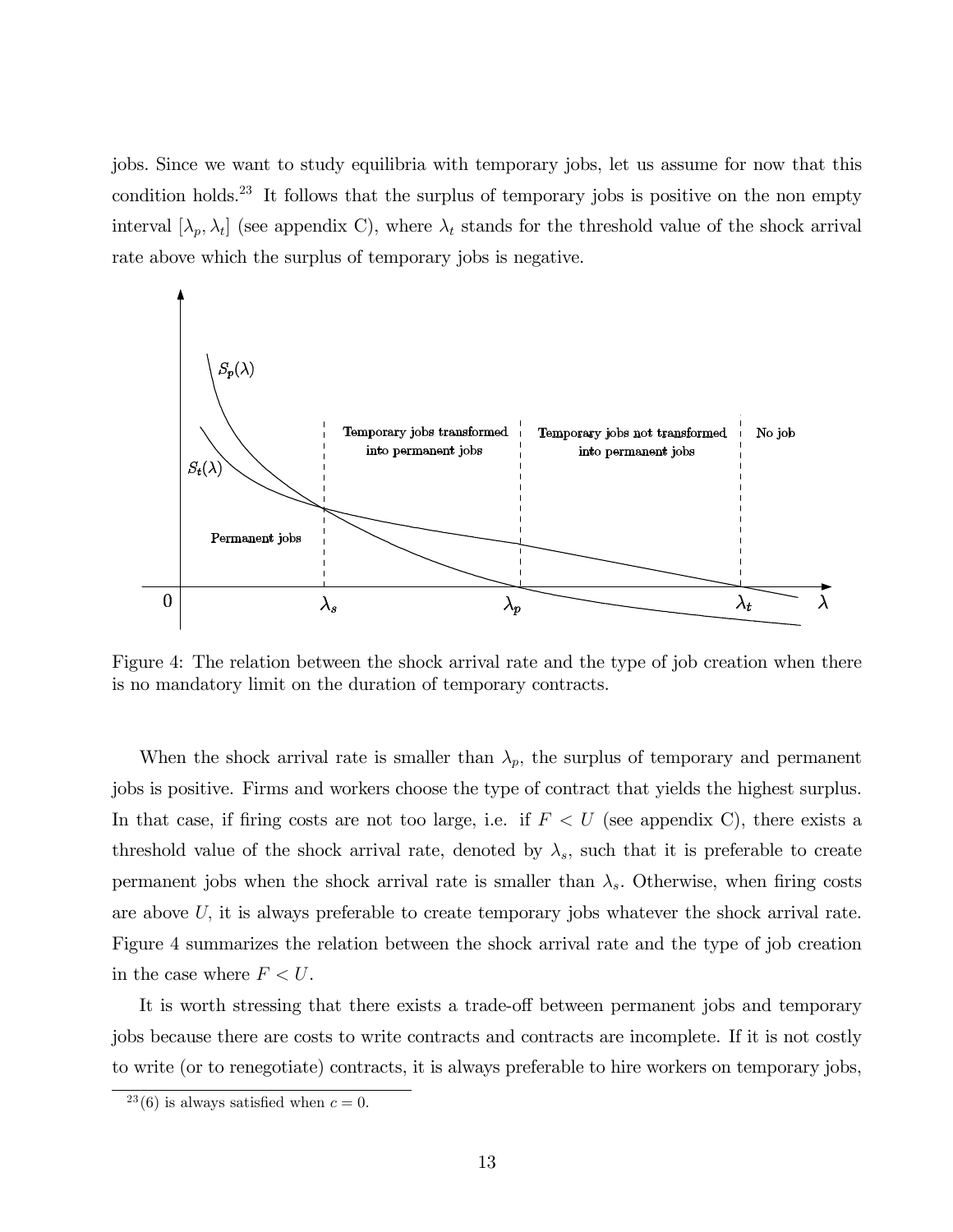possibly for very short periods of time, and then to transform temporary jobs into permanent jobs rather than directly hiring workers on permanent jobs.<sup>24</sup> We also exclude the possibility to write a single contract that stipulates a contingent transformation of temporary contract into permanent contract at the instant when the worker is hired. It is likely that such contracts are not observed in the real world because they are too costly to verify.

Finally, it is worth noting that our model implies that temporary jobs pay lower wages than permanent jobs even when their productivity is the same. There are two reasons for this property, consistent with empirical evidence.<sup>25</sup> First, the duration of temporary jobs is shorter than that of permanent jobs. This induces a lower average surplus for temporary jobs as shown by figure 4. Second, the impossibility to terminate temporary contracts before their date of termination implies that there are situations where employers pay positive wages to unproductive temporary workers. This reduces their entry wage which is not renegotiated.

#### 3.2 Productivity shocks

Let us now provide an extension of the benchmark model where it is assumed that shocks do not strike down productivity to zero once for all, but imply a new value of the productivity drawn in a stationary distribution as in the model of Mortensen and Pissarides (1994). Let us assume now that the production of an employee is a random variable with distribution  $H(y)$ which has upper support  $y_u$  and no mass point. The productivity of each employee changes at Poisson rate  $\lambda$ . When productivity changes, there is a drawing from the fixed distribution  $H(y)$ . For the sake of simplicity, is assumed that the productivity of new matches is equal to the upper support of the distribution, as in Mortensen and Pissarides (1994). In what follows, we show that the model with productivity shocks can be solved in a similar way as the benchmark model.

<sup>&</sup>lt;sup>24</sup>Formally, it can be checked that  $S_p(\lambda) < S_t(\lambda)$  when  $c = 0$ . In the simulations, c takes very small values relative to  $y$ .

<sup>&</sup>lt;sup>25</sup>Empirical evidence shows that temporary workers get lower wages than permanent workers controlling for a large cluster of observable characteristics. For instance, Booth et al. (2002) find that temporary workers in Britain earn less than permanent workers (men 8.9 percent and women 6 percent). Hagen (2002) finds an even larger gap, about 23 percent in Germany, controlling for selection on unobservable characteristics.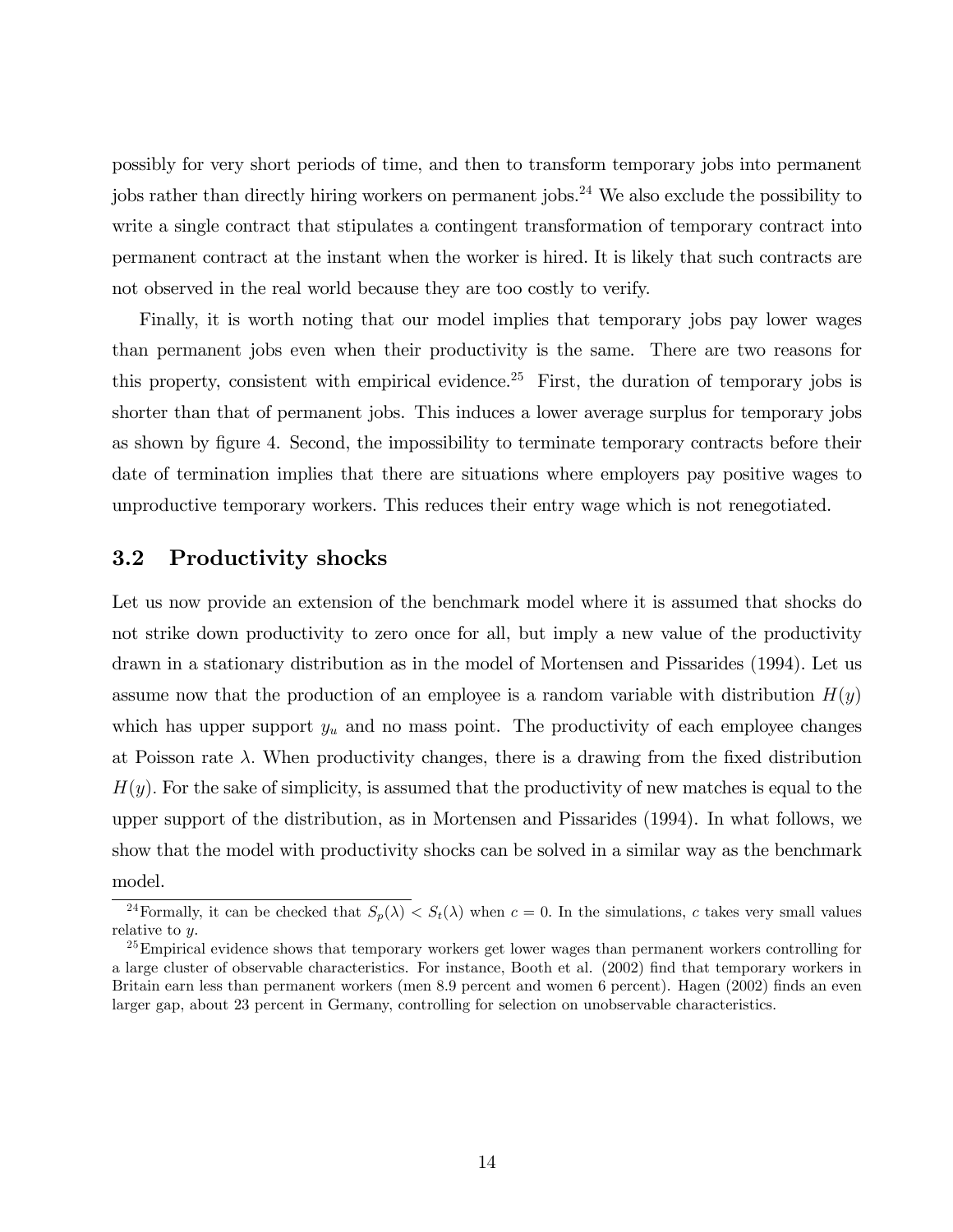#### 3.2.1 The surplus of permanent and temporary jobs

The surplus of a continuing permanent job with shock arrival rate  $\lambda$  and productivity y, denoted by  $S_c(y, \lambda)$  satisfies the Bellman equation

$$
rS_c(y,\lambda) = y - r(U - F) + \lambda \left( \int_{-\infty}^{y_u} \max \left[ S_c(x,\lambda), 0 \right] dH(x) - S_c(y,\lambda) \right). \tag{7}
$$

Continuing permanent jobs are destroyed when their surplus becomes negative. Since  $S_c(y, \lambda)$  increases with y, jobs are destroyed if their productivity drops below the reservation value, denoted by  $R(\lambda)$ , such that  $S_c(R, \lambda) = 0$ . This reservation productivity satisfies

$$
R(\lambda) = r(U - F) - \lambda \int_{R(\lambda)}^{y_u} \frac{y - R(\lambda)}{r + \lambda} dH(y).
$$
 (8)

This equation implies that  $R(\lambda)$  is a decreasing function of  $\lambda$ .

The surplus of starting permanent jobs with shock arrival rate  $\lambda$  and productivity y, denoted by  $S_p(y, \lambda)$ , is equal to  $S_c(y, \lambda) - F - c$ . The creation of permanent jobs can proceed from entries of unemployed workers into employment. In that case, permanent jobs can be created only if  $S_p(y_u, \lambda) \geq 0$ , or in other words, if the shock arrival rate is below the threshold value  $\lambda_p$  such that  $S_p(y_u, \lambda_p) = 0$ . The creation of permanent jobs can also proceed from the transformation of temporary jobs. In that case, the starting productivity of permanent jobs is not necessarily equal to  $y_u$  because temporary jobs are hit by productivity shocks. The reservation productivity above which temporary jobs are transformed into permanent jobs, denoted by  $T(\lambda)$ , such that  $S_p(T, \lambda) = 0$ , is

$$
T(\lambda) = R(\lambda) + (r + \lambda)(F + c).
$$
\n(9)

The surplus of starting temporary jobs with shock arrival rate  $\lambda$  and duration  $\Delta$  can be written as (see appendix D)

$$
S_t(\lambda, \Delta) = \int_0^{\Delta} \left( e^{-\lambda \tau} y_u + (1 - e^{-\lambda \tau}) \int_{-\infty}^{y_u} y \mathrm{d}H(y) - rU \right) e^{-r\tau} \mathrm{d}\tau +
$$
  

$$
e^{-(r+\lambda)\Delta} \max \left[ S_p(y_u, \lambda), 0 \right] + \left( 1 - e^{-\lambda \Delta} \right) e^{-r\Delta} \int_{-\infty}^{y_u} \max \left[ S_p(y, \lambda), 0 \right] \mathrm{d}H(y) - c.
$$
 (10)

The integral of the first row stands for the present value of the instantaneous surpluses obtained over the duration of the temporary contract. The terms of the second row correspond to the present value of the gains expected at the date of termination of the temporary contract minus the cost to write the contract.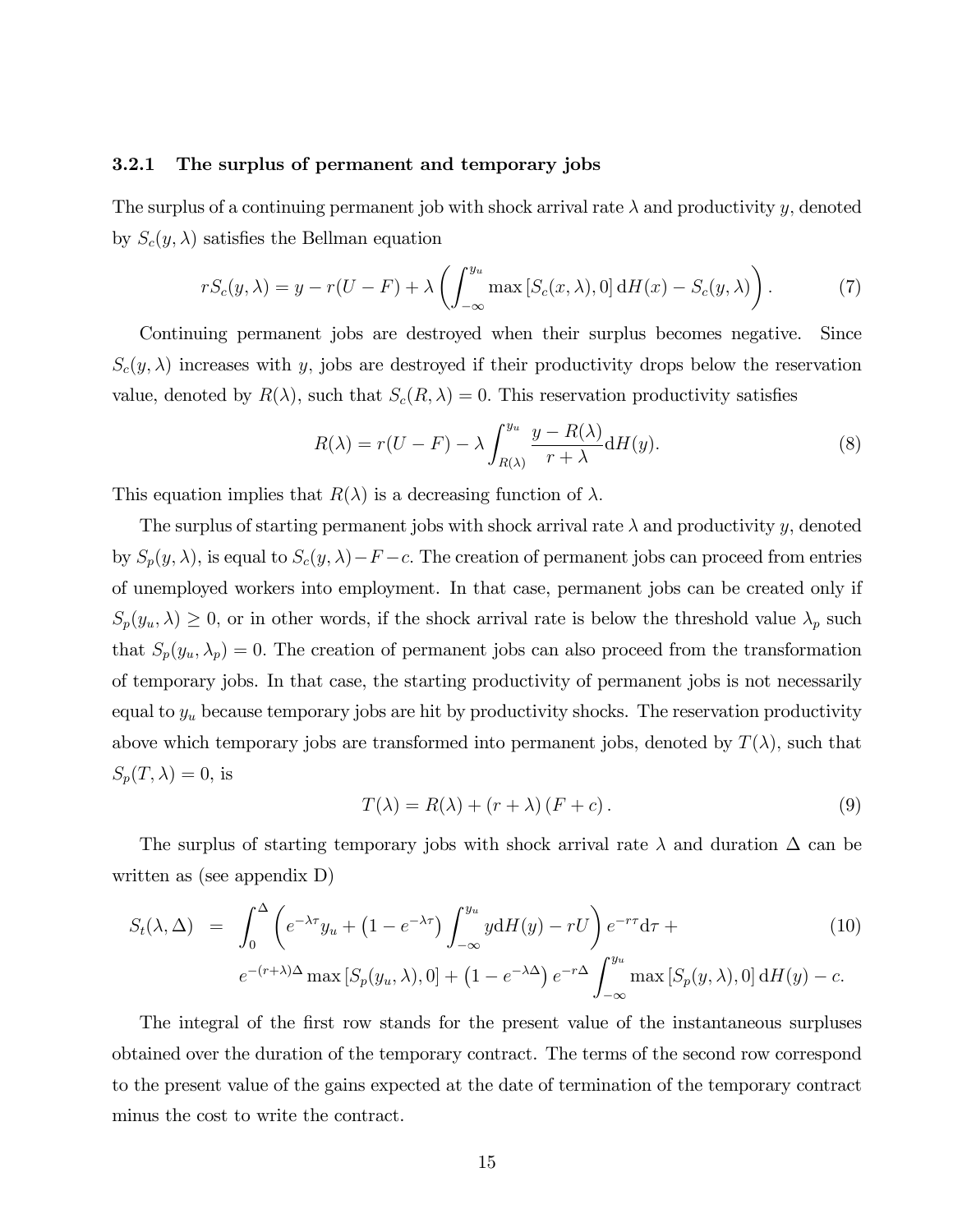#### 3.2.2 Optimal duration of temporary contracts

Once the value of starting jobs is known, it is possible to determine the optimal duration of temporary jobs and the choice between temporary and permanent contracts.

The optimal duration of temporary jobs is the value of  $\Delta$ , denoted by  $\Delta(\lambda)$ , which maximizes  $S_t(\lambda, \Delta)$ . We get (see appendix E)

$$
\Delta(\lambda) = \begin{cases} \frac{1}{\lambda} \ln \left( \frac{y_u - \bar{y} - (r + \lambda)[S_p(y_u, \lambda) - \chi]}{rU - \bar{y} + r\chi} \right) & \text{if } \lambda \le \lambda_p \\ \frac{1}{\lambda} \ln \left( \frac{y_u - \bar{y}}{rU - \bar{y}} \right) & \text{if } \lambda \ge \lambda_p \end{cases}
$$
(11)

where  $\bar{y} = \int_{-\infty}^{y_u} y \mathrm{d}H(y)$ ,  $\chi = \int_{T(\lambda)}^{y_u} S_p(y, \lambda) \mathrm{d}H(y)$ , and  $\lambda_p$  is defined by the condition  $S_p(y_u, \lambda_p) =$  $\theta$ .

This expression of the optimal duration of temporary contracts looks like that obtained in the benchmark model (see equation (4)). The optimal duration decreases with the shock arrival rate  $\lambda$  and increases with the productivity of starting jobs.

#### 3.2.3 Choice between temporary and permanent contracts

The choice between the creation of temporary and permanent jobs is determined by the comparison of the values of the surplus of starting jobs. As in the benchmark model, there are values of the parameters such that temporary jobs are preferred to permanent jobs if the shock arrival rate is above a threshold denoted by  $\lambda_s$ , which satisfies  $S_p(y_u, \lambda_s) = S_t(\lambda_s)$  (see appendix F). Below this threshold, permanent jobs are created. There also exists an upper finite value of the shock arrival rate,  $\lambda_t$ , such that  $S_t(\lambda_t) \equiv \max_{\Delta} S_t(\lambda_t, \Delta) = 0$ , above which no job is created. Temporary jobs with shock arrival rate  $\lambda$  belonging to the interval  $(\lambda_s, \lambda_t)$  are transformed into permanent jobs only if their productivity is above the reservation value  $T(\lambda)$ . Otherwise, they are destroyed.

#### 3.3 Labor market equilibrium

Let us now describe the process of job creation, the matching between workers and jobs and the bargaining between workers and employers in order to determine the labor market equilibrium.

Firms must invest  $\kappa > 0$  to find a production opportunity.  $\kappa$  is a sunk cost. As decribed above, all production opportunities start with the same level of productivity  $y_u$ . Then, they are hit by shocks at Poisson rates  $\lambda$  that differ across jobs. Firms draw production opportunities in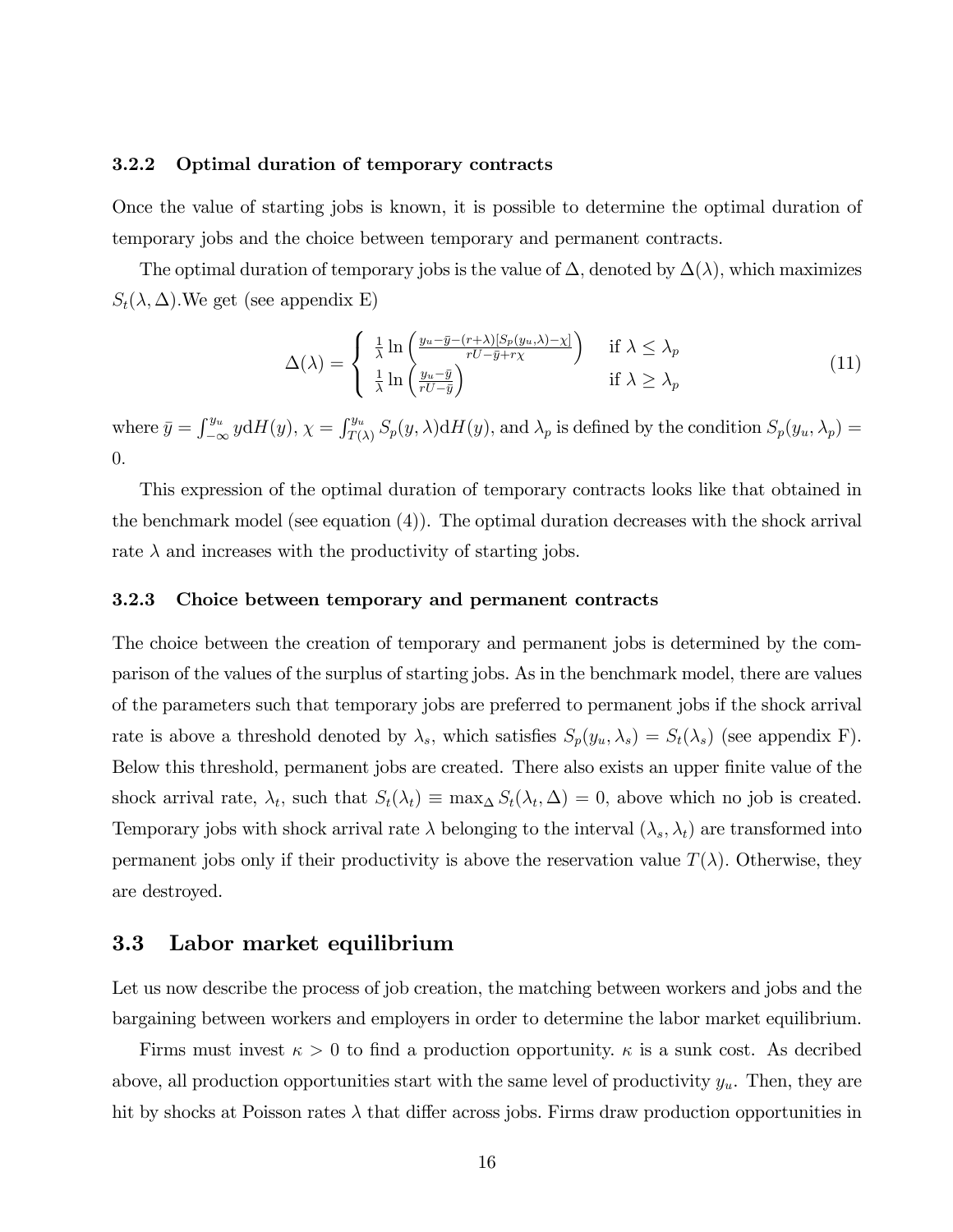the distribution  $G(\lambda)$  just after the sunk cost  $\kappa$  has been paid. When a production opportunity is found, a job vacancy can be created. The value of a type- $\lambda$  vacant job (i.e. with shock arrival rate  $\lambda$ ) is denoted by  $V(\lambda)$ . Free entry implies that the expected value of vacant jobs is equal to the investment cost

$$
\kappa = \int \max[V(\lambda), 0] dG(\lambda). \tag{12}
$$

Unemployed workers and job vacancies are brought together through a constant returns to scale matching technology which implies that vacant jobs are filled at rate  $q(\theta)$ ,  $q'(\theta) < 0$ , where  $\theta =$  $v/u$  denotes the labor market tightness, equal to the ratio of vacancies, v, over unemployment u. For the sake of simplicity, it is assumed that the instantaneous cost of vacancies equals zero and that Örms must re-invest to Önd new job opportunities when matches are broken. Moreover, bargaining allows workers to get the share  $\beta \in (0,1)$  of the job surplus. Therefore, the value of type- $\lambda$  vacant jobs satisfies

$$
rV(\lambda) = q(\theta) \left[ (1 - \beta)S(\lambda) - V(\lambda) \right] \tag{13}
$$

where  $S(\lambda)$  denotes the surplus of type- $\lambda$  starting filled jobs. Firms create type- $\lambda$  vacancies only if their expected value is positive. Since it has been shown above that all (temporary and permanent) job surpluses  $S(\lambda)$  decrease with  $\lambda$  and become negative when  $\lambda$  goes to infinite, this implies that type- $\lambda$  vacant jobs are created only if  $\lambda < \lambda_{\sup}$  where  $\lambda_{\sup}$  equals either  $\lambda_t$ (see figure 4) if the equilibrium comprises temporary and permanent jobs or  $\lambda_p$  if there are permanent jobs only, which occurs when firing costs are sufficiently small.

The matching technology implies that unemployed workers sample job offers at rate  $\alpha =$  $\theta q(\theta)$ . Thus, denoting by z the instantaneous income of unemployed workers, the value of unemployment satisfies

$$
rU = z + \theta q(\theta) \beta \int_{\lambda_{\min}}^{\lambda_{\sup}} \frac{S(\lambda)}{G(\lambda_{\sup})} dG(\lambda).
$$

Combining the three previous equations, we get

$$
rU = z + \frac{\beta \theta \left[ r + q(\theta) \right]}{(1 - \beta) G(\lambda_{\text{sup}})} \kappa.
$$
\n(14)

This equation shows that increases in labor market tightness, which increase the arrival rate of job offers, improve the expected gains of unemployed workers.

There are two possible types of labor market equilibrium. One where there are only permanent jobs and another where there are permanent and temporary jobs.<sup>26</sup>

 $26$ An equilibrium with temporary jobs only can exist in our framework if there is a sufficiently low upper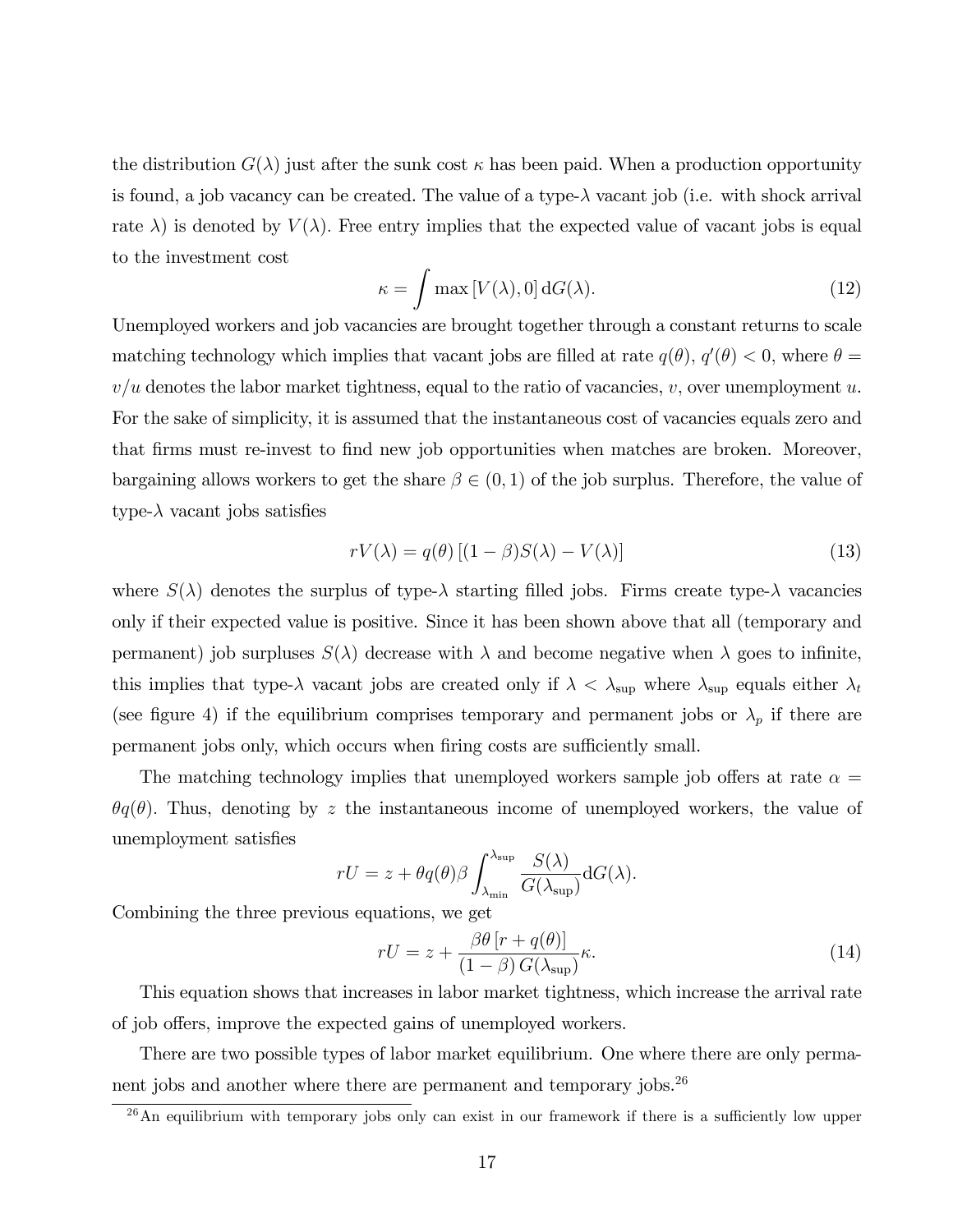#### 3.3.1 Equilibrium with permanent jobs only

When firing costs are sufficiently small, all jobs are permanent because the surplus of permanent jobs is always larger than that of temporary jobs. It is possible to find a system of two equations that defines the equilibrium value of  $(\theta, \lambda_p)$ . From equations (12) and (13), the free entry condition can be written as

$$
\kappa = \frac{q(\theta)(1-\beta)}{r+q(\theta)} \int_{\lambda_{\min}}^{\lambda_p} S_p(y_u, \lambda) dG(\lambda), \qquad (15)
$$

where  $S_p(y_u, \lambda)$  is defined by equation (1) and U, which shows up in the expression of  $S_p(y_u, \lambda)$ , by equation (14). We get another relation between  $\theta$  and  $\lambda_p$  using the condition that defines the threshold value of shock arrival rates above which no jobs are created:

$$
S_p(y_u, \lambda_p) = 0. \tag{16}
$$

Equations (15) and (16) define a unique equilibrium value of  $(\theta, \lambda_p)$  provided that the conditions of existence are satisfied, which is assumed.<sup>27</sup>

#### 3.3.2 Equilibrium with permanent and temporary jobs

When firing costs are sufficiently large, starting jobs can be either temporary, with surplus  $S_t(\lambda)$ , or permanent, with surplus  $S_p(y_u, \lambda)$ . The free entry condition becomes

$$
\kappa = \frac{q(\theta)(1-\beta)}{r+q(\theta)} \left[ \int_{\lambda_{\min}}^{\lambda_s} S_p(y_u, \lambda) dG(\lambda) + \int_{\lambda_s}^{\lambda_t} S_t(\lambda) dG(\lambda) \right].
$$
 (17)

This equation defines a relationship between  $\theta$  and the thresholds. In turn, the conditions

$$
S_t(\lambda_t) = 0 \tag{18}
$$

$$
S_p(y_u, \lambda_s) = S_t(\lambda_s) \tag{19}
$$

$$
S_p(y_u, \lambda_p) = 0,\t\t(20)
$$

define the thresholds as a function of  $\theta$ , once the relation between rU and  $\theta$  has been taken into account in the expressions of the surpluses  $S_t$  and  $S_p$ . Then,<sup>28</sup> equations (18), (19), and

bound on the expected durations of job opportunities. We rule out this possibility for the sake of realism. We also rule out the trivial equilibrium without entries into employment.

<sup>27</sup>See appendix G.1.

<sup>28</sup>See appendix G.2.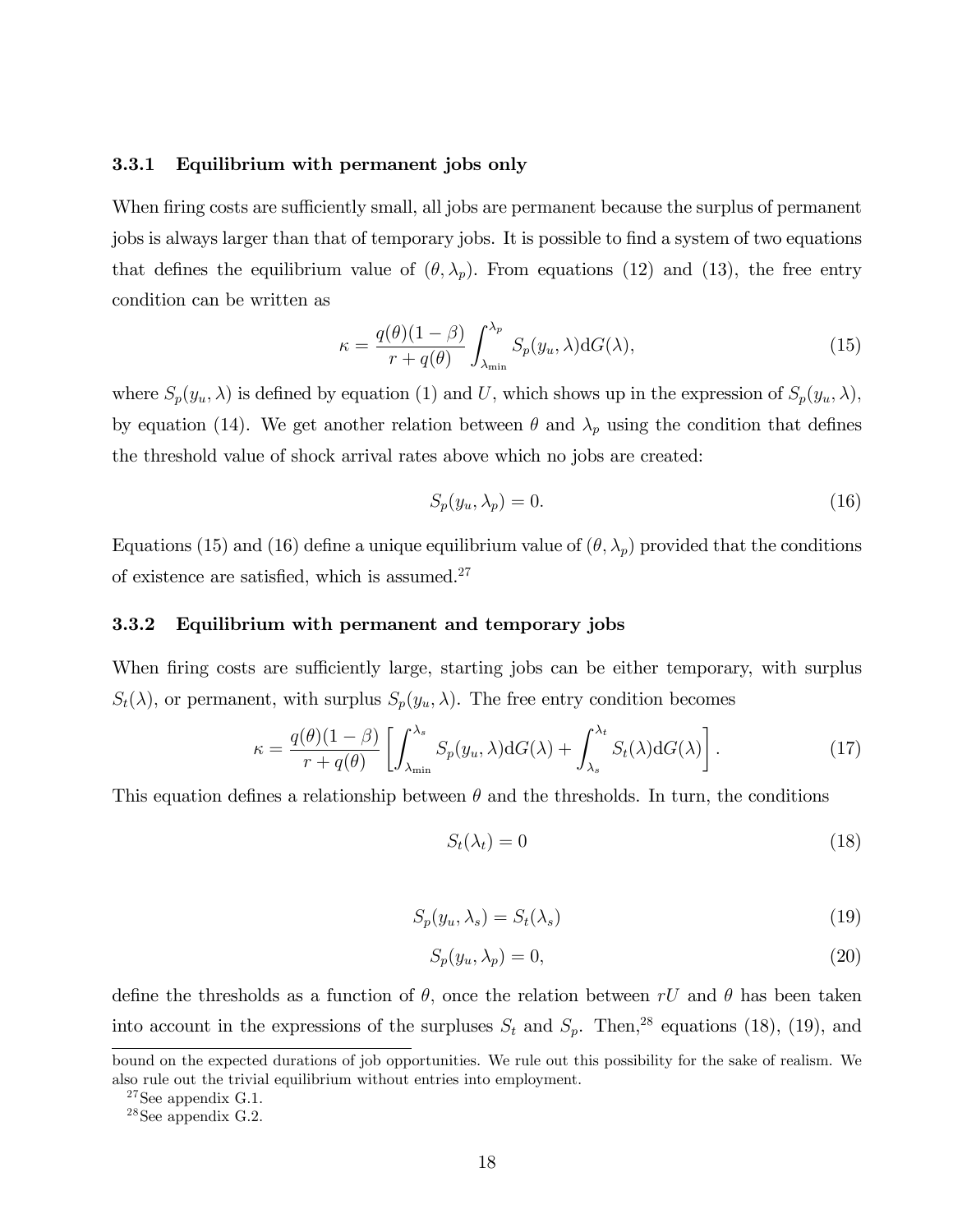(20) together with (17) define a unique equilibrium value of the 4-uple  $(\lambda_s, \lambda_p, \lambda_t, \theta)$  provided that it exists, which is supposed.

#### 3.4 Unemployment

Once the equilibrium value of the labor market tightness and of the thresholds  $\lambda_s$ ,  $\lambda_p$  and  $\lambda_t$ are known, it is possible to define unemployment, and the mass of temporary and permanent jobs at equilibrium (for the sake of simplicity, we only focus on steady state).

Let us begin to define the steady state unemployment rate in the equilibrium where there are permanent jobs only. The mass of permanent jobs with shock arrival rate  $\lambda$  is denoted by  $\ell(\lambda)$ . By definition, the unemployment rate is

$$
u = 1 - \int_{\lambda_{\min}}^{\lambda_p} \ell(\lambda) d\lambda \tag{21}
$$

In steady state, the equality between entries and exits in type- $\lambda$  jobs is

$$
u\alpha_p g(\lambda) = \ell(\lambda) / \phi(\lambda). \tag{22}
$$

where  $\phi(\lambda) = 1/\lambda H [R(\lambda)]$  is the expected duration of type- $\lambda$  jobs and  $\alpha_p = \alpha/G(\lambda_p)$  =  $\theta q(\theta)/G(\lambda_p).$ 

Equations (21) and (22) imply

$$
u = \frac{1}{1 + \alpha_p \int_{\lambda_{\min}}^{\lambda_p} \phi(\lambda) dG(\lambda)}
$$
(23)

This equation shows that the unemployment rate decreases with  $\theta q(\theta)$ , the arrival rate of job offers, and with the duration of jobs.

Let us now analyze the equilibrium with temporary and permanent jobs.  $s_t(\lambda)$  denotes the mass of type- $\lambda$  temporary jobs which are transformed into permanent jobs.  $s_n(\lambda)$  denotes the mass of type- $\lambda$  temporary jobs which are not transformed into permanent jobs and u denotes the unemployment rate. We can write

$$
u = 1 - \int_{\lambda_{\min}}^{\lambda_p} \ell(\lambda) d\lambda - \int_{\lambda_s}^{\lambda_p} s_t(\lambda) d\lambda - \int_{\lambda_p}^{\lambda_t} s_n(\lambda) d\lambda \tag{24}
$$

There are permanent jobs over the interval  $[\lambda_{\min}, \lambda_p]$ . The equality between entries into and exits out of permanent jobs with expected duration  $\phi(\lambda)$  can be written as

$$
\begin{cases}\n\frac{s_t(\lambda)[1 - H(T(\lambda))\left(1 - e^{-\lambda \Delta(\lambda)}\right)]}{\Delta(\lambda)} = \frac{\ell(\lambda)}{\phi(\lambda)} & \text{if } \lambda \in [\lambda_s, \lambda_p] \\
u\alpha_t g(\lambda) = \frac{\ell(\lambda)}{\phi(\lambda)} & \text{if } \lambda \in [\lambda_{\min}, \lambda_s]\n\end{cases}
$$
\n(25)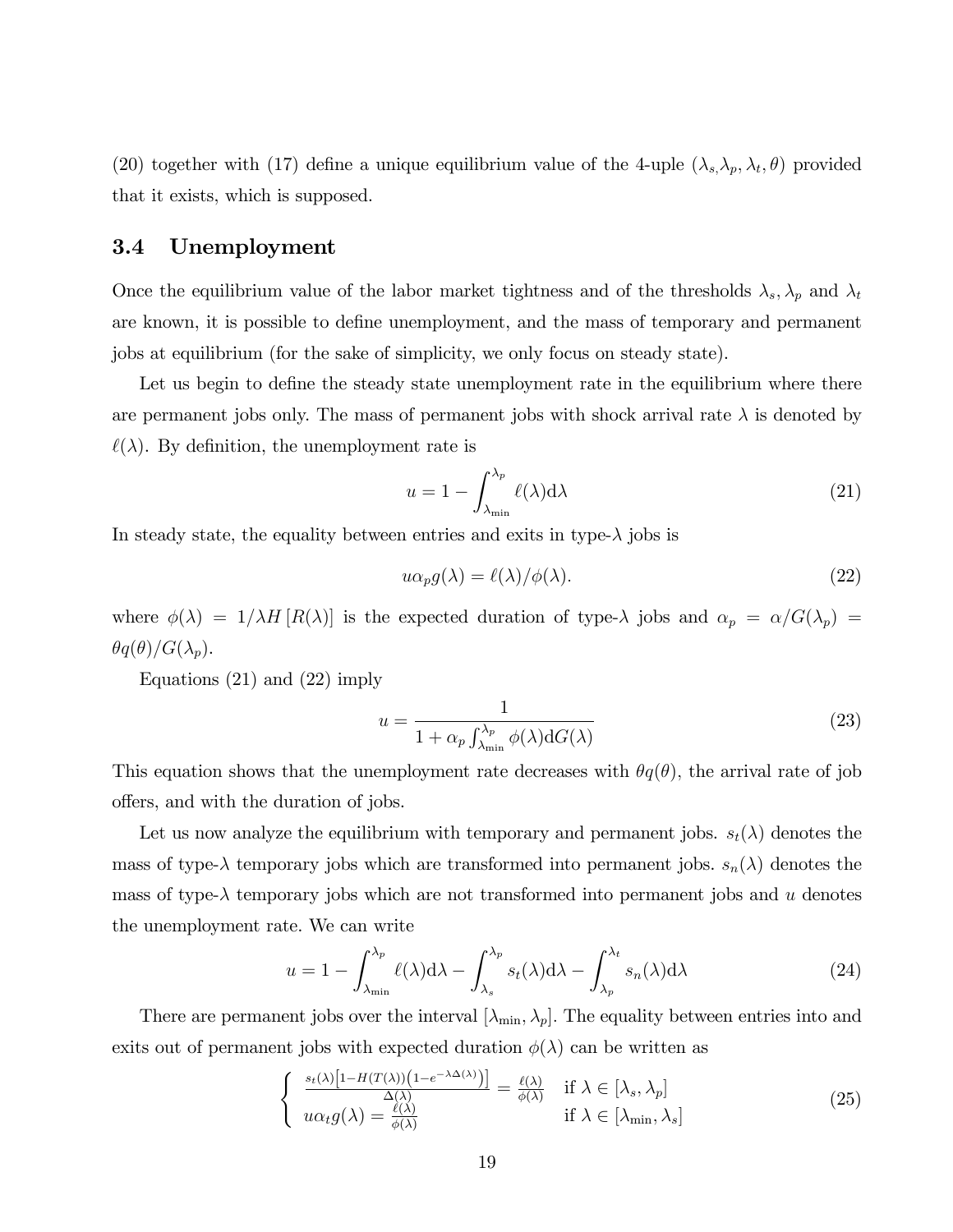where  $\alpha_t = \alpha/G(\lambda_t) = \theta q(\theta)/G(\lambda_t)$ . The first row of equation (25) accounts for the transformations of temporary jobs into permanent jobs. The second row accounts for the entries of unemployed workers into permanent jobs. The equality between entries into and exits out of temporary jobs with expected duration  $\Delta(\lambda)$  can be written as

$$
u\alpha_t g(\lambda) = \frac{s_t(\lambda)}{\Delta(\lambda)} \text{ if } \lambda \in [\lambda_s, \lambda_p] \tag{26}
$$

$$
u\alpha_t g(\lambda) = \frac{s_n(\lambda)}{\Delta(\lambda)} \text{ if } \lambda \in [\lambda_p, \lambda_t]
$$
 (27)

Equations  $(24)$  to  $(27)$  imply:

$$
u = \frac{1}{1 + \alpha_t \left[ \int_{\lambda_s}^{\lambda_t} \Delta(\lambda) dG(\lambda) + \int_{\lambda_{\min}}^{\lambda_s} \phi(\lambda) dG(\lambda) + \int_{\lambda_s}^{\lambda_p} \phi(\lambda) \left[ 1 - H(T(\lambda)) (1 - e^{-\lambda \Delta(\lambda)}) \right] dG(\lambda) \right]}
$$

This equation shows that the unemployment rate decreases with the arrival rate of job offers and with the duration of jobs.

## 4 Simulation exercises

In this section, we calibrate the model to explore its property. In particular, we show that the model is able to reproduce the main properties of entries into employment observed in countries like France and Spain where there is a stringent employment protection legislation and a large share of temporary jobs. The model is first calibrated to match the labor market of the US economy where firing costs are close to zero. Then, firing costs are increased to evaluate their impact on entries into permanent and temporary jobs.

#### 4.1 The benchmark economy without firing costs

The parameters and targets used in the calibration refer to the US economy which represents the benchmark economy without firing costs. Admittedly, this assumption is an approximation, to the extent that we neglect the exceptions to the employment at will doctrine which induce firms to use some temporary contracts (see e.g. Autor, 2003). However, employment protection legislation remains very weak in the US relative to most other OECD countries, and especially to Continental European countries (Venn, 2009).

The values of the parameters are in the range of those chosen in the literature (see e.g. Mortensen and Pissarides, 1999, Shimer, 2005, and Mortensen and Nagypal, 2007). We define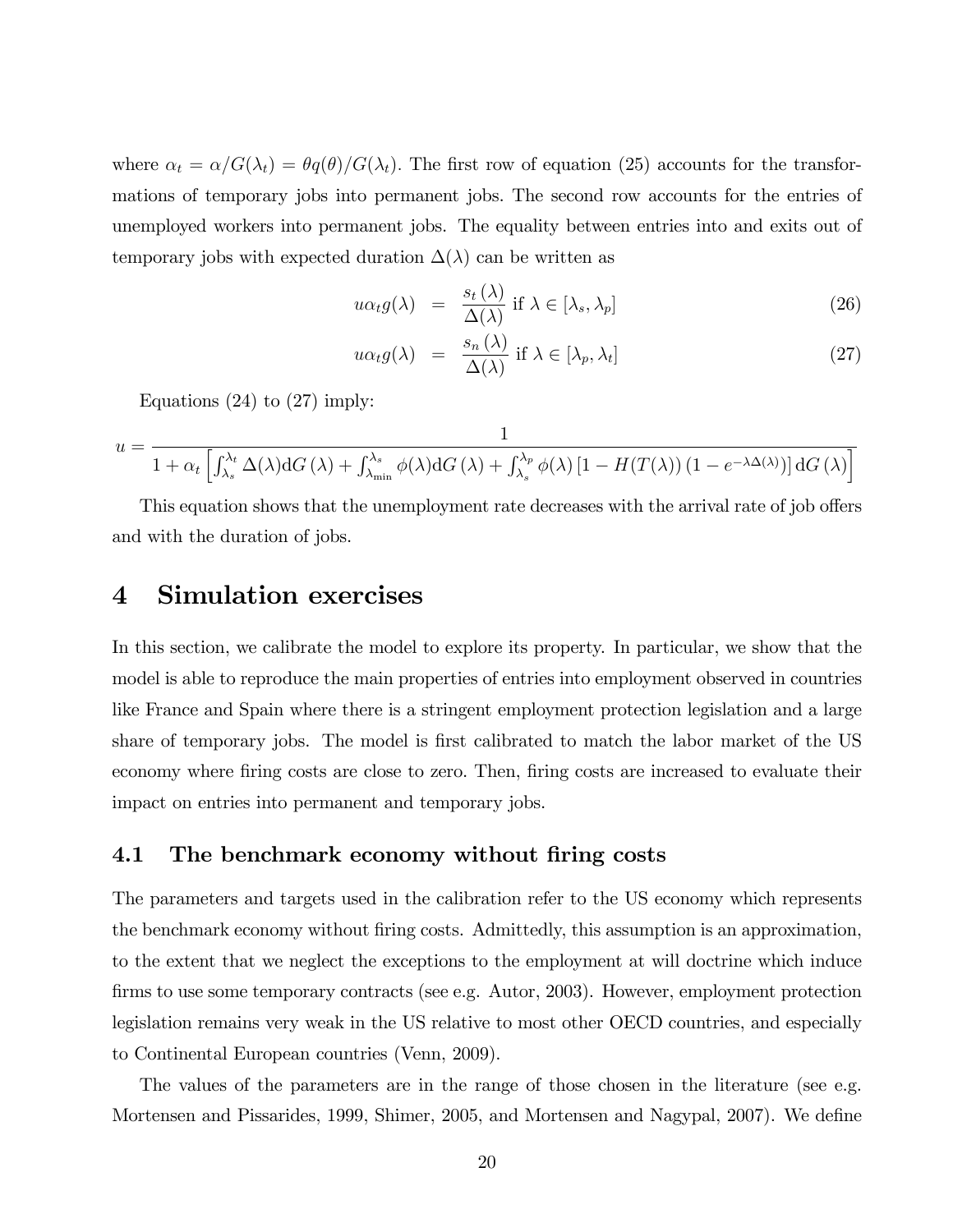the time period to be one quarter, and consequently set the discount rate  $r$  to 1.23%, which corresponds to a 5 percent annual discount rate. The value of the bargaining power parameter  $\beta$  is set to 0.5 and the income of unemployed workers (the value of leisure), z, is equal to 0.3. As in Mortensen and Pissarides (1994), the distribution of idiosyncratic shocks is assumed to be uniform in the range  $[y_{\min}, 1]$ . We follow the literature and assume a Cobb-Douglas matching technology of the form  $H(v, u) = hu^{\eta}v^{1-\eta}$ , where h is a mismatch parameter and  $\eta$  is the elasticity of the matching function with respect to unemployment. We assume  $\eta$  to be equal to 0:5, which is in the range of the estimates obtained by Petrongolo and Pissarides (2001). The sampling distribution of type- $\delta$  jobs,  $\delta = 1/\lambda$ , is a truncated log normal distribution. The range of expected durations of production opportunities is comprised between one day  $(1/65)$ quarter, 65 being the number of days worked per quarter, given that there are 13 weeks per quarter and 5 days of work per week) and 45 years (180 quarters).

Then, assuming that the bottom equilibrium value of  $\delta_p = 1/\lambda_p$ , is equal to that of the truncated distribution of expected durations (one day) and as in Shimer (2005) that the average  $v-u$  ratio is equal to one, we are left with 6 unknown parameter values: the parameter of the cdf of the productivity distribution,  $y_{\text{min}}$ , the two parameters of the cdf of the sampling distribution of durations of production opportunities, c, the cost of writing contracts,  $h$ , the mismatch parameter and  $\kappa$ , the investment cost. We determine the values of these parameters with six equations assuming that  $F = 0$ . First, equations (15) and (16) pin down the values of  $\theta$ and  $\delta_p$ . Second, two equations define the median and the mean value of the expected durations of production opportunity. The median and the mean durations, equal to 4 years (16 quarters) and 6:67 years (26:678 quarters) respectively, are obtained from the CPS, Displaced Workers, Employee Tenure, and Occupational Mobility Supplement, for the private sector in 2008. Third, one equation targets an average quarterly job Önding rate of 1:35 (see eg: Shimer, 2005 or Nagypal and Mortensen, 2007). Finally, equation (23) is used to match the unemployment rate, equal to 6 percent.

Accordingly, the minimum match product is  $y_{\text{min}} = 0.017$ , the values of the shape and of the log-scale parameters of the sampling distribution are equal to  $\sigma = 0.9360$  and  $\mu = 1.9032$ respectively. The cost of writing contracts is very small,  $c = 0.0017$ , which is roughly equal to 0:1756 percent of the average quarterly production of a job. The mismatch parameter is set to  $h = 1.35$  and the cost to find production opportunities is  $\kappa = 0.4389$ . Baseline and calibrated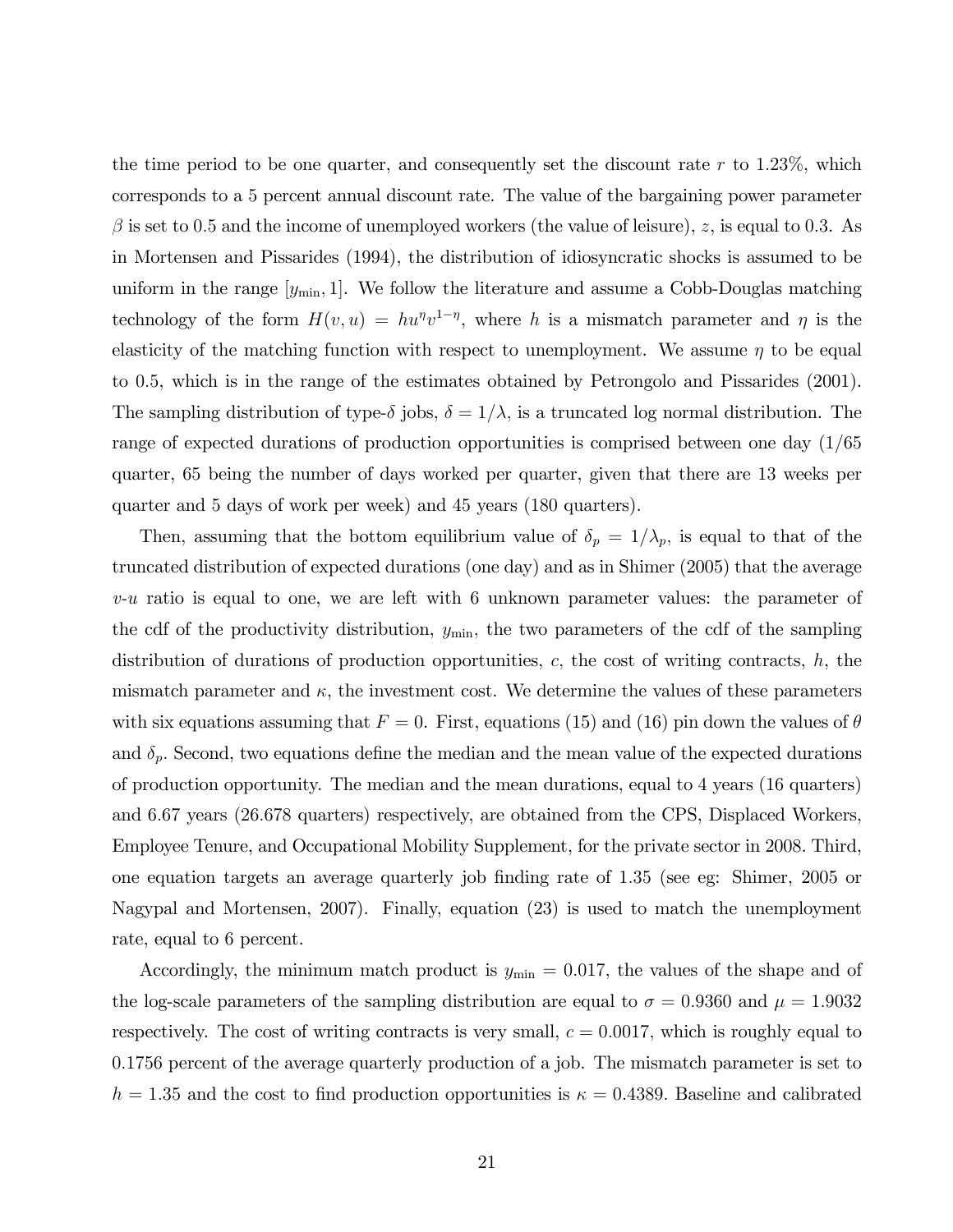parameters are summarized in Table 2.

| Lable 2. Deficilitative parameters values |               |          |                           |               |        |  |  |  |
|-------------------------------------------|---------------|----------|---------------------------|---------------|--------|--|--|--|
| Baseline parameters                       |               |          | Calibrated parameters     |               |        |  |  |  |
| Parameter                                 | Notation      | Value    | Parameter                 | Notation      | Value  |  |  |  |
| Bargaining power                          | B             | 0.5      | Cost of a contract        | $\mathcal{C}$ | 0.0017 |  |  |  |
| Matching elasticity                       | $\eta$        | 0.5      | Mismatch parameter        | $\hbar$       | 1.35   |  |  |  |
| Discount rate                             | $\mathcal{r}$ | $1.23\%$ | $log N$ - shape parameter | $\sigma$      | 0.9360 |  |  |  |
| Value of leisure                          | $\tilde{z}$   | 0.3      | $log N$ - scale parameter | $\mu$         | 1.9032 |  |  |  |
| Maximum match product                     | $y_{\rm max}$ |          | Minimum match product     | $y_{\rm min}$ | 0.017  |  |  |  |
|                                           |               |          | Investment cost           | $\kappa$      | 0.4389 |  |  |  |

Table 2: Benchmark parameters values

### 4.2 The economy with firing costs and temporary contracts

Let us now look at the consequence of firing costs.<sup>29</sup> This exercise allows us to illustrate the mechanism of the model and to see whether it can potentially reproduce the three stylized facts presented above in section 2.<sup>30</sup>

The first fact is that the share of entries into temporary jobs strongly increases with job protection. Figure 5 shows that the model predicts that Öring costs do have a strong impact on the share of entries into temporary jobs. Firms begin to use temporary contracts when firing costs reach about one percent of the average quarterly production of an employee. Then, when firing costs increase, the share of entries into temporary jobs rises steadily. It amounts to 90 percent of all entries into employment when Öring costs equal about 20 percent of the average quarterly production of a job, which is a reasonable order of magnitude given the available estimates.<sup>31</sup> All in all, the model allows us to explain the large share of entries into temporary jobs observed in Continental European countries.

<sup>29</sup>We focus on steady states only.

 $30$  Obviously, this exercise is illustrative. It is not meant to reproduce the labor market of a specific country, but more generally to illustrate the consequences of the introduction of firing costs in a labor market with frictions and flexible wages. Dealing with a specific country, with strong job protection, would require accounting for the influence of minimum wage and/or collective bargaining that play an important role in countries with strong job protection. This issue, which is beyond the scope of this paper, is left for future research.

 $31$ Kramarz and Michaud (2010) estimate that the termination of the contract of a marginal permanent job amounts to 16 percent of the annual wage for an individual layoff and to 50 percent of the annual wage for a collective layoff in France. Since about three over four layoffs are individual layoffs, the average cost is 25 percent of the annual wage, which corresponds to 2/3 of the quarterly production if the share of wages in production is  $2/3$ . This implies that red-tape costs amount to about  $1/3$  of the total layoff costs if layoff costs equal 20 percent of the average quarterly production of a job.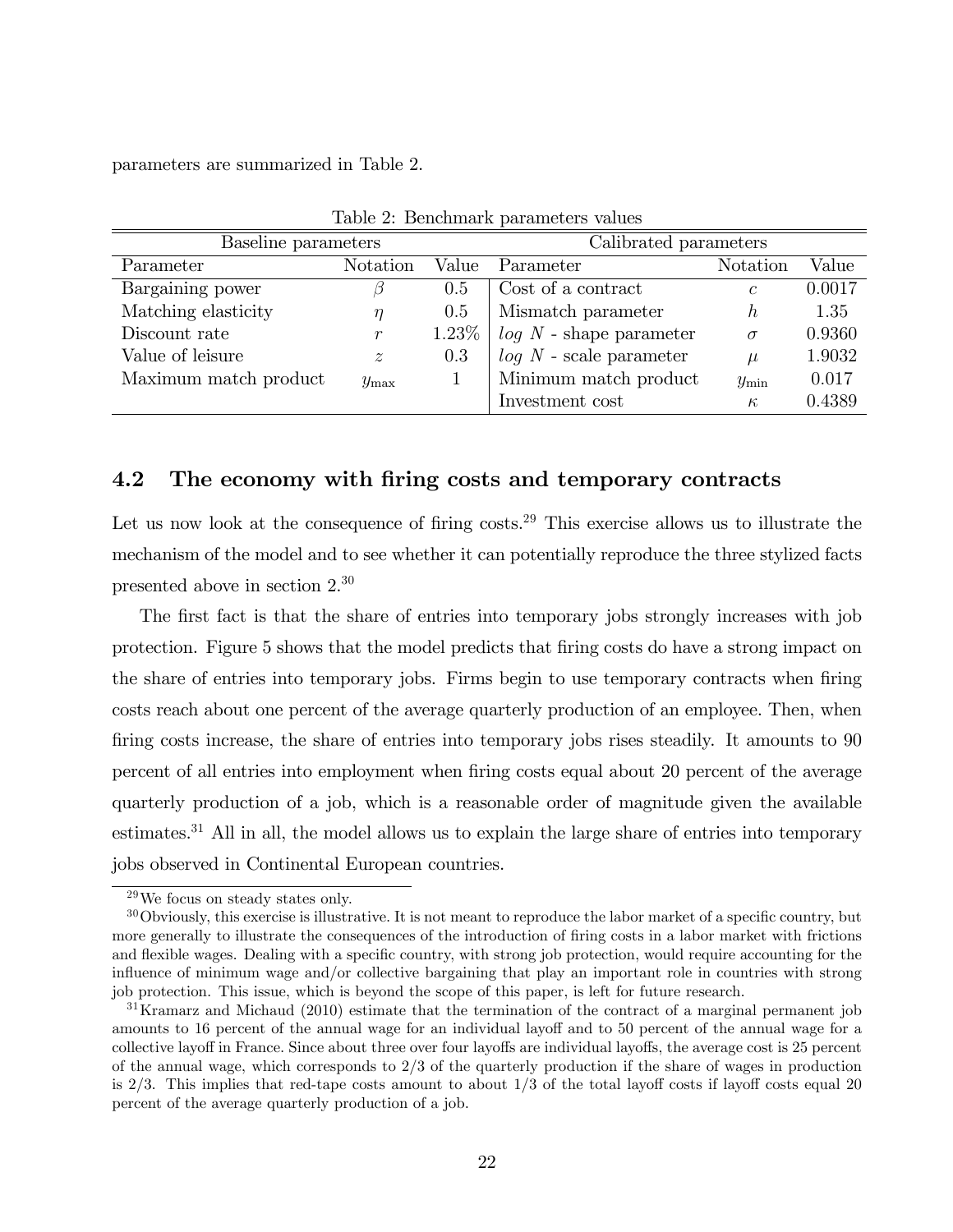

Figure 5: The relation between firing costs (in shares of quarterly production of an employee) and the share of entries into temporary jobs in total employment inflows.

The predictions of the model are also in line with the second stylized fact according to which the average duration of temporary jobs is very low, about 1.5 months in France. Indeed, the model predicts that the average duration of temporary jobs is 0.45 quarter when 90 percent of entries are into temporary jobs.

Figure 6 shows that the model fits the third stylized fact, according to which changes in entries into temporary jobs account for the main share of changes in the total number of entries into employment. This figure represents the relation between changes in the cost of finding production opportunities (parameter  $\kappa$ ) and changes in the number of entries into temporary and permanent jobs. Increases in the cost of finding job opportunities induce much larger drops in entries into temporary jobs than into permanent jobs. The drop in entries into temporary jobs is about nine times larger than the drop of entries into permanent jobs. This order of magnitude is in line with the facts observed in France and Spain over the period 2000-2010, as stressed in section 2.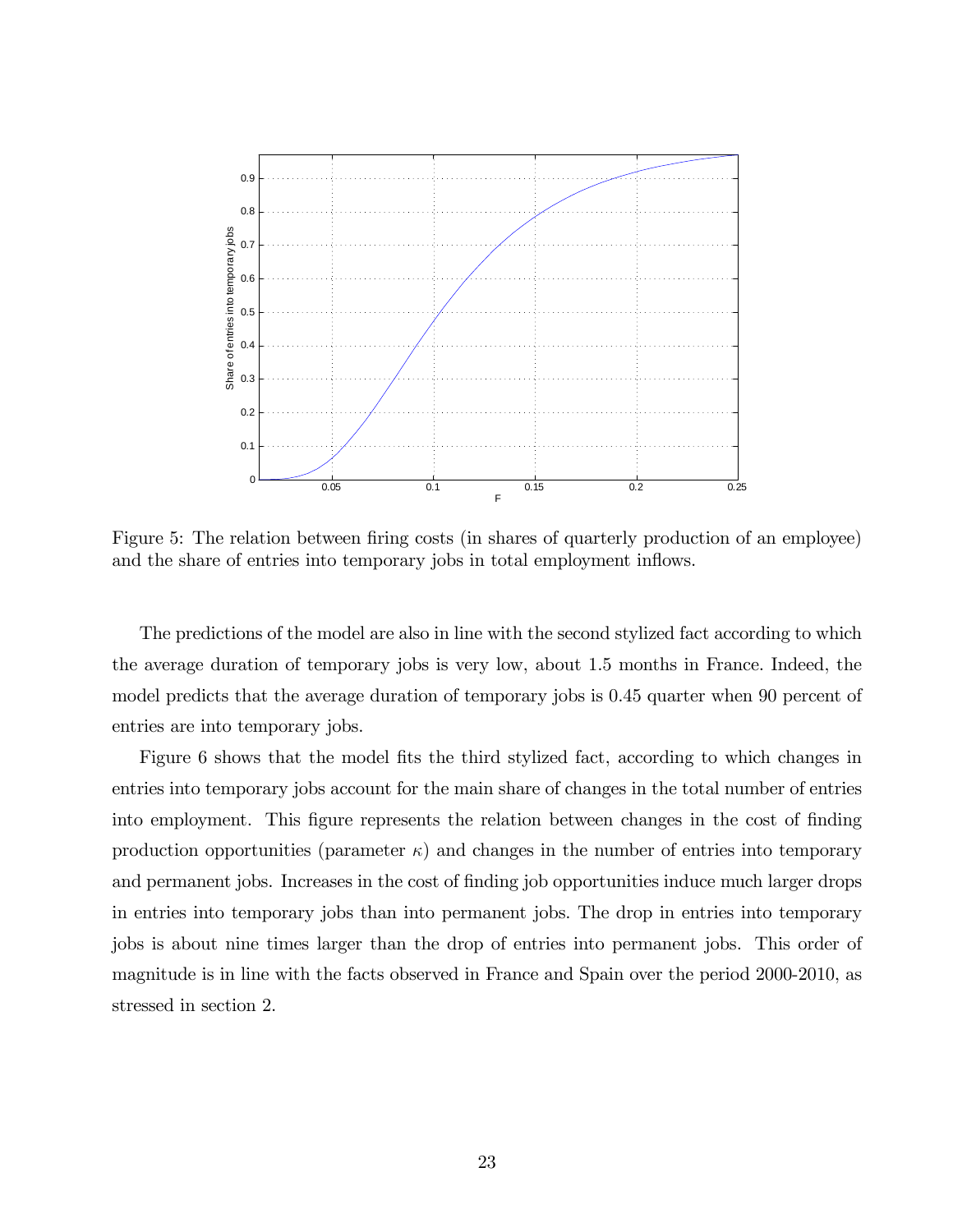

Figure 6: Changes in the number of entries into temporary and permanent employment induced by changes in  $\kappa$ , the cost of job creation.

### 4.3 Job protection and the excess of job turnover

Our model is particularly useful to evaluate the impact of job protection on job turnover, employment and production.

#### 4.3.1 Job turnover

Our model predicts, in line with empirical evidence, that the average duration of temporary jobs is short, about 1.5 months, when the share of temporary jobs in entries corresponds to that observed in France or Spain. It is interesting to compare this duration with that of jobs that would be used to exploit the same production opportunities (on the same range of type- $\lambda$ jobs) in the absence of job protection, where all jobs are permanent according to our model. In the absence of job protection, the average duration of these jobs is much longer, equal to 35 months. This result is illustrated on figure 7, which shows that the duration of temporary jobs is much shorter, than that of permanent jobs that would be in place to exploit the same production opportunities in the absence of Öring costs. For instance, when the expected duration of permanent jobs in the absence of Öring costs equals one quarter, the duration of temporary jobs is about three weeks. The difference is indeed quite large, and it increases with the expected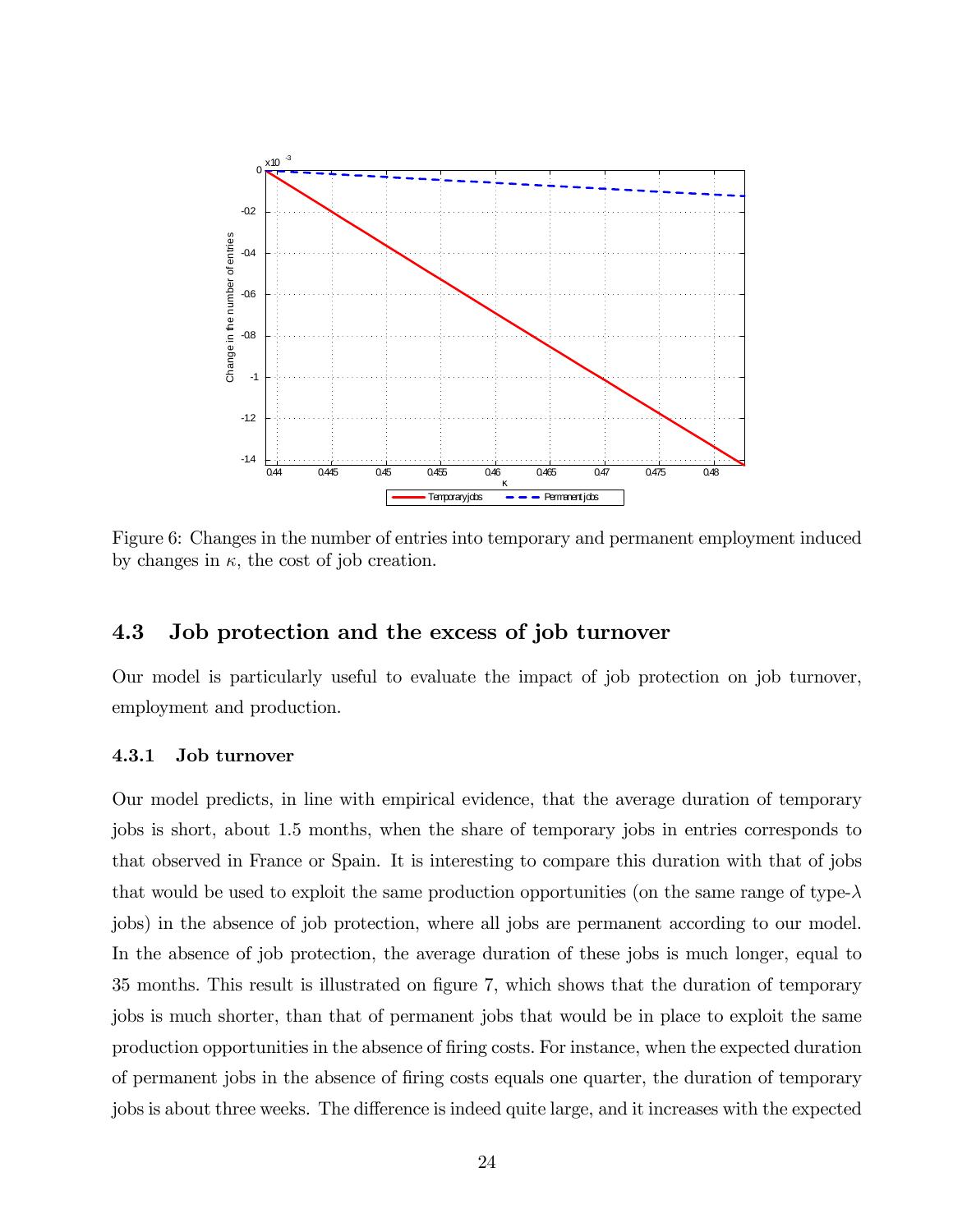spell of production opportunities. The reason is that firms want to avoid situations where they have to pay unproductive workers. This implies that firing costs can induce, through their impact on the creation of temporary jobs, an important excess of job turnover which can induce large production losses. Obviously, this result hinges on the assumption that the shock arrival rate follows a Poisson process with constant instantaneous probability. Empirical estimates usually find non monotonous separation rates that begin to increase with tenure and then decrease toward a level that is lower than that observed at the beginning of the employment spell (see e.g. Booth et al., 1999). The relative high level of separation rates at the beginning of employment spells suggests that the shock arrival rate is higher at the beginning of job spells. This feature should induce employers to shorten the duration of temporary contracts with respect to a situation where the shock arrival rate is constant. Accordingly, it is likely that the assumption of constant shock arrival rate leads to underestimation of the discrepancy between the duration of temporary jobs and that of production opportunities. Figure 7 also shows that the durations of temporary jobs and permanent jobs react in opposite directions when firing costs increase: when there are higher firing costs, the average expected duration of new temporary jobs is less than the average expected duration of jobs that would have been created to exploit the same production opportunities in the absence of job protection. In other words, firing costs have opposite effects on the duration of jobs created to exploit production opportunities with short duration and on the duration of jobs created to exploit production opportunities with long expected duration. As shown by Figure 8, which represents the density of jobs durations, higher Öring costs increase the dispersion of job durations. When Öring costs are higher, there are more jobs with long durations. But there are also more jobs with short durations, because there are more temporary jobs.

It turns out that these two counteracting effects have a total positive impact on the average job duration in our model. The average job duration can be computed in two different ways. We can compute either the average duration of the stock of existing jobs or the average expected duration of new jobs created at any date. As shown by Figure 9, increases in firing costs raise the average duration of the stock of jobs (left hand side panel) and of new jobs (right hand side panel). The effects are nevertheless small: increasing dismissal costs from the level observed in the US (equal to zero in the calibration) to that observed in a Continental European country like France or Spain (equal to about 20 percent of the average quarterly production of jobs) ,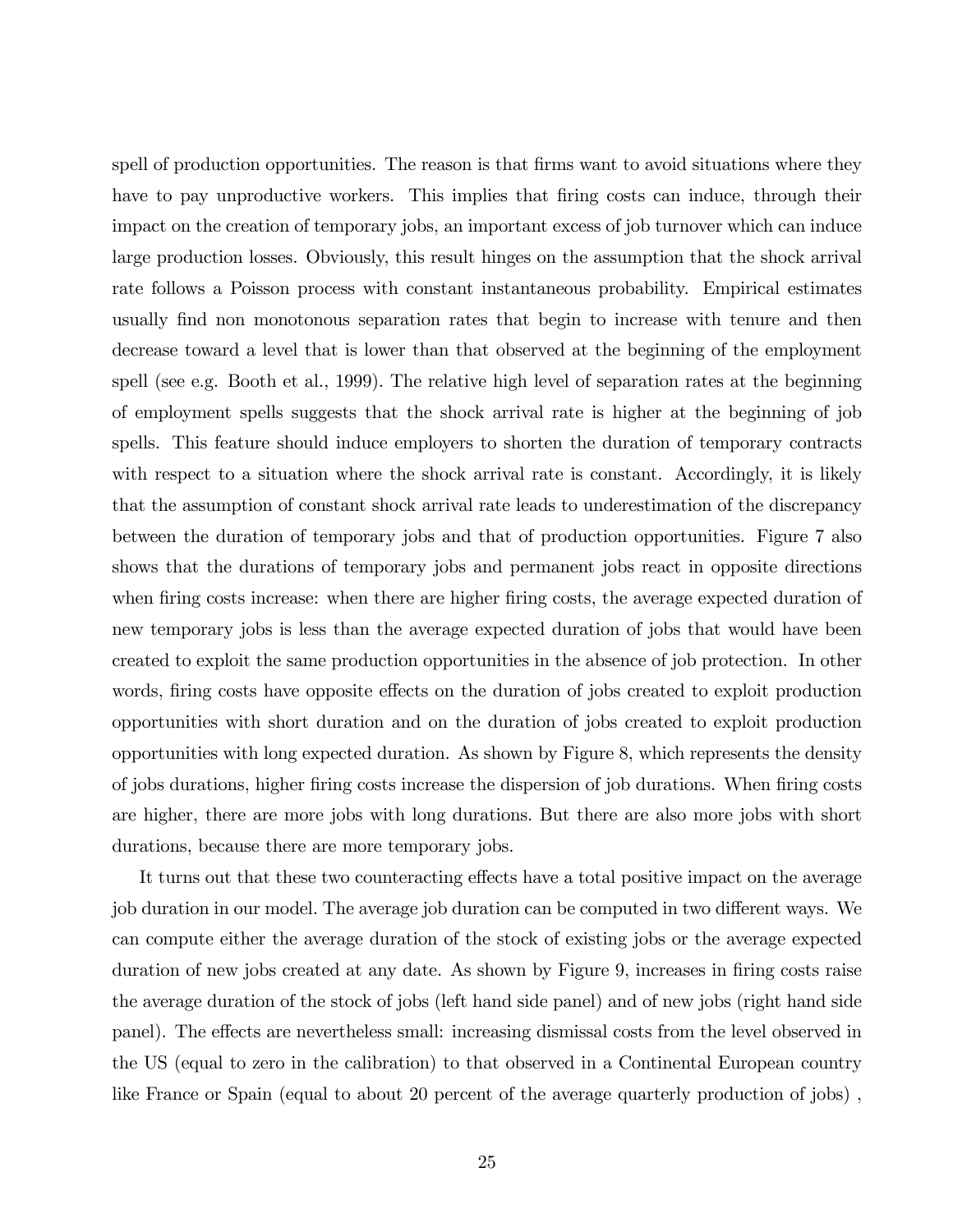

Figure 7: The relation between the expected duration of production opportunities  $(\delta)$  and the duration of temporary jobs for different values of firing costs (in share of quarterly production of an employee).



Figure 8: The density of expected job durations (in quarters) of new jobs for different values of Öring costs (in share of quarterly production of an employee).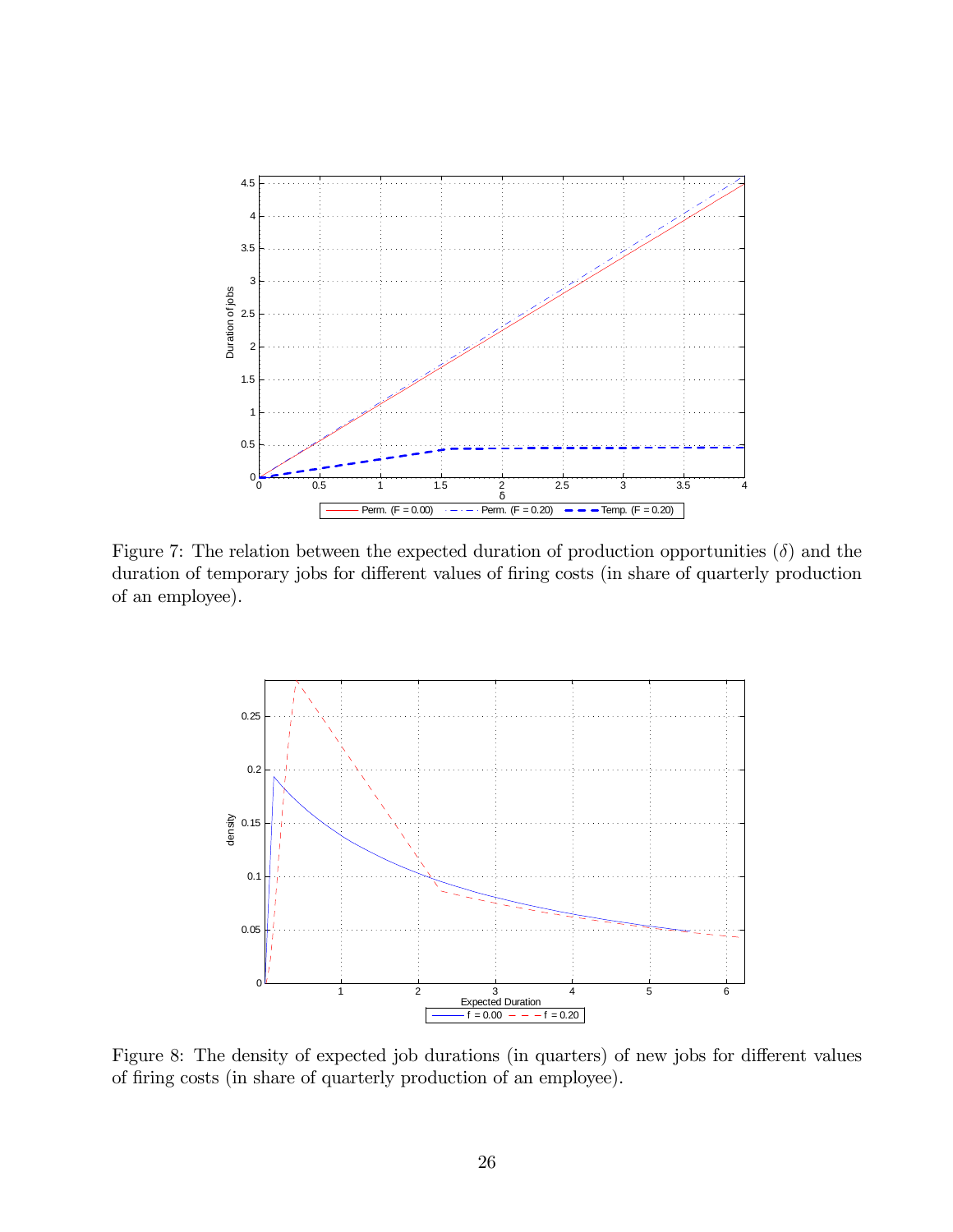

Figure 9: Mean job duration (in quarters) and firing costs (in share of quarterly production of an employee). Left hand side panel: Mean duration of the stock of jobs. Right hand side panel: Mean expected duration of new jobs.

raises the average duration of the stock of jobs by 1.5 percent and the average expected duration of the new jobs by 2 percent. This small impact is the result of the two counteracting effects of firing costs on job durations.

#### 4.3.2 Employment and production

According to our simulation exercises, aggregate production is 2 percent lower in the economy with firing costs equal to 20 percent of the average quarterly production of jobs than in the economy without job protection. Employment is 0:06 percent lower. This shows that changes in production are much larger than changes in employment. Table 3, which displays the impact of an increase in firing costs from 20 percent to 21 percent of the quarterly average production of jobs, sheds more light on this issue. The three bottom rows show that job protection induces a strong decrease in the number of permanent jobs which is almost compensated by the increase in the number of temporary jobs, so that the impact of job protection on total employment is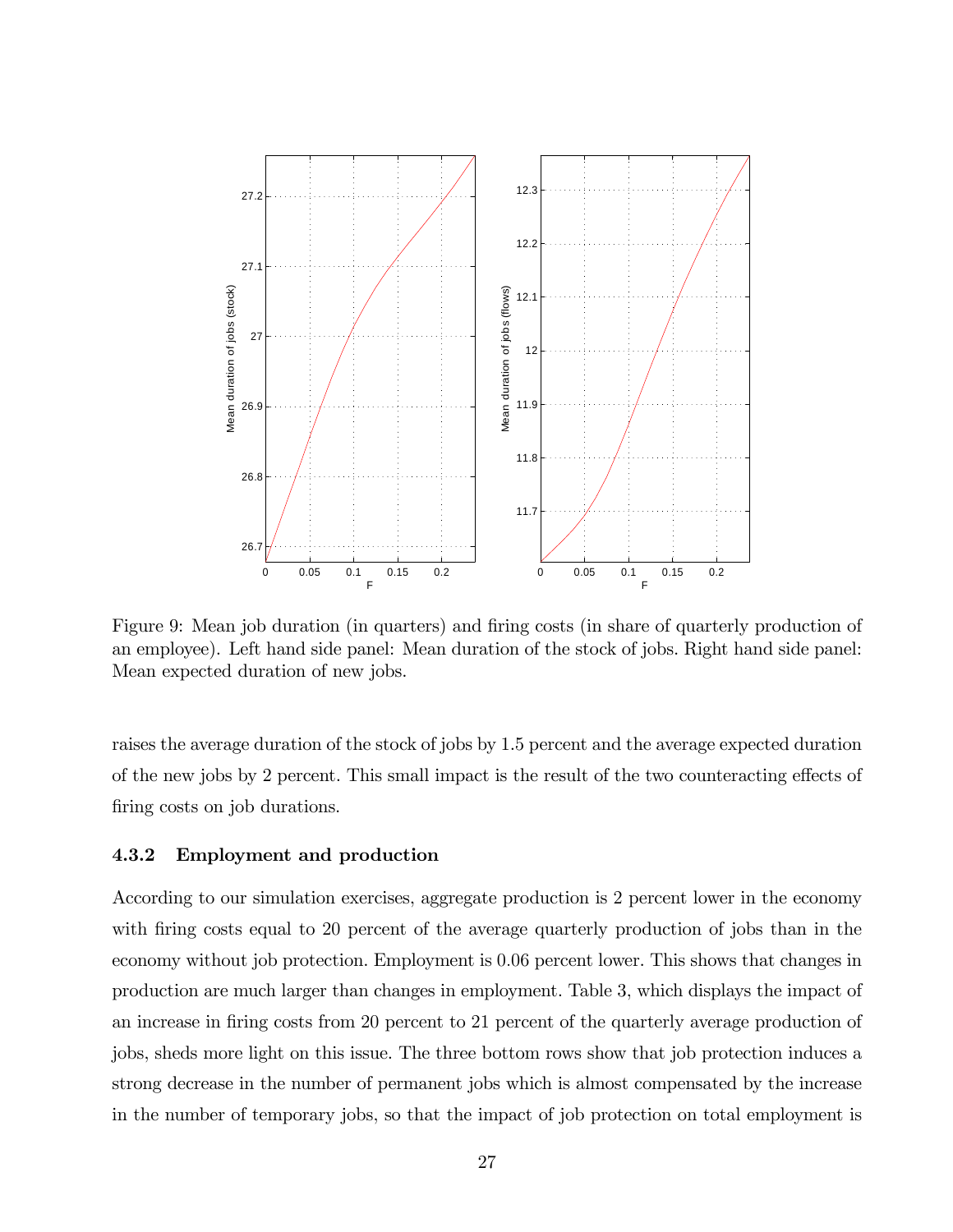very small, equal to 0:005 percent. The variation in total employment is very small compared to that of permanent jobs, meaning that job protection entails a strong reallocation of jobs and negligeable effects on total employment. This reallocation has important consequences on production (defined as the market production net of hiring costs). Rows 2 and 3 of table 3 show that job protection decreases the production of permanent jobs and raises the production of temporary jobs. As for employment, these two counteracting effects entail a small negative effect on total production, equal to 0.1 percent. However, the relative drop in production is twenty times larger than the relative drop in employment. This large difference is the consequence of the increase in the share of unstable jobs which raises labor turnover costs. In other words, the detrimental effects of job protection are mainly due to its impact on the reallocation between permanent and temporary jobs.

| Variation in aggregate production     | $\Lambda Y$   | $-0.0832$ |
|---------------------------------------|---------------|-----------|
| Variation in temp. jobs production    | $\Delta Y_s$  | 0.1491    |
| Variation in perm. jobs production    | $\Delta Y_p$  | $-0.2323$ |
| Variation in the number of jobs       | $\Delta(1-u)$ | $-0.0046$ |
| Variation in the number of temp. jobs | $\Delta s$    | 0.2103    |
| Variation in the number of perm. jobs | $\Delta p$    | $-0.2149$ |

Table 3: Decomposition of the impact of an increase in F from 0.20 to 0.21 on production and employment. At  $F=0.20$ , employment is equal to 93.95 and production to 88.16.

# 5 Extensions

Our benchmark model can easily be extended to account for the main characteristics governing the regulation of employment contracts in Europe. In this spirit, we first show that the 'Spanish type' regulation, which allows to terminate temporary contracts before their expiration date at the same cost as for permanent contracts yields the same outcome as the 'French type' regulation. Then, we introduce a mandatory limit on the duration of temporary contracts. Finally, we allow for the renewal of temporary contracts. For the sake of simplicity, these extensions are introduced in the benchmark setup where jobs are hit by shocks that strike down productivity to zero once for all.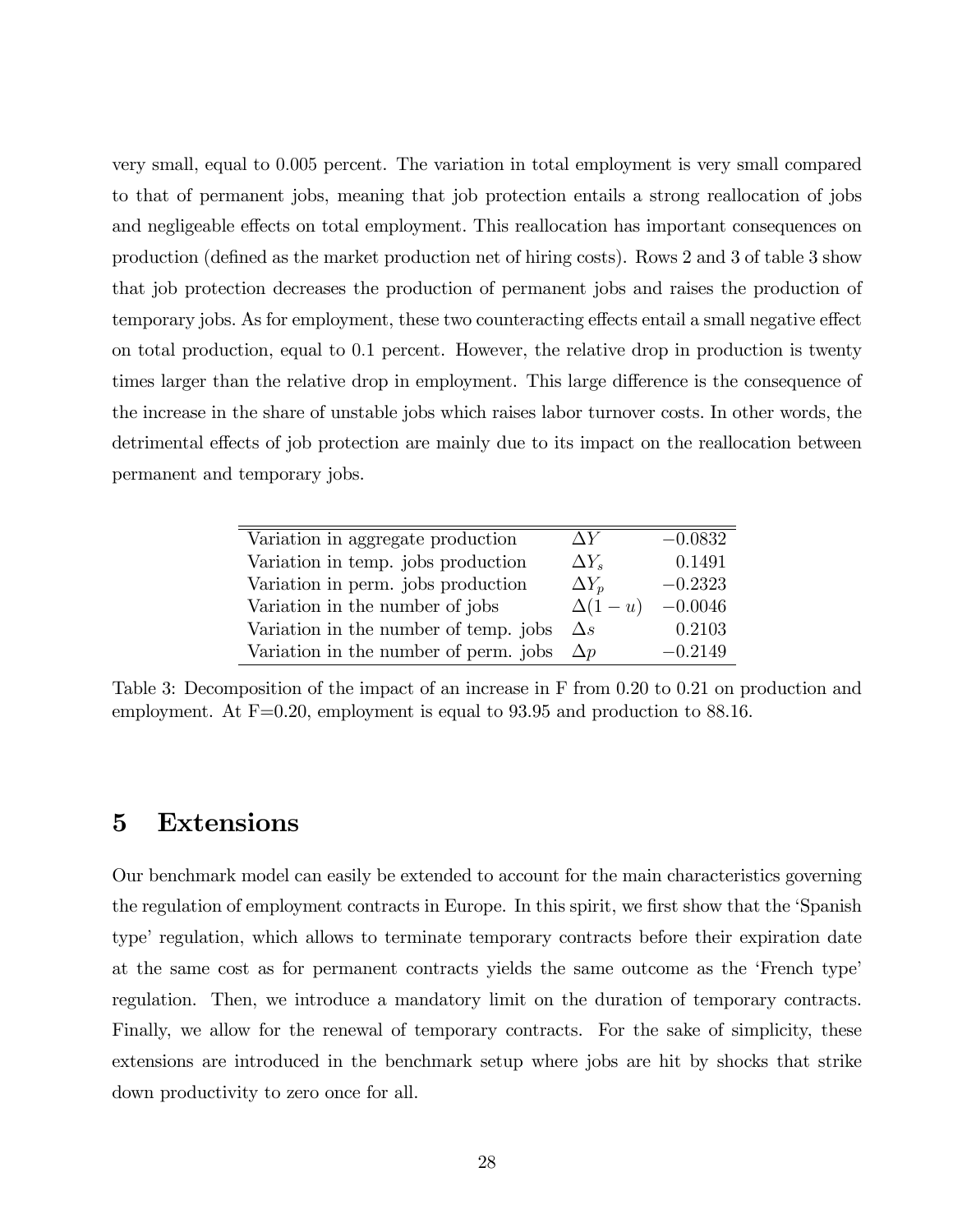#### 5.1 Spanish type' versus 'French type' regulations

In Spain and Portugal, the red-tape destruction cost of temporary jobs before their expiration date is the same as that of permanent jobs. Therefore, in the 'Spanish type' regulation, when the productivity of a temporary job drops to zero, it is possible either to pay the layoff cost F or to continue to pay the worker until the expiration date of the contract. In this situation, it is shown in appendix H that the initial surplus of a temporary job with arrival shock  $\lambda$  and duration  $\Delta$  can be written as

$$
S_t(\lambda, \Delta) = \begin{cases} y \frac{1 - e^{-(r + \lambda)\Delta}}{r + \lambda} + \max\left[S_p(\lambda), 0\right] e^{-(r + \lambda)\Delta} - U\left[1 - e^{-r\Delta}\right] - c & \text{if } \Delta \leq \tilde{\Delta} \\ \left[S_p(\lambda) + c\right] \left(1 - e^{-(r + \lambda)\Delta}\right) + e^{-(r + \lambda)\Delta} A - c & \text{if } \Delta \geq \tilde{\Delta} \end{cases} \tag{28}
$$

where  $\tilde{\Delta} = -\frac{1}{r}$  $\frac{1}{r} \log \left( 1 - \frac{F}{U} \right)$  $\frac{F}{U}$  and

$$
A = \max[S_p(\lambda), 0] + \lambda (U - F) \frac{1 - e^{(r + \lambda)\tilde{\Delta}}}{r + \lambda} + U\left(e^{\lambda \tilde{\Delta}} - 1\right)
$$

is a term that does not depend on  $\Delta$ . Equation (28) shows that the expression of the surplus is identical to that obtained in the 'French type' regulation (defined by equation  $(2)$ ) when the length of temporary jobs is shorter than  $\Delta$  because it is always preferable to pay the worker until the expiration date of the contract in that case. When the contract length is longer than  $\Delta$ , it can become less expensive to pay the dismissal cost rather than waiting the expiration date of the contract.

Let us now compute the optimal length of temporary jobs. When  $\Delta \geq \tilde{\Delta}$ ,

$$
\frac{\partial S_t(\lambda, \Delta)}{\partial \Delta} = (r + \lambda)e^{-(r + \lambda)\Delta} [S_p(\lambda) + c - A].
$$

Let us remark that the expression of the surplus (28) implies that

$$
S_t(\lambda, \Delta) - S_p(\lambda) = e^{-(r+\lambda)\Delta} [A - S_p(\lambda) - c].
$$

The two last equations imply that for all values of  $\Delta > \tilde{\Delta}$ ,  $\frac{\partial S_t(\lambda, \Delta)}{\partial \Delta} < 0$  when  $S_t(\lambda, \Delta) > S_p(\lambda)$ , i.e. the surplus of temporary jobs always decreases with  $\Delta$  for values of  $\lambda$  for which temporary jobs are preferred to permanent jobs, which is the only relevant situation for the analysis of the optimal length of temporary jobs. This implies that the optimal value of  $\Delta$  cannot be larger than  $\Delta$ .

So, let us turn to the only relevant case where  $\Delta \leq \tilde{\Delta}$ . The expression of the surplus is the same as in the 'French type' regulation. Thus, the optimal length is equal to the minimum value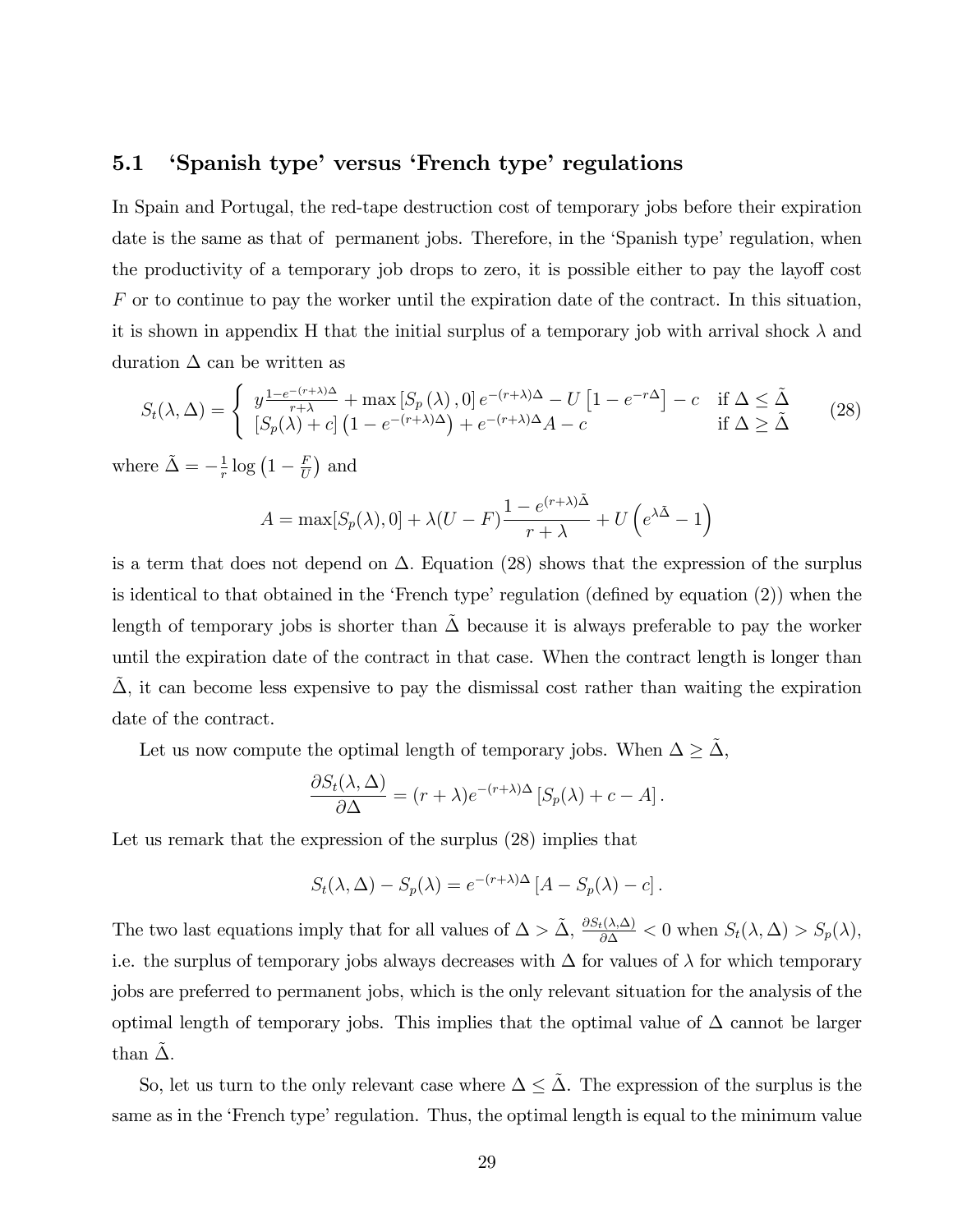of  $\tilde{\Delta}$  and  $\Delta(\lambda)$ , defined by equation (4), which is the same as in the benchmark model, where temporary jobs can be destroyed at their expiration date only. It appears that the inequality  $\Delta(\lambda) \leq \tilde{\Delta}$  is always satisfied.<sup>32</sup> Therefore, the solution is  $\Delta(\lambda)$  defined by equation (4).

As a consequence, the optimal length of temporary contracts is necessarily sufficiently short to ensure that it is always preferable to keep workers until the expiration date of the contract rather than paying the layoff costs. All in all, this result means that the possibility to destroy temporary jobs at the same red-tape cost as permanent jobs yields the same outcome as the situation where firms have to pay workers until the expiration date of the contract. Hence, Expansive interval type is regulations yield the same outcome. The reason is that the optimal length of temporary contracts is short enough, provided that temporary contracts are preferred to permanent contracts, to ensure that it is always preferable to pay workers until the expiration date of the temporary contract rather than paying layoff costs.

#### 5.2 The mandatory limit on the duration of temporary contracts

Let us now consider the case where the duration of temporary contracts is upward bounded by the mandatory limit  $\Delta$ . The duration of temporary contracts with shock arrival rate  $\lambda$  is equal to

$$
\Delta^*(\lambda) = \min\left[\bar{\Delta}, \Delta(\lambda)\right].\tag{29}
$$

Since  $\Delta(\lambda)$ , defined in equation (4), is decreasing, there exists a threshold value of the shock arrival rate, denoted by  $\bar{\lambda}$ , such that the duration of temporary jobs is equal to the upper bound  $\Delta$  when the shock arrival rate is below  $\lambda$ . Figure 10 displays the values of the surplus of temporary and permanent jobs in the case where temporary and permanent jobs are created, and where the upper limit on the duration of temporary jobs is binding for some jobs.

First, it turns out that the mandatory limit on the duration of temporary jobs, denoted by  $\Delta$ , reduces the surplus of temporary jobs for which this constraint is binding, over the interval  $[\lambda_s, \overline{\lambda}]$ , i.e.  $S_t(\lambda, \overline{\Delta}) \leq S_t(\lambda)$ . Therefore, the condition (6) of existence of creation of temporary jobs is necessary, but not sufficient any more. To allow for the creation of temporary jobs, it

<sup>&</sup>lt;sup>32</sup>Let us show that  $\Delta(\lambda) \leq \tilde{\Delta}$  when  $S_t(\lambda) = S_t(\lambda, \Delta(\lambda)) > S_p(\lambda)$ . Assume that  $\Delta(\lambda) > \tilde{\Delta}$  provided that  $S_t(\lambda) > S_p(\lambda)$ . This implies that there exist values of  $\Delta > \tilde{\Delta}$  such that the value of the surplus with the  $F$ French type' regulation, defined equation  $(2)$ , is stricly larger than that defined by the second row of equation (28), with the 'Spanish type' regulation. This is impossible because 'French type' regulation cannot yield higher surplus than the 'Spanish type' regulation to the extent that the only difference between the two regulations is that the 'Spanish type' gives the opportunity to terminate temporary jobs at lower cost.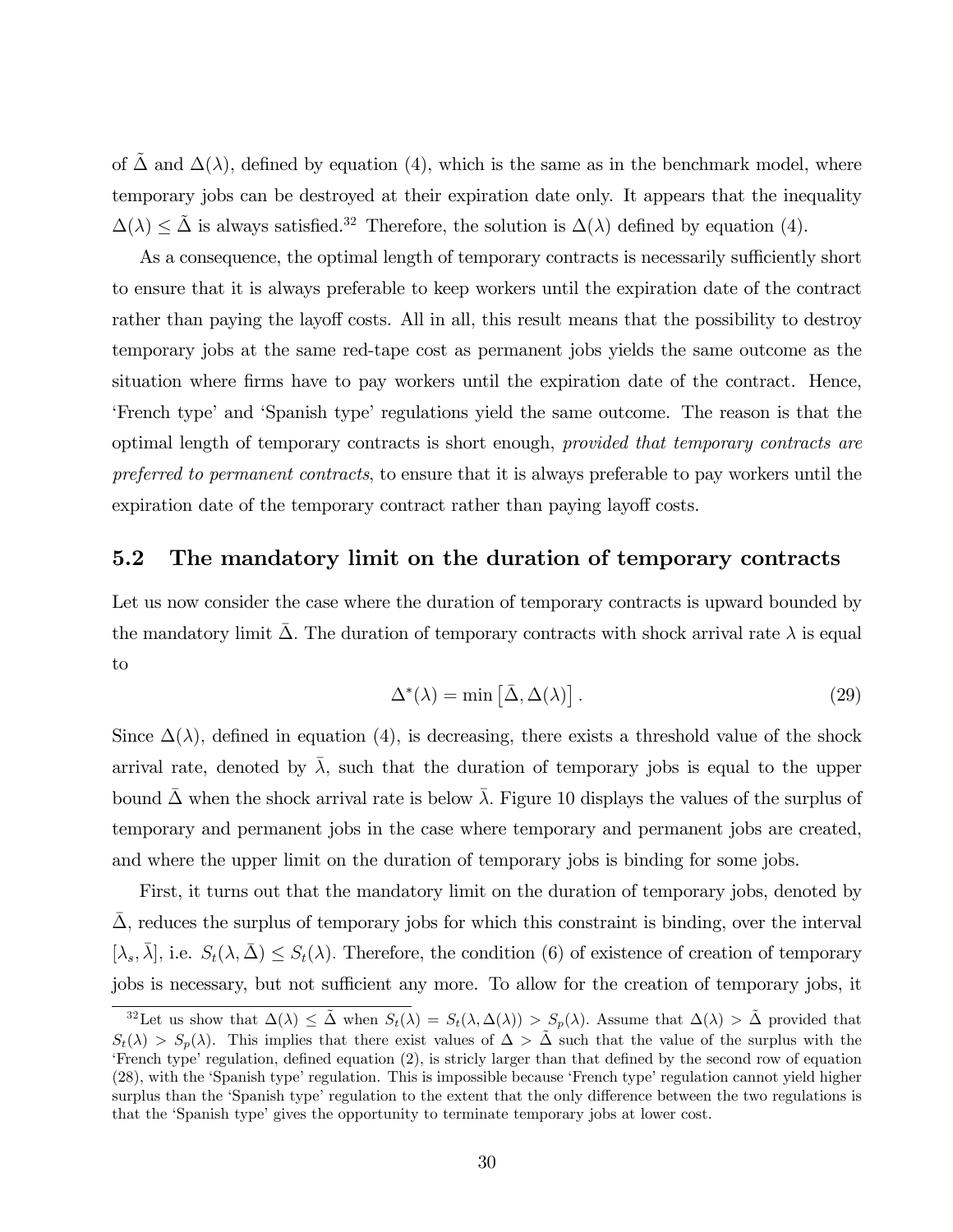has to be assumed that  $\Delta$ , the maximum duration of temporary jobs, is strictly larger than  $\Delta(\lambda_t)$ . If this assumption were not satisfied, it would never be worth creating temporary jobs. When conditions (6) and  $\Delta(\lambda_t) < \overline{\Delta}$  are satisfied, temporary jobs are created over the non empty interval  $[\lambda_p, \lambda_t]$  (see appendix I.1). Let us assume for now that these two conditions are fulfilled.

When the shock arrival rate is smaller than  $\lambda_p$ , the surplus of temporary and permanent jobs is positive. Like in the previous case, where there is no limit on the duration of temporary jobs, there is a threshold value of the shock arrival rate below which it is preferable to create permanent jobs (see appendix I.2). Figure 10 summarizes the relation between the shock arrival rate and the type of job creation when the mandatory limit on the duration of temporary contract is binding for some jobs, i.e. when  $\bar{\lambda}$ , such that  $\Delta(\bar{\lambda}) = \bar{\Delta}$ , is larger than the threshold value  $\lambda_s$  below which permanent jobs are created. $^{33}$ 



Figure 10: The relation between the shock arrival rate and the type of job creation when there is a mandatory limit on the duration of temporary contracts.

In partial equilibrium, drops in the mandatory maximal duration of temporary jobs do not change the total number of entries into employment but increase the share of entries into

<sup>&</sup>lt;sup>33</sup>In what follows, it is also assumed that  $\bar{\lambda} < \lambda_p$ , but the relation between the arrival rate of shocks and the type of job creation remains the same when  $\bar{\lambda} \geq \lambda_p$  (assuming that  $\bar{\lambda} < \lambda_t$ ).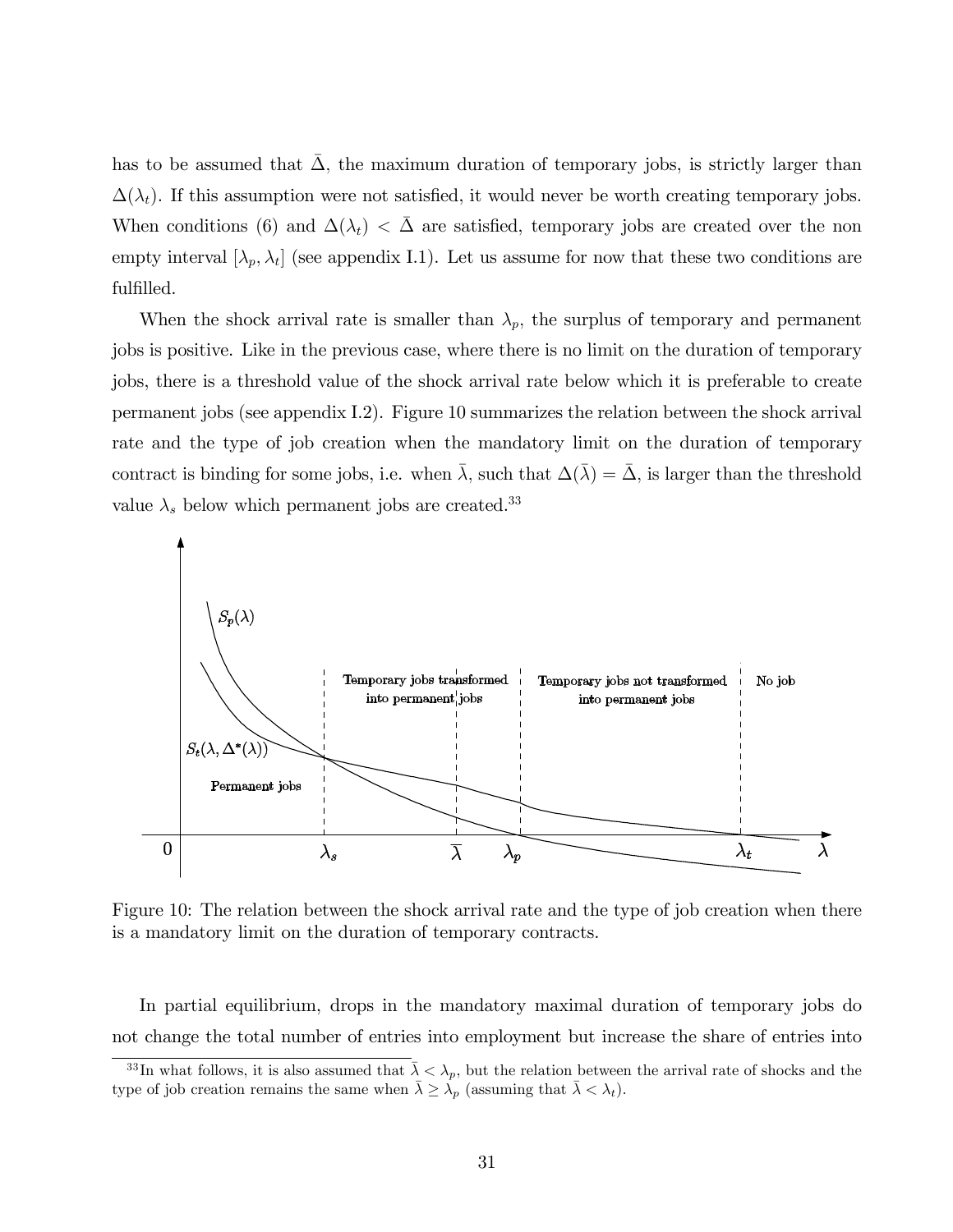permanent jobs because  $\lambda_t$  and  $\lambda_p$  do not change, but  $\lambda_s$  increases. The labor market equilibrium in the presence of a mandatory limit on the duration of temporary contract can be computed as in the case where there is no limit, except that  $\Delta^*(\lambda)$  is substituted for  $\Delta(\lambda)$  and  $S_t(\lambda, \Delta^*(\lambda))$  is substituted for  $S_t(\lambda)$ . Obviously, in labor market equilibrium, the mandatory maximal duration of temporary jobs reduces expected profits and then decreases job creation.

### 5.3 Renewal of temporary contracts

Let us now assume that temporary contracts can be renewed. For the sake of simplicity, we only allow for an unique renewal. Temporary contracts are now indexed by the subscripts 1 and 2. Let  $\Delta_1$  be the duration of the first temporary contract and  $\Delta_2$  the duration of the second temporary contract. The surpluses  $S_{t_1}$  and  $S_{t_2}$  of, respectively, starting and renewed temporary jobs can be written as

$$
S_{t_1}(\lambda, \Delta_1) = \int_0^{\Delta_1} \left( y e^{-\lambda \tau} - rU \right) e^{-r\tau} d\tau + \max \left[ S_p(\lambda), S_{t_2}(\lambda, \Delta_2), 0 \right] e^{-(r+\lambda)\Delta_1} - c \tag{30}
$$

$$
S_{t_2}(\lambda, \Delta_2) = \int_0^{\Delta_2} \left( y e^{-\lambda \tau} - rU \right) e^{-r\tau} d\tau + \max \left[ S_p(\lambda), 0 \right] e^{-(r+\lambda)\Delta_2} - c \tag{31}
$$

Equation (31) is similar in all dimensions to (2). Likewise, the interpretation of (30) is almost similar to that of the benchmark model except for the term  $\max [S_p(\lambda), S_{t_2}(\lambda, \Delta_2), 0] e^{-(r+\lambda)\Delta_1}$ , which accounts for the possibility to transform, renew or terminate a temporary job at the end of the first contract,  $\Delta_1$ .

The model can easily be solved backward. Given the similarity between  $S_{t_2}$  and  $S_t$ , it turns out that the optimal duration  $\Delta_2(\lambda)$  of the second temporary contract is similar to that of  $\Delta(\lambda)$ in the benchmark case, and has the same comparative static properties.<sup>34</sup>

Then, the optimal duration of the first temporary contract  $\Delta_1$  maximizes (30). The first

$$
ye^{-\lambda\Delta_2} - rU - (r+\lambda)e^{-\lambda\Delta_2} \max[S_p(\lambda),0] = 0
$$

The second order condition is always met, as in the benchmark case. This leads to:

$$
\Delta_2(\lambda) = \begin{cases} \frac{1}{\lambda} \ln \left( \frac{rU + \lambda F + (r + \lambda)c}{rU} \right) & \text{if } \lambda \leq \lambda_p \\ \frac{1}{\lambda} \ln \left( \frac{y}{rU} \right) & \text{if } \lambda \geq \lambda_p \end{cases}
$$

where the threshold  $\lambda_p$  such that  $S_p(\lambda_p) = 0$  is not altered by the possibility to renew temporary contracts.

 $34$  Indeed we get the following first order condition (see appendix J):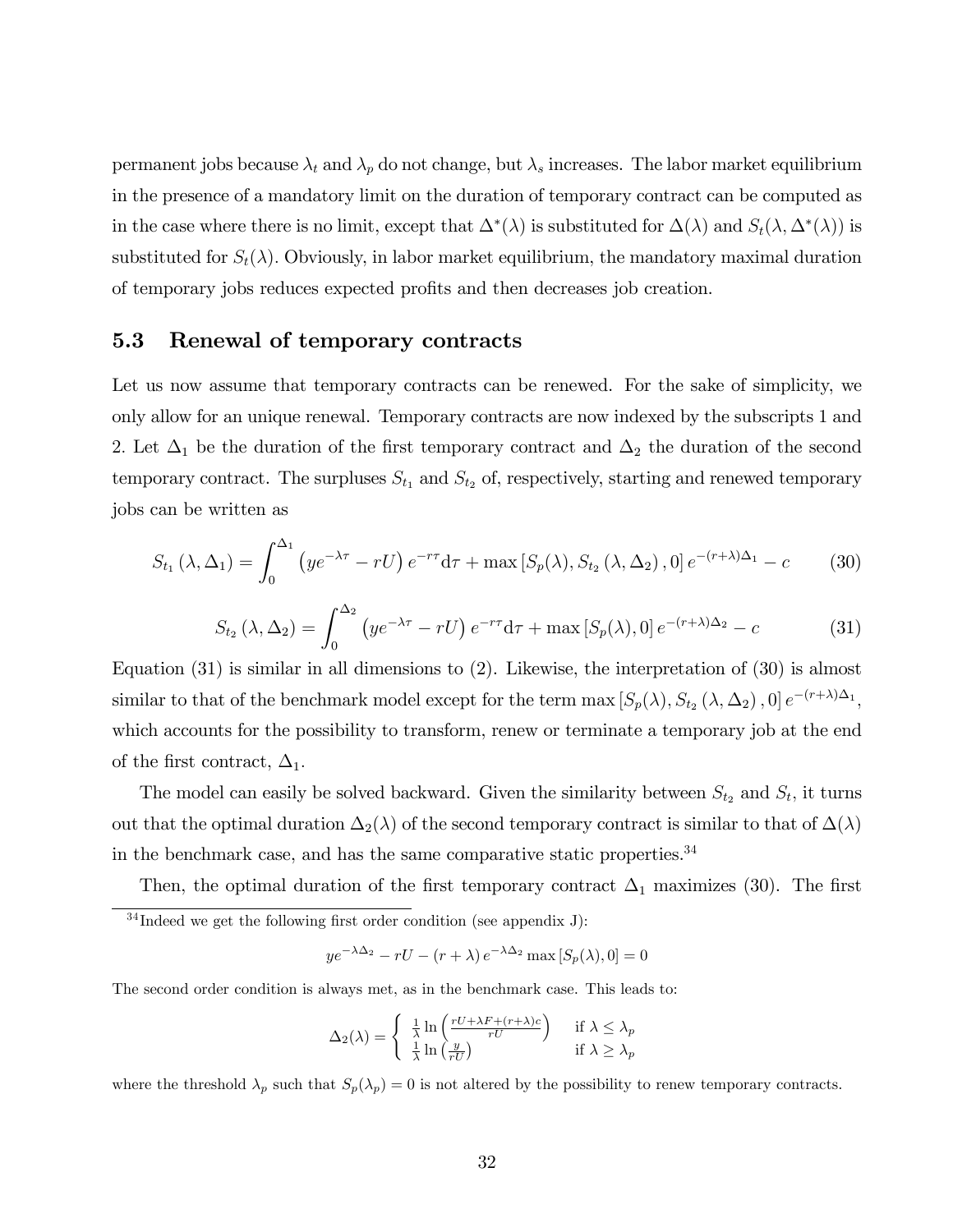order condition is given by

$$
ye^{-\lambda\Delta_1} - rU - (r+\lambda)e^{-\lambda\Delta_1}\max[S_p(\lambda), S_{t_2}(\lambda, \Delta_2), 0] = 0
$$

Let  $\lambda_{t_1}$  and  $\lambda_{s_1}$  be respectively the threshold values above which the surplus of a temporary job is negative and above which the surplus of a temporary job is greater than that of a permanent job. The optimal duration  $\Delta_1(\lambda)$  can be written<sup>35</sup>

$$
\Delta_1(\lambda) = \begin{cases}\n\frac{1}{\lambda} \ln \left( \frac{rU + \lambda F + (r + \lambda)c}{rU} \right) & \text{if } \lambda \leq \lambda_{s_2} \\
\frac{1}{\lambda} \ln \left( \frac{(r + \lambda)[U(1 - e^{-r\Delta_2}) + c] + e^{-(r + \lambda)\Delta_2}[rU + \lambda F + (r + \lambda)c]}{rU} \right) & \text{if } \lambda_{s_2} \leq \lambda \leq \lambda_p \\
\frac{1}{\lambda} \ln \left( \frac{ye^{-(r + \lambda)\Delta_2} + (r + \lambda)U(1 - e^{-r\Delta_2}) + (r + \lambda)c}{rU} \right) & \text{if } \lambda_p \leq \lambda \leq \lambda_{t_2} \\
\frac{1}{\lambda} \ln \left( \frac{y}{rU} \right) & \text{if } \lambda \geq \lambda_{t_2}\n\end{cases}
$$
\n(32)

where the thresholds  $\lambda_{s_2}$  and  $\lambda_{t_2}$ , such that, respectively,  $S_p(\lambda_{s_2}) = S_{t_2}(\lambda_{s_2})$ , and  $S_{t_2}(\lambda_{t_2}) = 0$ , are similar to  $\lambda_s$  and  $\lambda_t$  obtained in the benchmark case, and share the same comparative static properties.



Figure 11: The relation between the shock arrival rate and the type of job creation when temporary contracts can be renewed.

<sup>35</sup>See appendix J for more details.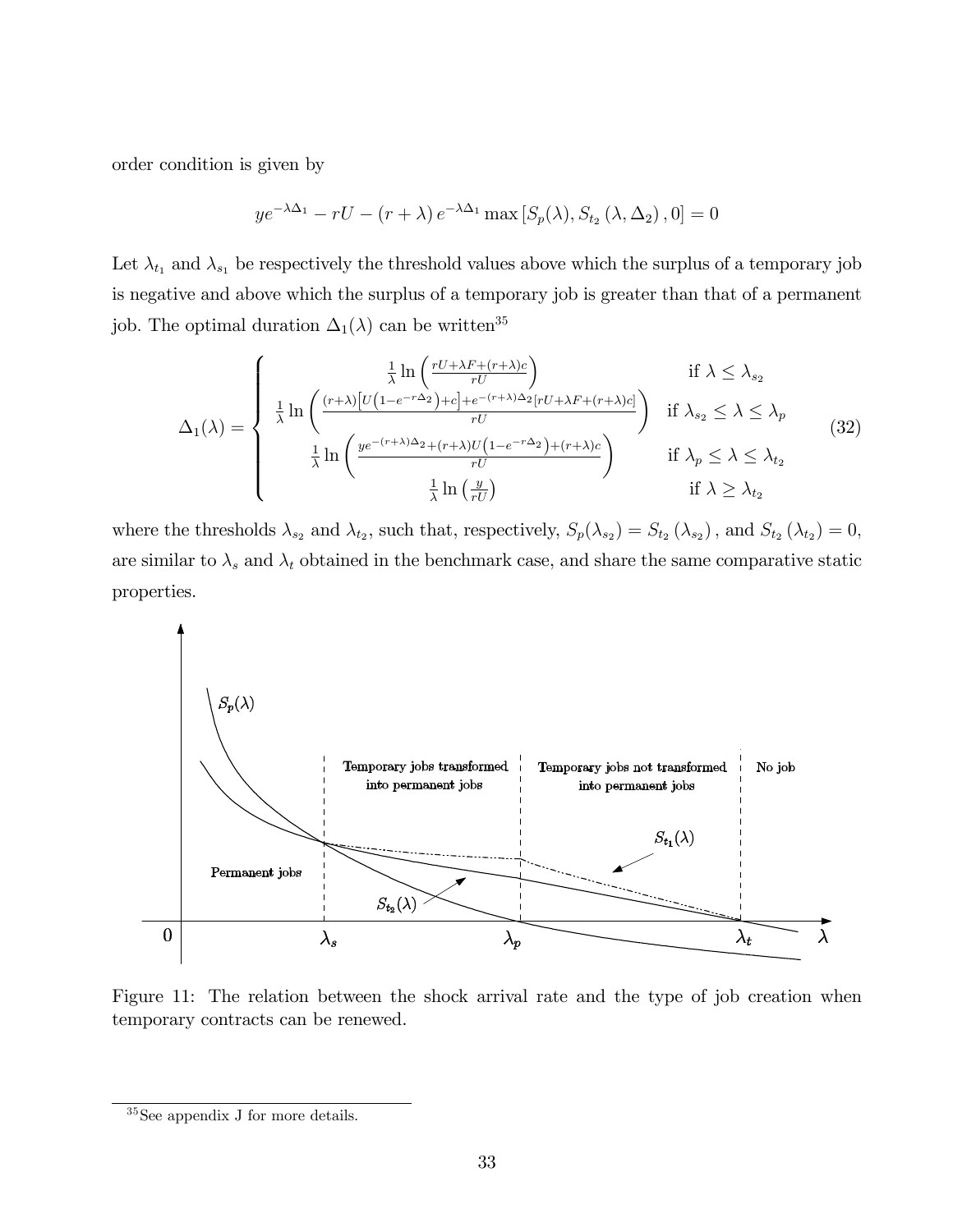

Figure 12: The relation between the shock arrival rate  $\lambda$  and the optimal duration of temporary jobs  $\Delta(\lambda)$  when temporary contracts can be renewed.

At first sight, expression  $(32)$  may appear awkward compared to  $(4)$ . It is however possible to show (see appendix J.3 and J.4), that the top and bottom rows of  $\Delta_1(\lambda)$  are in fact irrelevant: it is better to offer permanent contracts for  $\lambda \leq \lambda_{s_2}$  and temporary contracts are no longer profitable above  $\lambda_{t_2}$ . Indeed, as depicted in figure 11, we get that  $S_{t_1}(\lambda) \geq S_{t_2}(\lambda)$  and that<sup>36</sup>  $\lambda_{t_1} = \lambda_{t_2} = \lambda_t$  and  $\lambda_{s_1} = \lambda_{s_2} = \lambda_s$ . This has three main consequences. First, the condition for the existence of temporary jobs is almost the same as in the benchmark model.<sup>37</sup> Second, all starting temporary contracts are renewed in the absence of productivity shocks. Namely, for  $\lambda \in [\lambda_s, \lambda_p]$ , temporary jobs are renewed at the expiration of the first temporary contract provided that productivity shocks did not occur, and may be converted into a permanent contract at the end of the second contract, while for  $\lambda \in [\lambda_p, \lambda_t]$ , temporary contracts end at the expiration date of the second contract. Third, in partial equilibrium, the possibility to renew temporary jobs does not affect the number or the share of temporary jobs in entries into employment. Renewal only increases the total length of temporary contracts, from  $\Delta(\lambda)$ 

<sup>36</sup>See appendix J.3 and J.4 for details.

<sup>&</sup>lt;sup>37</sup>More precisely, we should have  $F > U$  as in the benchmark, and the analogue of condition (6),  $S_{t_1}(\lambda_p) \ge$  $S_p(\lambda_p) = 0$  should be fulfilled.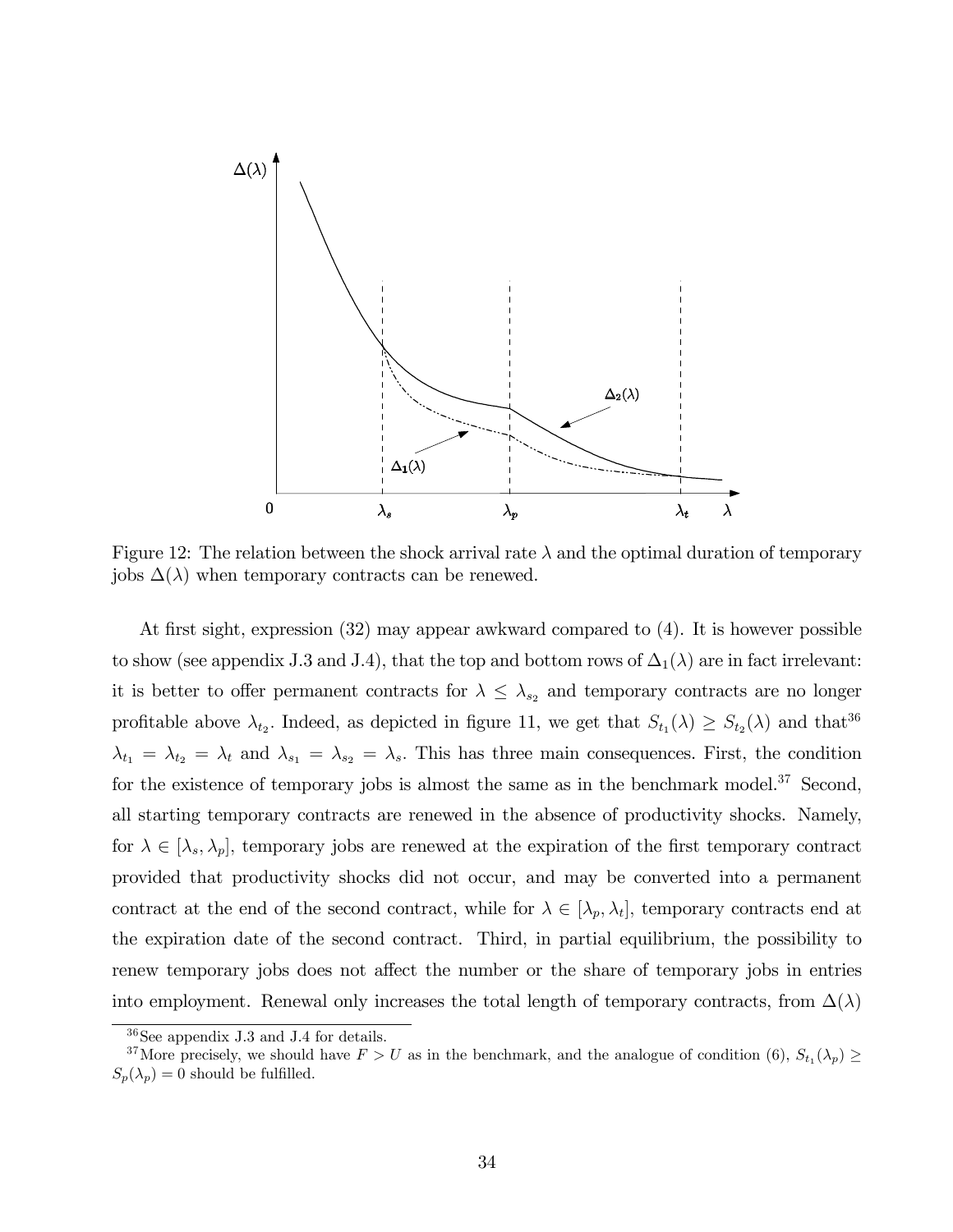in the benchmark case to  $\Delta_1(\lambda) + \Delta_2(\lambda)$  when renewal is permitted, and thus increases the share of temporary contracts in the stock of employment. Notice that  $\Delta_1(\lambda) \leq \Delta_2(\lambda) = \Delta(\lambda)$ , meaning that the possibility to renew temporary contracts leads firms to shorten the duration of starting temporary jobs: when a temporary job is created, it is always preferable to do so for a shorter duration, rather than increase the risk of maintaining a job unproductivly for a longer duration, and then renew the contract at the date of termination  $\Delta_1$  if it has not been hit by a shock. $38$  This is illustrated on figure 12.

# 6 Conclusion

By taking into account the fact that temporary contracts cannot be destroyed at zero cost before their date of termination or that there are identical dismissal rules for temporary and permanent contracts, we have been able to explain not only the choice between temporary and permanent contracts but also the duration of temporary contracts in a search and matching model of the labor market. This model reproduces some important stylized facts about temporary jobs observed in Continental European countries. This framework shows that job protection of permanent jobs has a negligeable impact on total employment but entails a strong substitution of temporary jobs for permanent jobs which decreases total production. All in all, this model is useful to explain and to understand the consequences of the huge creation of temporary jobs observed in Continental European countries characterized by stringent job protection legislations.

<sup>&</sup>lt;sup>38</sup> Alternatively, this can be inferred from first order conditions on  $\Delta_1$  and  $\Delta_2$ , where  $S_{t_1}(\lambda) \geq S_{t_2}(\lambda)$  implies that the marginal cost of raising the duration of a temporary contract is larger for starting than for renewed temporary jobs, leading to  $\Delta_1(\lambda) \leq \Delta_2(\lambda)$ . See appendix for more details.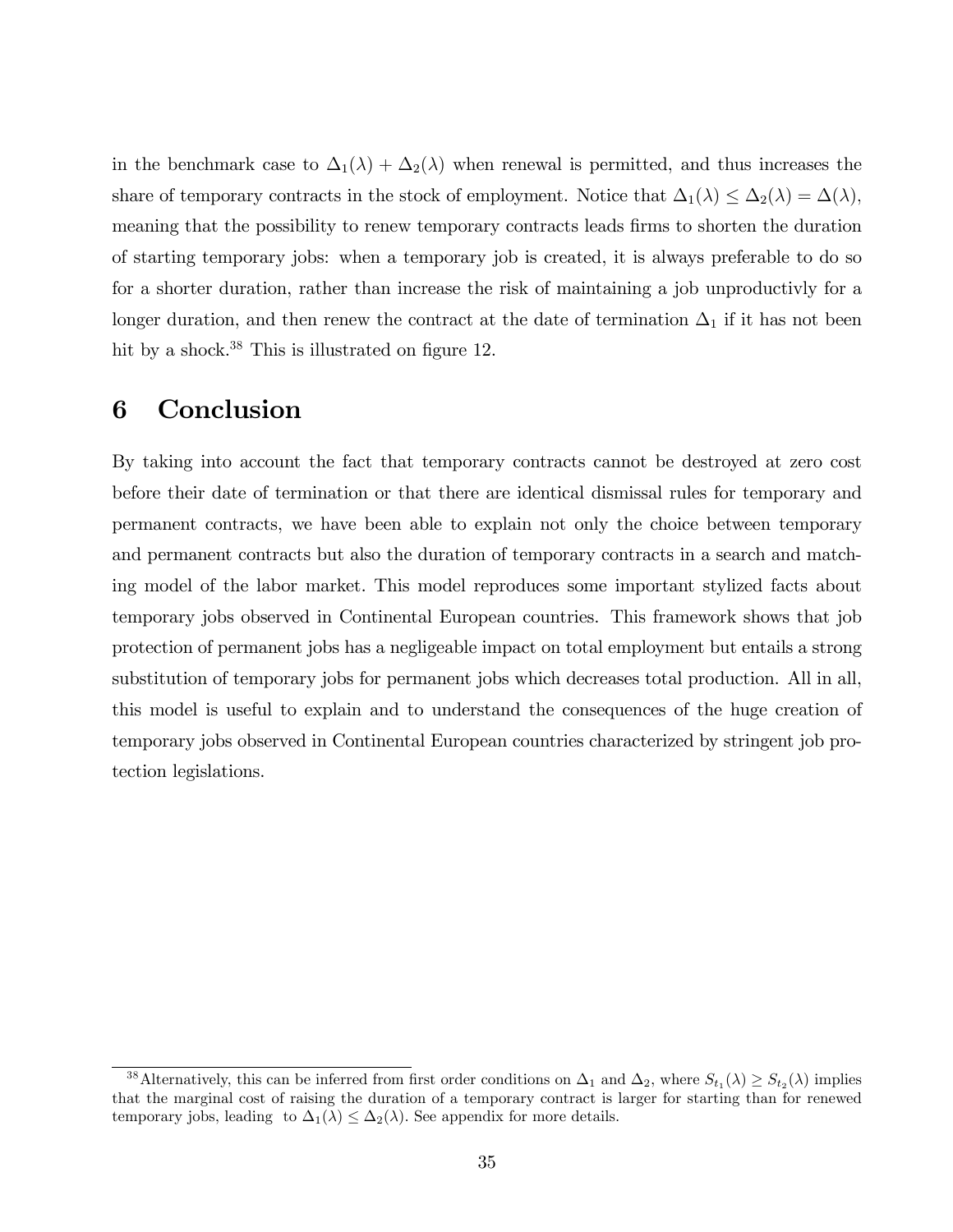## References

- [1] Alonso-Borrego, C., Galdon-Sanchez, J., and J. Fernandez-Villaverde, 2011, Evaluating Labor Market Reforms: A General Equilibrium Approach, working paper, Universidad Carlos III de Madrid.
- [2] Autor, D., 2001, Why do temporary help firms provide free general skills training? *Quar*terly Journal of Economics, 116, 1409-1448.
- [3] Autor, D., 2003, Oursourcing at Will: The Contribution of Unjust Dismissal Doctrine to the Growth of Employment Outsourcing, Journal of Labor Economics, 21, 1-41.
- [4] Bentolila, S., Cahuc, P., Dolado, J. and T. Le Barbanchon, 2010, Two-Tier Labor Markets in a Deep Recession: France vs. Spain, forthcoming in Economic Journal.
- [5] Bentolila, S., J. J. Dolado, and J. F. Jimeno, 2008, Two-tier Employment Protection Reforms: The Spanish Experience, CESifo DICE Report 4/2008.
- [6] Bentolila, S. and G. Saint-Paul, 1992, The Macroeconomic Impact of Flexible Labor Contracts, with an Application to Spain", *European Economic Review*, 36, 1013-1047.
- [7] Berton, F. and Garibaldi, P., 2006, Workers and Firm Sorting into Temporary Jobs, University of Turin, LABORatorio R. Revelli, forthcoming in Economic Journal.
- [8] Blanchard, O. J. and A. Landier, 2002, The Perverse Effects of Partial Labor Market Reform: Fixed Duration Contracts in France, Economic Journal, 112, 214-244.
- [9] Boeri, T. 2011, Institutional Reforms in European Labour Markets, Handbook of Labor Economics, Elsevier, vol. 4B, chap 13, 1174-1235.
- [10] Boeri T. and P. Garibaldi , 2007, Two Tier Reforms of Employment Protection Legislation. A Honeymoon Effect?, *Economic Journal*, 117, F357-F385.
- [11] Booth, A., Francesconi, M., Garcia-Serrano, C., 1999, Job Tenure and Job Mobility in Britain, Industrial and Labor Relations Review, 53, 43-47.
- [12] Bucher, A., 2010, Hiring Practices, Employment Protection and Temporary Jobs, TEPP working paper 2010-13.
- [13] Cahuc, P. and F. Postel-Vinay, 2002, Temporary Jobs, Employment Protection and Labor Market Performance, Labour Economics, 9, 63-91.
- [14] Caggese, A. and Cunat, V., 2008, Financing Constraints and Fixed-Term Employment Contracts, *Economic Journal*, 118, 2013–2046.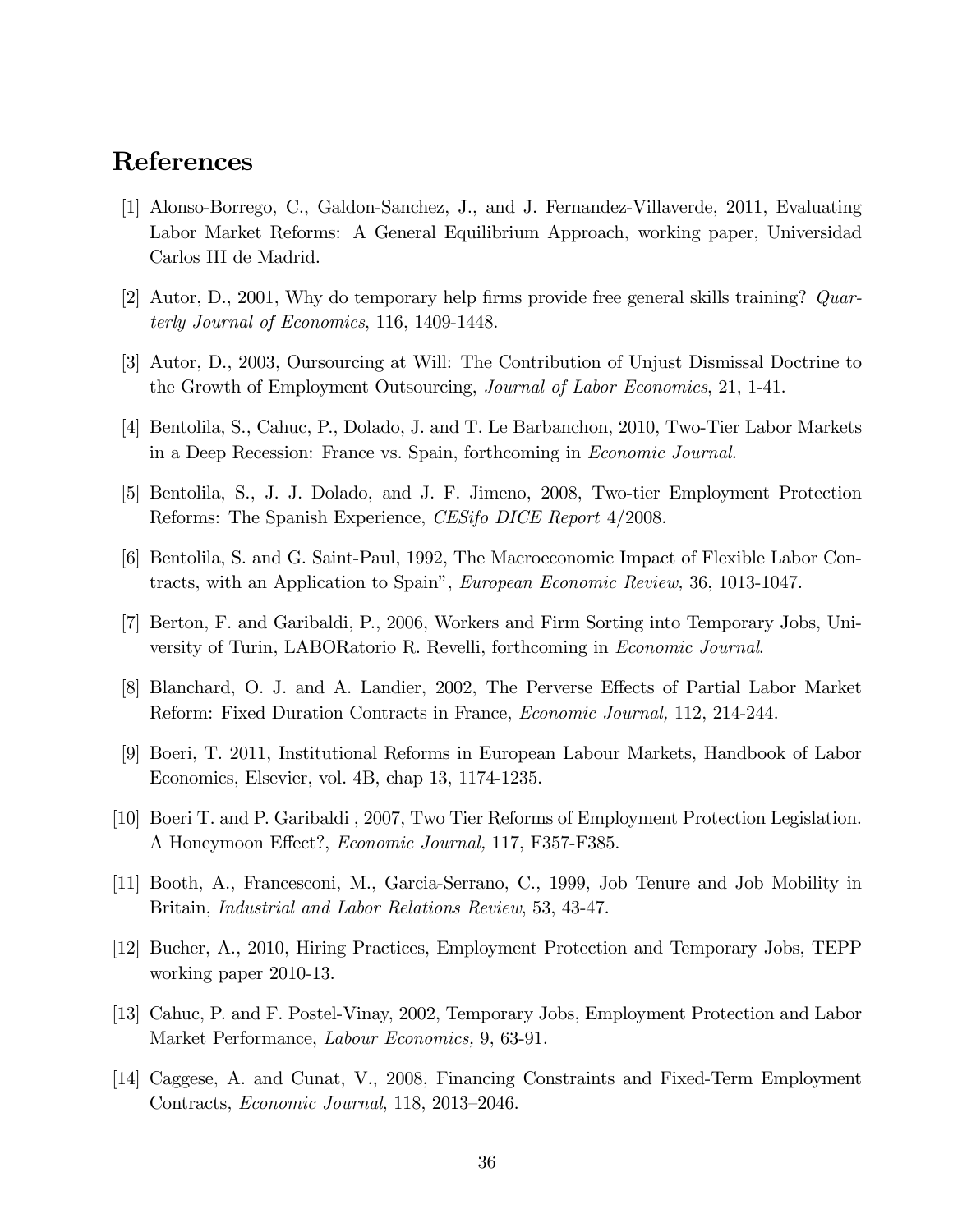- [15] Cao, S., Shao, E., and P. Silos, 2010, Fixed-Term and Permanent Employment Contracts: Theory and Evidence, Atlanta Fed Working Papers 2010-13.
- [16] Cappellari, L., DellíAringa, C. and M. Leonardi, 2011, Temporary employment, job áows and productivity: A tale of two reforms, CESifo Working paper 3520,
- [17] Centeno, M. and A. Novo, 2011, Excess worker turnover and Öxed-term contracts: Causal evidence in a two-tier system, IZA Discussion Paper 6239.
- [18] Costain, J., Jimeno, J. and C. Thomas, 2010, Employment Fluctuations in a Dual Labor Market, Banco d'Espana, Working paper 1013.
- [19] Faccini R., 2008, Reassessing Labor Market Reforms: Temporary Contracts as a Screening Device, EUI Working Papers 2008-27.
- [20] Kahn, L., 2010, Employment protection reforms, employment and the incidence of temporary jobs in Europe: 1996–2001, Labour Economics, 17, 1-15.
- [21] Kramarz, F. and M. L. Michaud, 2010, The Shape of Hiring and Separation Costs, Labour Economics 17, 27-37.
- [22] Lazear, E., 1990, Job Security Provisions and Employment, Quarterly Journal of Economics, 105, 699-726.
- [23] LíHaridon, O. and F. Malherbet, 2009, Employment Protection Reform in Search Economies, European Economic Review, 53, 255-273.
- [24] Ljungqvist, L. 2002, How Do Layoff Costs Affect Employment?", *Economic Journal*, 112, 829-853.
- [25] Macho-Stadler, I., Pérez-Castrillo, D. and N. Porteiro, 2011, Optimal Coexistence of Longterm and Short-term contracts in Labor Markets, Working paper 11.08, Department of Economics, Universidad Pablo Olavide.
- [26] Malcomson, J. M. 1999, Individual Employment Contracts, in O. Ashenfelter and D. Card (eds.), Handbook of Labor Economics, ch. 35, 2291-2372.
- [27] Mortensen, D. T. and C. A. Pissarides, 1994, Job Creation and Job Destruction in the Theory of Unemployment, Review of Economic Studies, 61, 397-415.
- [28] Mortensen, D.T., and E. Nagypal, 2007, More on Unemployment and Vacancy Fluctuations, Review of Economic Dynamics, 10, 327-347.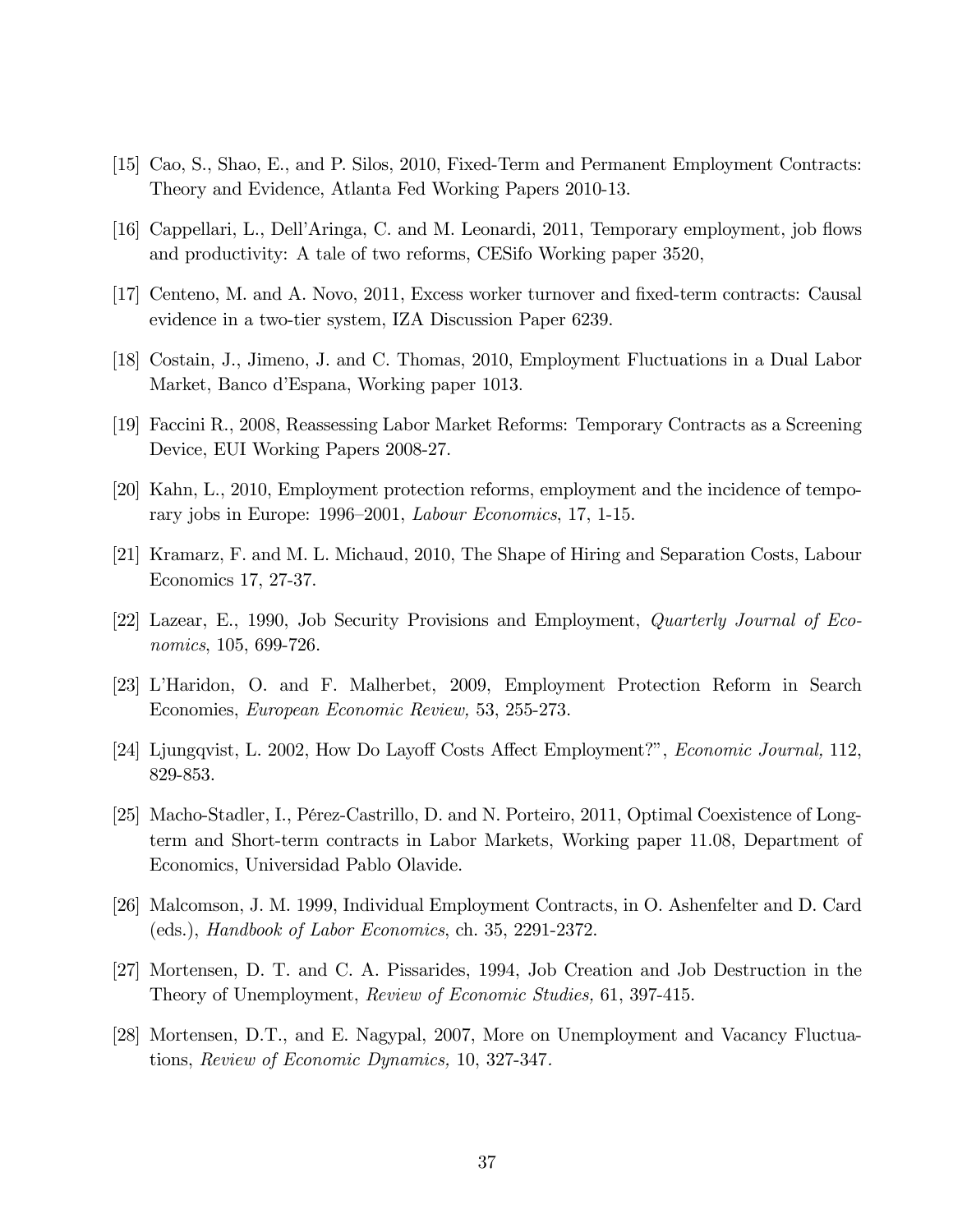- [29] Mortensen, D T. and C. Pissarides, 1999. New developments in models of search in the labor market, Handbook of Labor Economics, in: O. Ashenfelter & D. Card (ed.), Handbook of Labor Economics, edition 1, volume 3, chapter 39, 2567-2627, Elsevier.
- [30] Nagypal, E., 2002, Learning Capital and the Lack Thereof: Why Low-Skilled Workers are More Likely to Become Unemployed, mimeo.
- [31] Petrongolo, B. and C. Pissarides, 2001, Looking into the black box: A survey of the matching function, Journal of Economic Literature 39: 390-431.
- [32] Pissarides, C. A. 2000, Equilibrium Unemployment Theory, 2nd ed., The MIT Press, Cambridge, MA.
- [33] Portugal, P. and J. Varejão, 2009, Why Do Firms Use Fixed-Term Contracts?. IZA discussion paper 4380.
- [34] Saint-Paul, G. 1996, Dual Labor Markets, The MIT Press, Cambridge, MA.
- [35] Saint-Paul, G., 2002, The Political Economy of Employment Protection, Journal of Political Economy, 110, 672-704.
- [36] Sala, H., J. I. Silva, and M. E. Toledo, 2011, Flexibility at the Margin and Labor Market Volatility in OECD Countries, Scandinavian Journal of Economics, forthcoming.
- [37] Shimer, R., 2005, The Cyclical Behavior of Equilibrium Unemployment and Vacancies, American Economic Review, 95, 25-49.
- [38] Smith, E., 2007, Limited Duration Employment, Review of Economic Dynamics, 10, 444 471.
- [39] Venn, D., 2009, Legislation, Collective Bargaining and Enforcement: Updating the OECD Employment Protection Indicators. OECD Social, Employment and Migration Working paper 89.
- [40] Wasmer, E., 1999, Competition for Jobs in a Growing Economy and the Emergence of Dualism in Employment, Economic Journal, 109, 349-371.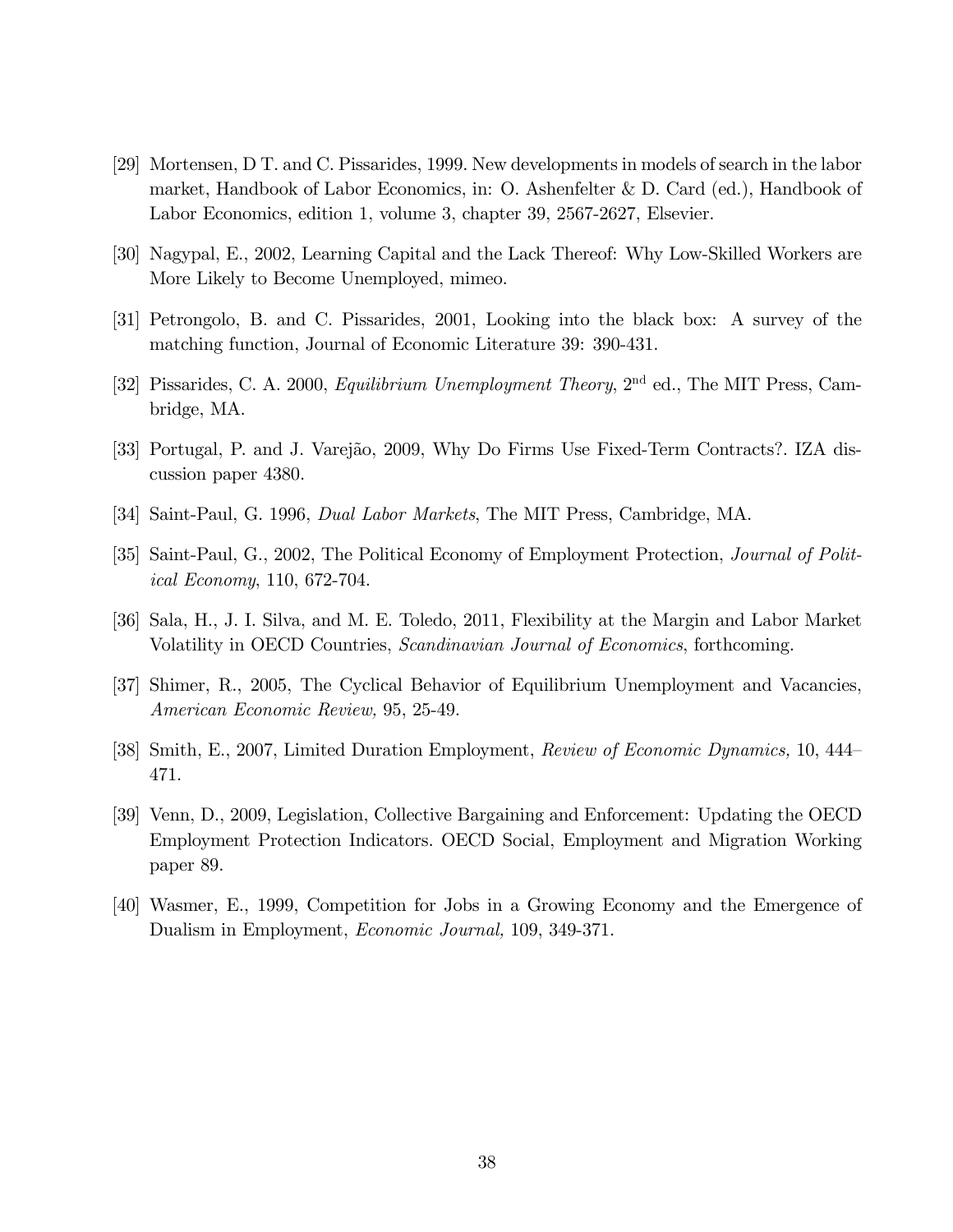# APPENDIX

# A Termination of temporary contracts

This appendix describes the legal rules for the termination of temporary contracts for 7 OECD countries. Other rules concerning the condition of creation, the maximal duration and the renewal of temporary jobs are described in detail in the ILO Employment protection legislation database - EPLex  $39$  and in the OECD indicator of job protection<sup>40</sup>.

Belgium: In principle regular dismissals (as in the case of an open ended contract) are not possible for temporary jobs. The contract has to expire. The party which breaks the contract before the date of expiration without serious cause has to provide a severance payment whose amount is equal to the minimum of the payment due until the date of expiration of the contract, and twice the payment due during the advance notice if the contract had been permanent.

France: Regular dismissals (as in the case of an open ended contract) are not possible for temporary jobs. The contract has to expire. Employers can only dismiss Öxed-term workers if there is a credible "valid reason" which makes the continuation of employment unacceptable, e.g. fraudulent behavior of the employee. The employee can quit if he Önds an open ended contract.

Germany: Regular dismissals (as in the case of an open ended contract) are not possible for temporary jobs. The contract has to expire. Employers can only dismiss Öxed-term workers if there is a credible "valid reason" which makes the continuation of employment unacceptable, e.g. fraudulent behavior of the employee.

Greece: Employers can only dismiss fixed-term workers if there is a credible "valid reason" which makes the continuation of employment unacceptable, e.g. fraudulent behavior of the employee. If the contract expires and the worker is still employed under the same conditions doing similar or the same work then the worker is considered as being under an open ended contract with the corresponding rules applying.

Italy: Regular dismissals (as in the case of an open ended contract) are not possible. The contract has to expire. Employers can only dismiss fixed-term workers if there is a credible "valid reason" which makes the continuation of employment unacceptable, e.g. fraudulent behavior of the employee. The employee can quit if he finds an open ended contract.

**Portugal:** the rule for individual dismissal is the same for fixed-term and open-ended contracts.

<sup>39</sup>See http://www.ilo.org/dyn/terminate/

<sup>40</sup>See www.oecd.org/employment/protection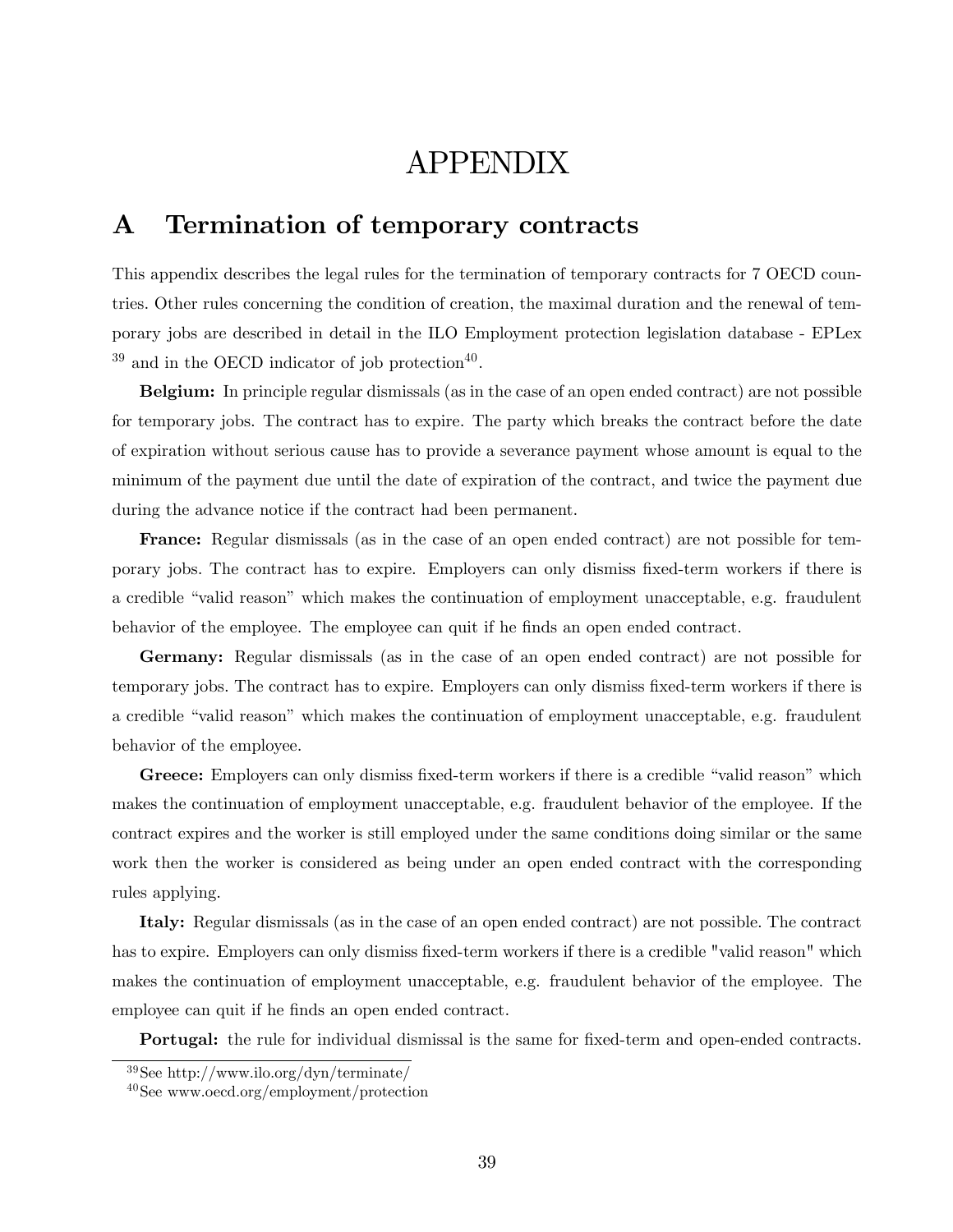Individual dismissals can be carried out solely for disciplinary reasons, which implies a fairly long disciplinary process. Among OECD countries Portugal is the one with the most stringent legislation for individual dismissals. So, in practice employers avoid this route, either waiting for the end of the fixed term contract (typically a one year contract, renewable for up to three years) or paying the corresponding severance pay (a minimum of three months); or, in the case of open-ended contracts they negotiate a separation very often paying the ruled severance pay (one month for each year of tenure).

Spain: If the employer wishes to terminate the contract in advance, he would follow exactly the same procedures as a permanent contract and therefore would pay 20 days for an economic dismissal, but workers can go to court and the employer would normally pay at least the penalty rate of 45 days. So, usually, employers wait for expiration, unless the worker has committed a really serious offence (fraud, etc.).

## B Surplus of temporary jobs in the benchmark model

Temporary jobs can be in one of the following two states: (i) "productive" with productivity  $y > 0$ ; (ii) "unproductive" with zero productivity. All jobs start with productivity  $y$ . They are hit by shocks which arrive at idiosyncratic Poisson rate  $\lambda$ . When there is a shock, productivity irreversibly goes to zero and the job stays idle until the contract expires, whereupon the job is destroyed. Conversely, if the productivity of the job remains constant throughout the duration of the contract, the job can be converted into a permanent contract.

Let us denote by  $\Delta$  the duration of the temporary contract, which is decided when the job starts. Let us denote by  $\tau$  the spell of the job from its date of creation. Once the cost c to sign the contract has been paid, the present discounted value of the surplus of a temporary job with shock arrival rate  $\lambda$ , contract duration  $\Delta$ , spell  $\tau$  and productivity  $x = y, 0$ , is denoted by  $S_t(\lambda, \Delta, x, \tau)$ . The Bellman equations satisfy:

$$
rS_t(\lambda, \Delta, y, \tau) = y - rU + \lambda \left[ S_t(\lambda, \Delta, 0, \tau) - S_t(\lambda, \Delta, y, \tau) \right] + \dot{S}_t(\lambda, \Delta, y, \tau)
$$
(B1)

$$
rS_t(\lambda, \Delta, 0, \tau) = -rU + \dot{S}_t(\lambda, \Delta, 0, \tau)
$$
 (B2)

where  $\dot{S}_t(\lambda, \Delta, x, \tau) = \partial S_t(\lambda, \Delta, x, \tau) / \partial \tau$ .

At the date of termination of the temporary contract, there are two possible outcomes. On one hand, if the job has not been hit by a productivity shock, it can be converted into a permanent job.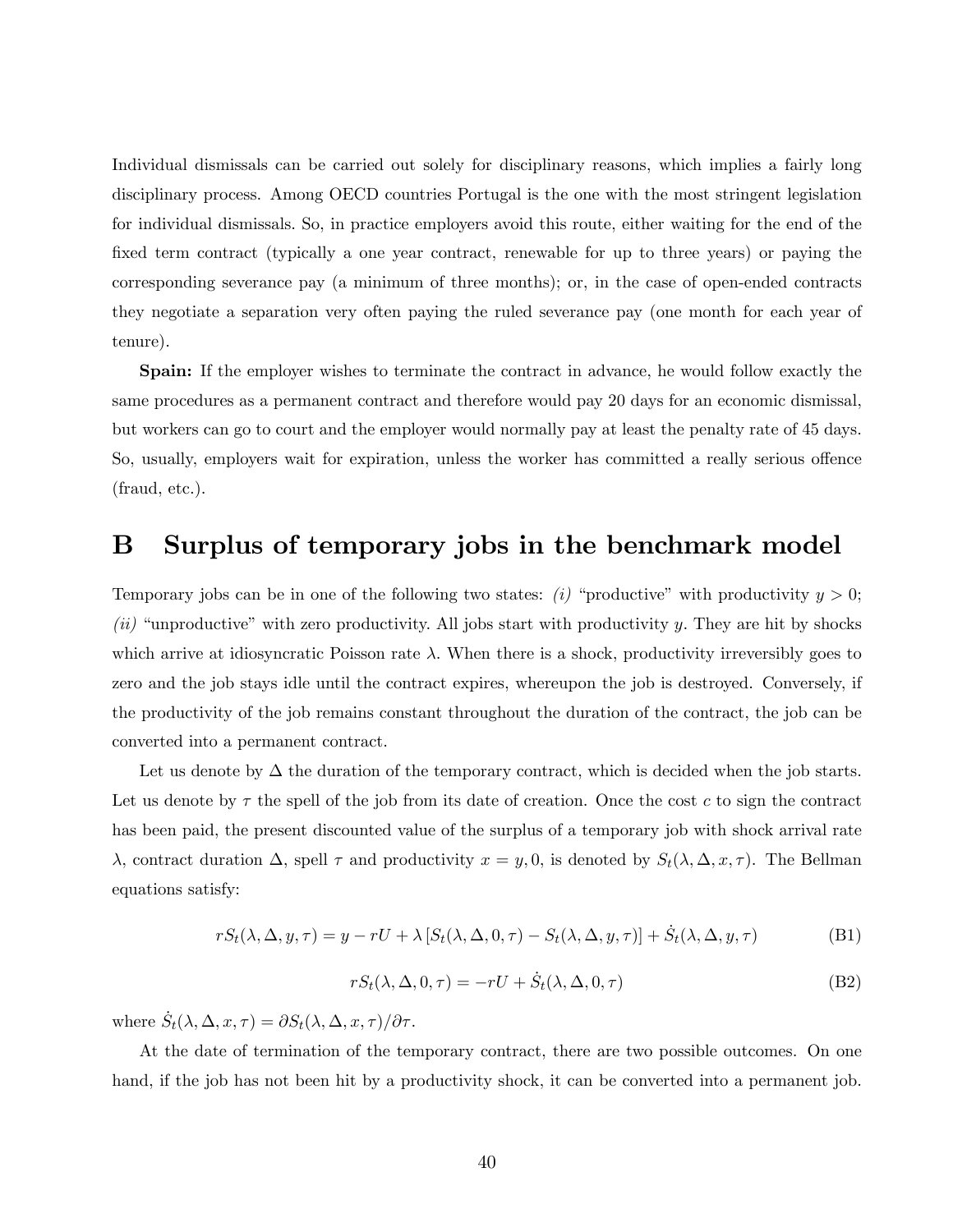The formal condition reads, when  $\tau = \Delta$ , as

$$
S_t(\lambda, \Delta, y, \Delta) = \max \left[ S_p(\lambda), 0 \right] \tag{B3}
$$

where  $S_p(\lambda)$  denotes the value of a permanent job. On the other hand, if a shock occurred, the job is destroyed as soon as the contract reaches its term. The formal condition reads, when  $\tau = \Delta$ , as

$$
S_t(\lambda, \Delta, 0, \Delta) = 0. \tag{B4}
$$

Let us find the solution to the system of equations  $(B1)$ ,  $(B2)$  with terminal conditions  $(B3)$ ,  $(B4)$ .

A general solution to the first-order linear differential equation (B2) (with constant coefficient and constant term) is given by:

$$
S_t(\lambda, \Delta, 0, \tau) = Ae^{r\tau} + B \tag{B5}
$$

where A and B are constants to be determined. Differentiation with respect to  $\tau$  yields  $S_t(\lambda, \Delta, 0, \tau) =$ rAe<sup>r<sub>7</sub></sup>. Plugging this expression together with (B5) into (B2), one gets:  $rAe^{r\tau} + rB = -rU + rAe^{r\tau} \leftrightarrow$  $B = -U$ . Making use of the terminal condition  $S_t(\lambda, \Delta, 0, \Delta) = 0$ , we get  $Ae^{r\Delta} + B = Ae^{r\Delta} - U = 0$ , and it follows that:  $A = Ue^{-r\Delta}$ . Finally, using (B5) we get:

$$
S_t(\lambda, \Delta, 0, \tau) = -\left(1 - e^{-r(\Delta - \tau)}\right)U\tag{B6}
$$

Let now rewrite  $(B1)$  as:

$$
S_t(\lambda, \Delta, y, \tau) = (r + \lambda)S_t(\lambda, \Delta, y, \tau) - (y - rU) - \lambda S_t(\lambda, \Delta, 0, \tau)
$$

which is a first-order linear differential equation (with constant coefficient and variable term) of the form

$$
\dot{S}_t(\lambda, \Delta, y, \tau) = CS_t(\lambda, \Delta, y, \tau) + D(\tau)
$$

where  $C = (r + \lambda)$  and  $D = -(y - rU) - \lambda S_t(\lambda, \Delta, 0, \tau)$ . A general solution to this equation is given by:

$$
S_t(\lambda, \Delta, y, \tau) = e^{C(\tau - \Delta)} \left[ S_t(\lambda, \Delta, y, \Delta) + \int_{\Delta}^{\tau} e^{-C(\zeta - \Delta)} D(\zeta) d\zeta \right]
$$
  
=  $e^{(r+\lambda)(\tau - \Delta)} \left[ S_t(\lambda, \Delta, y, \Delta) - \underbrace{\int_{\Delta}^{\tau} e^{-(r+\lambda)(\zeta - \Delta)} [(y - rU) + \lambda S_t(\lambda, \Delta, 0, \zeta)] d\zeta}_{\Gamma} \right]$ 

Using (B6), it is possible to rewrite  $\Gamma$  as:

$$
\Gamma = [y - (r + \lambda)U] \left( \frac{1 - e^{-(r + \lambda)(\tau - \Delta)}}{r + \lambda} \right) + U \left( 1 - e^{-\lambda(\tau - \Delta)} \right)
$$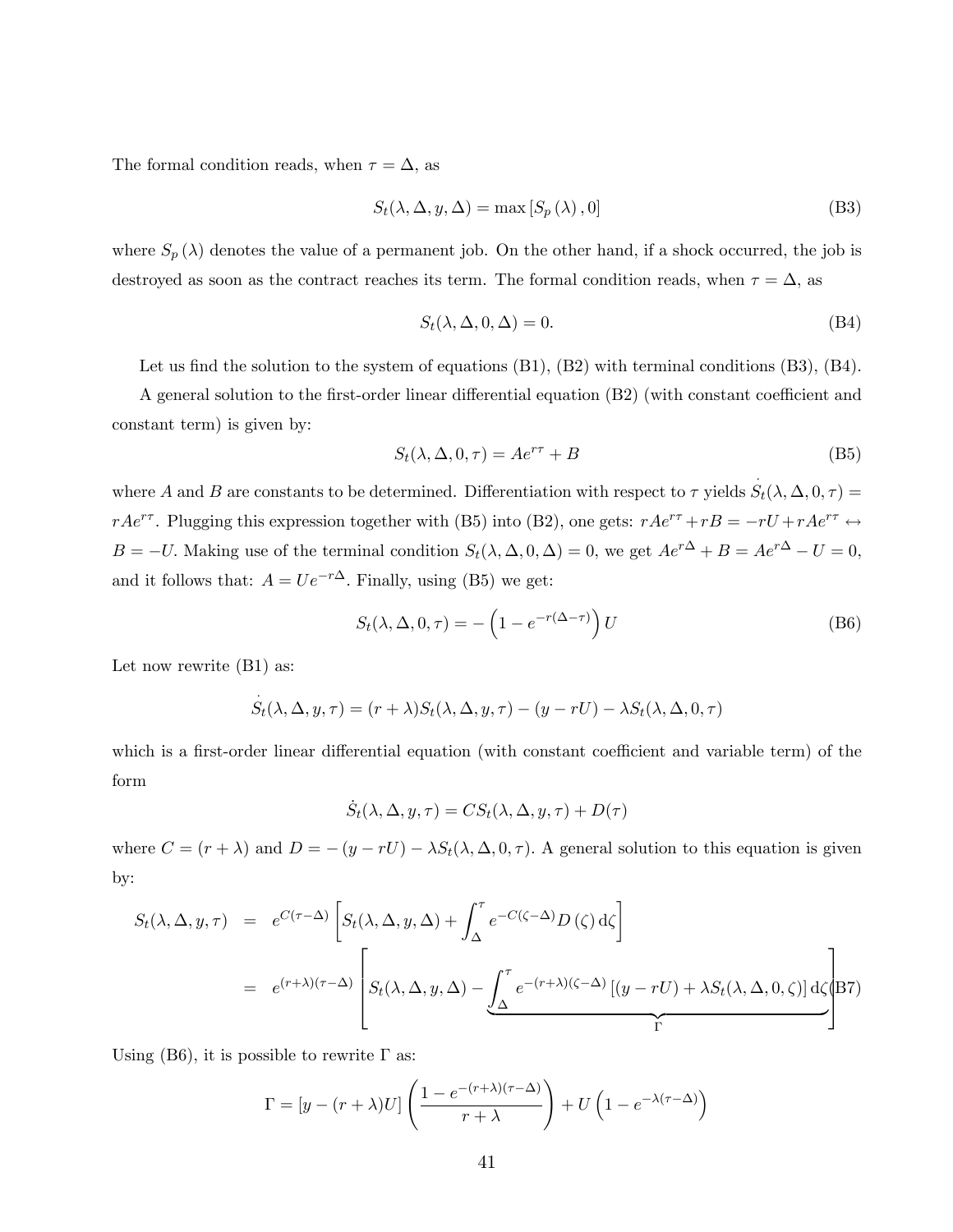Multiplying both sides of this expression by  $e^{(r+\lambda)(\tau-\Delta)}$ , we get:

$$
\Gamma e^{(r+\lambda)(\tau-\Delta)} = [y - (r+\lambda)U] \left( \frac{e^{(r+\lambda)(\tau-\Delta)} - 1}{r+\lambda} \right) + U \left( e^{(r+\lambda)(\tau-\Delta)} - e^{r(\tau-\Delta)} \right)
$$

Using this expression together with (B7) yields:

$$
S_t(\lambda, \Delta, y, \tau) = y \frac{1 - e^{(r + \lambda)(\tau - \Delta)}}{r + \lambda} - U \left[ 1 - e^{r(\tau - \Delta)} \right] + e^{(r + \lambda)(\tau - \Delta)} S_t(\lambda, \Delta, y, \Delta)
$$

Finally, using the fact that  $S_t(\lambda, \Delta, y, \Delta) = \max [S_p(\lambda), 0]$ , then setting  $\tau = 0$  and rearranging, the starting value of a temporary job writes as:

$$
S_t(\lambda, \Delta, y, 0) = y \frac{1 - e^{-(r + \lambda)\Delta}}{r + \lambda} - U\left(1 - e^{-r\Delta}\right) + \max\left[S_p(\lambda), 0\right] e^{-(r + \lambda)\Delta}
$$
(B8)

Dropping the last two arguments of  $S_t(\lambda, \Delta, y, 0)$  in order to alleviate the notations, we denote as  $S_t(\lambda, \Delta) = S_t(\lambda, \Delta, y, 0) - c$ , the starting value of the surplus of a job, including the cost of writing contracts. This last expression is similar to equation (2) displayed in the main text.

# C The properties of functions  $S_p(\lambda)$  and  $S_t(\lambda)$

This section proves the properties of the surplus  $S_p(\lambda)$  and  $S_t(\lambda) = \max_{\Delta} S_t(\lambda, \Delta)$  displayed on figure 4. We begin by analyzing the properties of  $S_p(\lambda)$ , then we continue with the properties of  $S_t(\lambda)$  and finally we study the intercept of these two functions.

• First,

$$
S_p(\lambda) = \frac{y - rU - \lambda F}{r + \lambda} - c \tag{C9}
$$

is continuous, decreasing and  $S_p(0) = \frac{y}{r} - U - c > 0$ ,  $\lim_{\lambda \to +\infty} S_p(\lambda) = -c - F < 0$ .

Second, let us show that  $S_t(\lambda)$  is continuous and decreasing with  $\lim_{\lambda\to 0} S_t(\lambda) = \frac{y}{r} - U - c > 0$ ,  $\lim_{\lambda \to \infty} S_t(\lambda) = -c$ . When  $\lambda \geq \lambda_p$ , we get, from equation (2):

$$
S'_{t}(\lambda) = y \frac{e^{-(r+\lambda)\Delta(\lambda)} \left[ (r+\lambda)\Delta(\lambda) + 1 \right] - 1}{(r+\lambda)^{2}},
$$

which is negative because  $e^{-x} < 1/(x+1)$  when  $x > 0$ . Equations (2) and (3) allow us to write

$$
S_t(\lambda) = y \frac{1 - e^{-(r + \lambda)\Delta(\lambda)}}{r + \lambda} - U \left[ 1 - e^{-r\Delta(\lambda)} \right] - c.
$$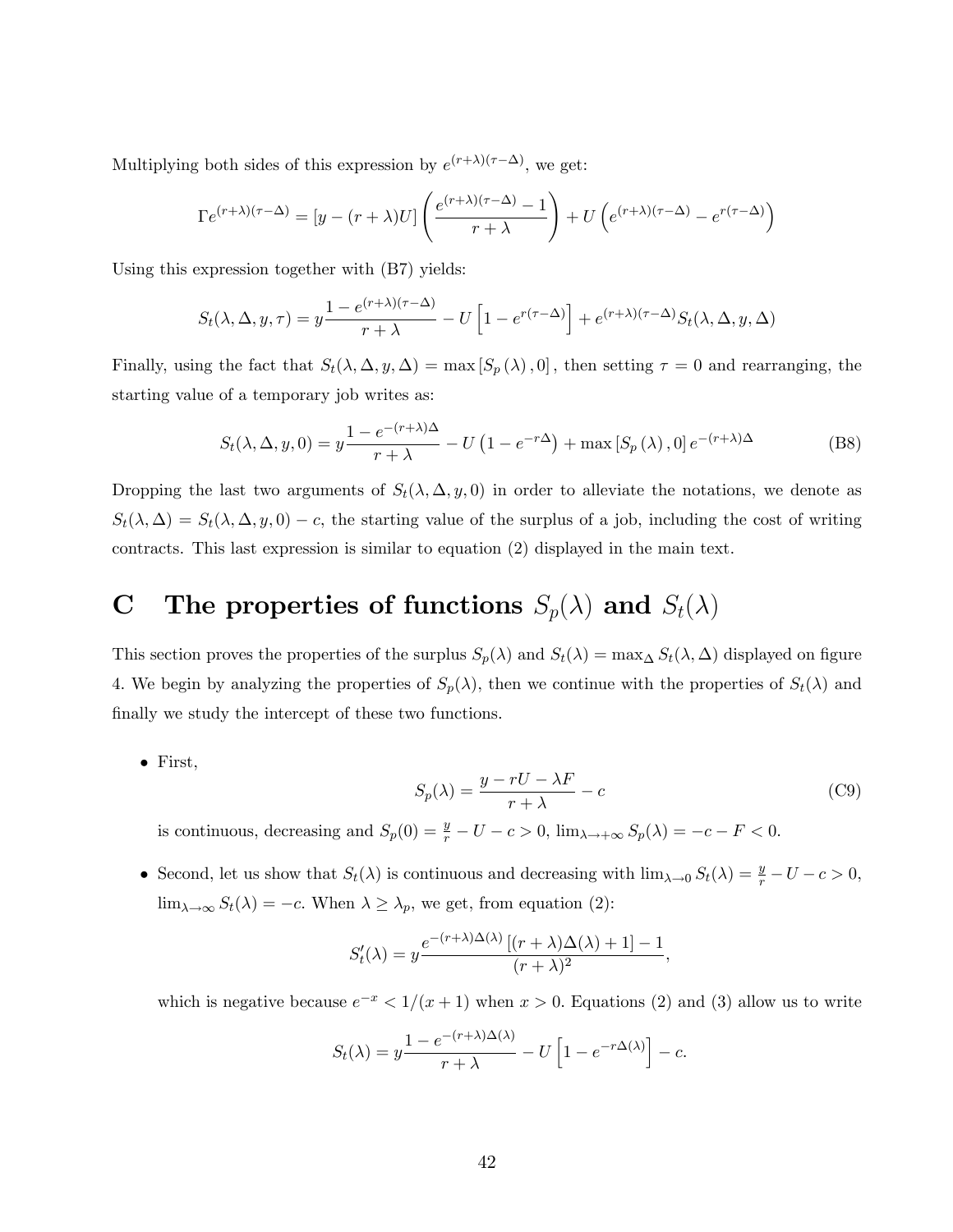From the definition of  $\Delta(\lambda)$  we know that  $\lim_{\lambda\to\infty}\Delta(\lambda) = 0$  and  $e^{-\lambda\Delta(\lambda)} = rU/y$ , so that  $\lim_{\lambda \to \infty} \frac{1 - e^{-(r+\lambda)\Delta(\lambda)}}{r+\lambda} = 0$  and  $\lim_{\lambda \to \infty} 1 - e^{-r\Delta(\lambda)} = 0$ . Therefore,  $\lim_{\lambda \to \infty} S_t(\lambda) = -c$ . When  $\lambda < \lambda_p$ , we get, from equation (2):

$$
S'_{t}(\lambda) = y \frac{e^{-(r+\lambda)\Delta(\lambda)} \left[ (r+\lambda)\Delta(\lambda) + 1 \right] - 1}{(r+\lambda)^2} - e^{-(r+\lambda)\Delta(\lambda)} \left[ \Delta(\lambda) S_p(\lambda) - S'_p(\lambda) \right]
$$

which is negative, since it has just been shown that the first term  $y \frac{e^{-(r+\lambda)\Delta(\lambda)}[(r+\lambda)\Delta(\lambda)+1]-1}{(r+\lambda)^2}$  is negative. Moreover,  $S_p(\lambda) > 0$  when  $\lambda < \lambda_p$ , and  $S_p'(\lambda) < 0$ . From the definition of the surplus we get

$$
\lim_{\lambda \to 0} S_t(\lambda) = \lim_{\lambda \to 0} S_p(\lambda) = \frac{y}{r} - U - c.
$$

• Let us now look at the intercept of  $S_t(\lambda)$  and  $S_p(\lambda)$ . From the definition of the surplus we get

$$
\lim_{\lambda \to 0} S'_t(\lambda) = -\frac{y}{r^2}, \lim_{\lambda \to 0} S'_p(\lambda) = -\frac{y + rF - rU}{r^2},
$$

which implies that

$$
\lim_{\lambda \to 0} S_t'(\lambda) < \lim_{\lambda \to 0} S_p'(\lambda) \iff F < U.
$$

Thus, in the neighborhood of  $\lambda = 0$ , there exist values of  $\lambda > 0$  such that  $S_p(\lambda) > S_t(\lambda)$  if and only if  $F < U$ . Let us assume for now that this condition is satisfied. Therefore,  $S_p(\lambda)$  and  $S_t(\lambda)$ have at least one intercept for positive values of  $S_t(\lambda)$  if  $S_p(\lambda_p) = 0 < S_t(\lambda_p)$ . Using equations  $(2)$  and  $(3)$ , we can write

$$
S_t(\lambda) = \max \left[ S_p(\lambda), 0 \right] - c + rU \left( e^{\lambda \Delta(\lambda)} \frac{1 - e^{-(r + \lambda)\Delta(\lambda)}}{r + \lambda} - \frac{1 - e^{-r\Delta(\lambda)}}{r} \right). \tag{C10}
$$

This equation implies that  $S_t(\lambda_p) > 0$  (where  $\lambda_p$  is defined by  $S_p(\lambda_p) = 0$ ) is equivalent to condition  $(6)$ . This condition ensures the existence of creation of temporary jobs. If it is satisfied, there exists at least a threshold value of  $\lambda$ , denoted by  $\lambda_s$ , such that  $S_p(\lambda) > S_t(\lambda)$  if  $\lambda < \lambda_s$ . Moreover, when condition (6) is satisfied, there exists a threshold value  $\lambda_t > \lambda_p$  such that  $S_t(\lambda) < 0$  if  $\lambda > \lambda_t$  because  $S_t(\lambda)$  is decreasing and is strictly negative, equal to  $-c$ , when  $\lambda$ goes to infinite.

# D Surplus of temporary jobs in the model with productivity shocks

Let us denote by  $S_t(\lambda, \Delta, y, \tau)$  the value at date  $\tau$  of temporary jobs with shock arrival rate  $\lambda$ , duration  $\Delta$  and productivity y. When there is a shock, there is a draw from the constant distribution H of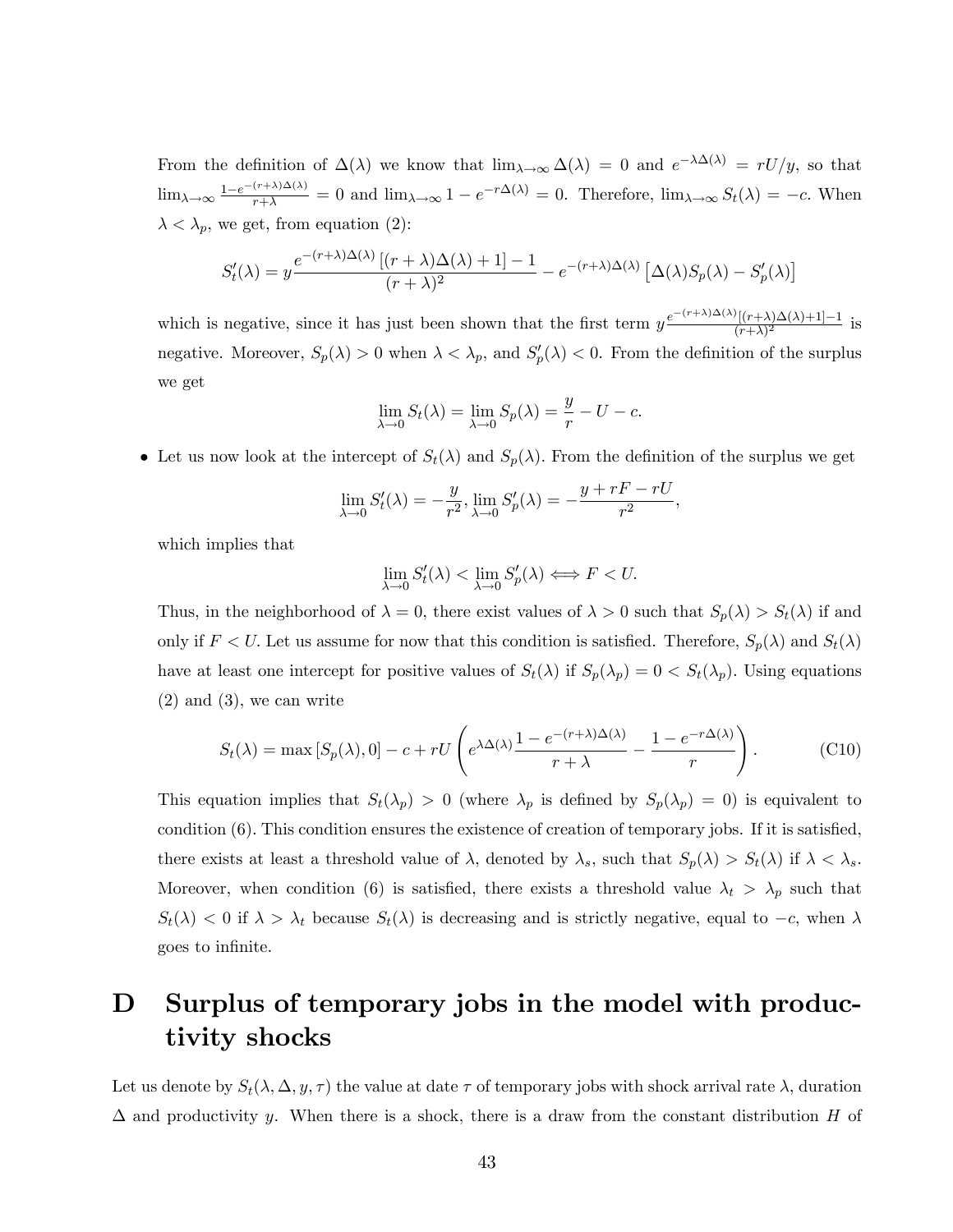productivities.  $S_t(\lambda, \Delta, y, \tau)$  satisfies the Bellman equation

$$
rS_t(\lambda, \Delta, y, \tau) = y - rU + \lambda \left[ \int S_t(\lambda, \delta, x, \tau) dH(x) - S_t(\lambda, \Delta, y, \tau) \right] + \dot{S}_t(\lambda, \Delta, y, \tau) \tag{D11}
$$

with  $\dot{S}_t(\lambda, \Delta, y, \tau) = \partial S_t(\lambda, \Delta, y, \tau) / \partial \tau$ . At date  $\tau = \Delta$ :

$$
S_t(\lambda, \Delta, y, \Delta) = \max \left[ S_p(y, \lambda), 0 \right] \tag{D12}
$$

We proceed in two steps. Let us (i) determine  $\int S_t(\lambda, \Delta, y, \tau) dH(y)$ , and then (ii) solve for  $S_tS_t(\lambda, \Delta, y, \tau)$ in (D11).

### D.1 Part (i)

Integrating (D11) over productivity, we get

$$
r \int S_t(\lambda, \Delta, y, \tau) dH(x) = \int (y - rU) dH(y) + \int \dot{S}_t(\lambda, \Delta, y, \tau) dH(y)
$$
 (D13)

This equation takes the form  $\dot{x}(\tau) = rx(\tau) + b$  with  $b = -\int (y - rU)dH(y)$ , and with terminal condition  $x(\Delta) = \int \max [S_p(x, \lambda), 0] dH(x)$ . Its general solution is :

$$
x(\tau) = Ae^{r\tau} + B
$$

with

$$
B = \frac{1}{r} \int (y - rU) \,dH(y)
$$

and

$$
A = \left( \int \max \left[ S_p \left( \lambda, y \right), 0 \right] \mathrm{d}H(y) - \frac{1}{r} \int \left( y - rU \right) \mathrm{d}H(y) \right) e^{-r\Delta}
$$

Thus

$$
\int S_t(\lambda, \Delta, y, \tau) dH(y) = \left(\frac{1 - e^{-r(\Delta - \tau)}}{r}\right) \int (y - rU) dH(y) + e^{-r(\Delta - \tau)} \int \max\left[S_p(\lambda, y), 0\right] dH(y)
$$

### D.2 Part (ii)

Equation (D11):

$$
S_t(\lambda, \Delta, y, \tau) = (r + \lambda)S_t(\lambda, \Delta, y, \tau) - (y - rU) - \lambda \int S_t(\lambda, \Delta, x, \tau) dH(x)
$$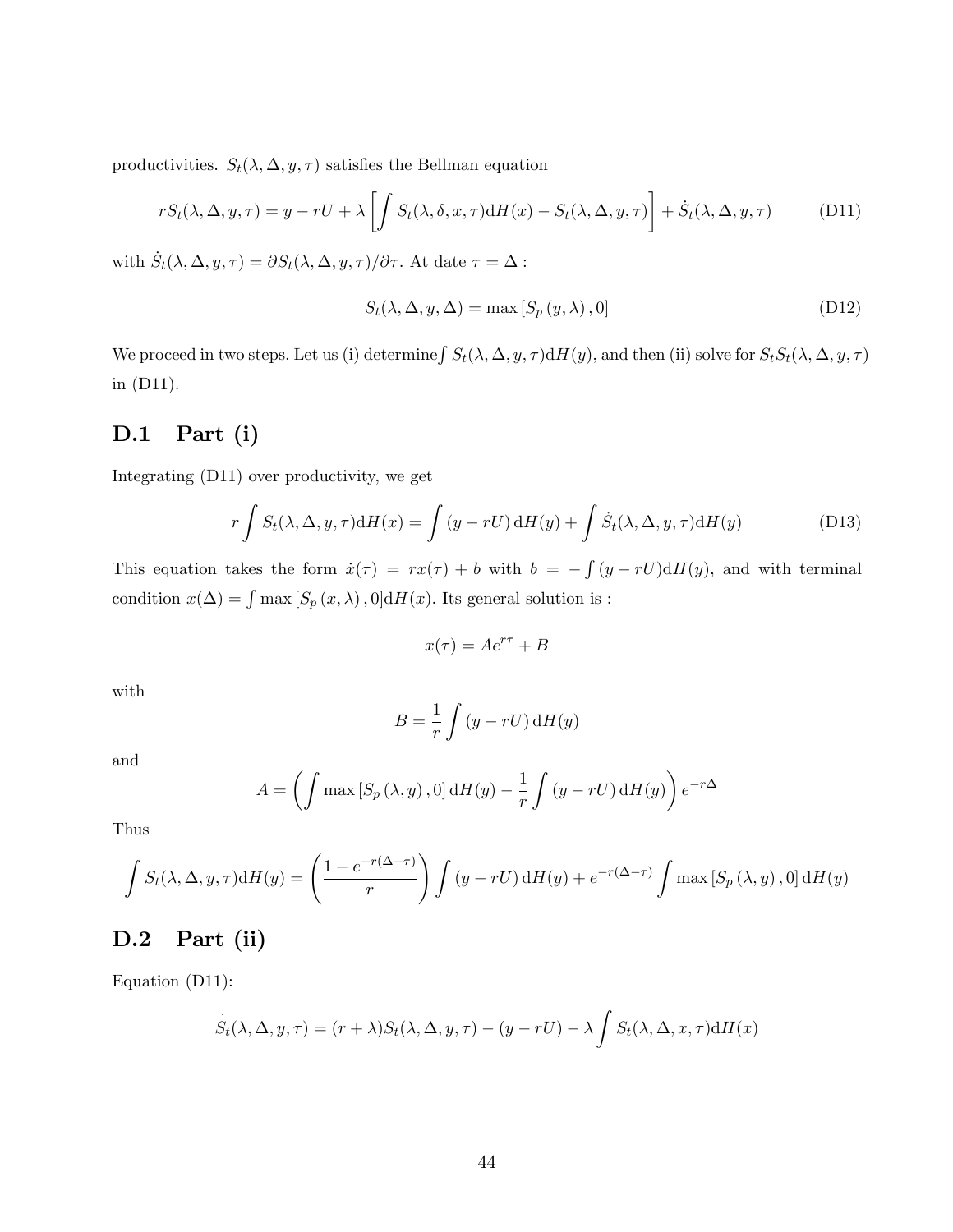is a first order linear differential equation with constant coefficient  $C = (r + \lambda)$  and variable term,  $D(\tau) = -(y - rU) - \lambda \int S_t(\lambda, \Delta, x, \tau) dH(x)$ . Its general solution is:

$$
S_t(\lambda, \Delta, y, \tau) = e^{C(\tau - \Delta)} \left[ S_t(\lambda, \Delta, y, \tau) + \int_{\Delta}^{\tau} e^{-C(\zeta - \Delta)} D(\zeta) d\zeta \right]
$$
  
=  $e^{(r+\lambda)(\tau - \Delta)} \left[ S_t(\lambda, \Delta, y, \tau) + \underbrace{\int_{\Delta}^{\tau} e^{-(r+\lambda)(\zeta - \Delta)} D(\zeta) d\zeta} \right]$ 

The term  $\Gamma$  can be rewritten:

$$
\Gamma = -\left(\frac{1 - e^{-(r+\lambda)(\tau-\Delta)}}{(r+\lambda)}\right)(y - rU) - \frac{\lambda}{r} \int (x - rU) dH(x) \left(\frac{1 - e^{-(r+\lambda)(\tau-\Delta)}}{(r+\lambda)} - \frac{1 - e^{-\lambda(\tau-\Delta)}}{\lambda}\right) - \int \max\left[S_p(x,\lambda),0\right] dH(x) \left(1 - e^{-\lambda(\tau-\Delta)}\right)
$$

Thus :

$$
S_t(\lambda, \Delta, y, \tau) = e^{(r+\lambda)(\tau-\Delta)} \left[ S_t(\lambda, \Delta, y, \Delta) + \int_{\Delta}^{\tau} e^{-(r+\lambda)(\zeta-\Delta)} D(\zeta) d\zeta \right]
$$
  
\n
$$
= e^{(r+\lambda)(\tau-\Delta)} S_t(\lambda, \Delta, y, \Delta)
$$
  
\n
$$
- (y-rU) e^{(r+\lambda)(\tau-\Delta)} \left( \frac{1 - e^{-(r+\lambda)(\tau-\Delta)}}{r+\lambda} \right)
$$
  
\n
$$
- \frac{\lambda}{r} e^{(r+\lambda)(\tau-\Delta)} \int (x-rU) dH(x) \left( \frac{1 - e^{-(r+\lambda)(\tau-\Delta)}}{(\tau+\lambda)} - \frac{1 - e^{-\lambda(\tau-\Delta)}}{\lambda} \right)
$$
  
\n
$$
-e^{(r+\lambda)(\tau-\Delta)} \int \max [S_p(x, \lambda), 0] dH(x) \left( 1 - e^{-\lambda(\tau-\Delta)} \right)
$$

Since  $S_t(\lambda, \Delta, y, \Delta) = \max\left[S_p\left(\lambda, x\right), 0\right],$  we get

$$
S_t(\lambda, \Delta, y, 0) = (y - rU) \left( \frac{1 - e^{-(r + \lambda)\Delta}}{r + \lambda} \right) + e^{-(r + \lambda)\Delta} \max \left[ S_p(y, \lambda), 0 \right]
$$

$$
- \frac{\lambda}{r} \int (x - rU) dH(x) \left( \frac{e^{-(r + \lambda)\Delta} - 1}{(r + \lambda)} - \frac{e^{-(r + \lambda)\Delta} - e^{-r\Delta}}{\lambda} \right)
$$

$$
- \int \max \left[ S_p(x, \lambda), 0 \right] dH(x) \left( e^{-(r + \lambda)\Delta} - e^{-r\Delta} \right)
$$

Rearranging a little bit, and taking account of the fact that jobs always start at  $y_u$  yields:

$$
S_t(\lambda, \Delta) = y_u \left( \frac{1 - e^{-(r + \lambda)\Delta}}{r + \lambda} \right) + \int y \mathrm{d}H(y) \left( \frac{\lambda (1 - e^{-r\Delta}) + r(e^{-(r + \lambda)\Delta} - e^{-r\Delta})}{r(r + \lambda)} \right)
$$
  
+ 
$$
e^{-(r + \lambda)\Delta} \max [S_p(y_u, \lambda), 0] + e^{-r\Delta} \left( 1 - e^{-\lambda\Delta} \right) \int \max [S_p(y, \lambda), 0] \, \mathrm{d}H(y)
$$
  
- 
$$
U \left( 1 - e^{-r\Delta} \right) - c
$$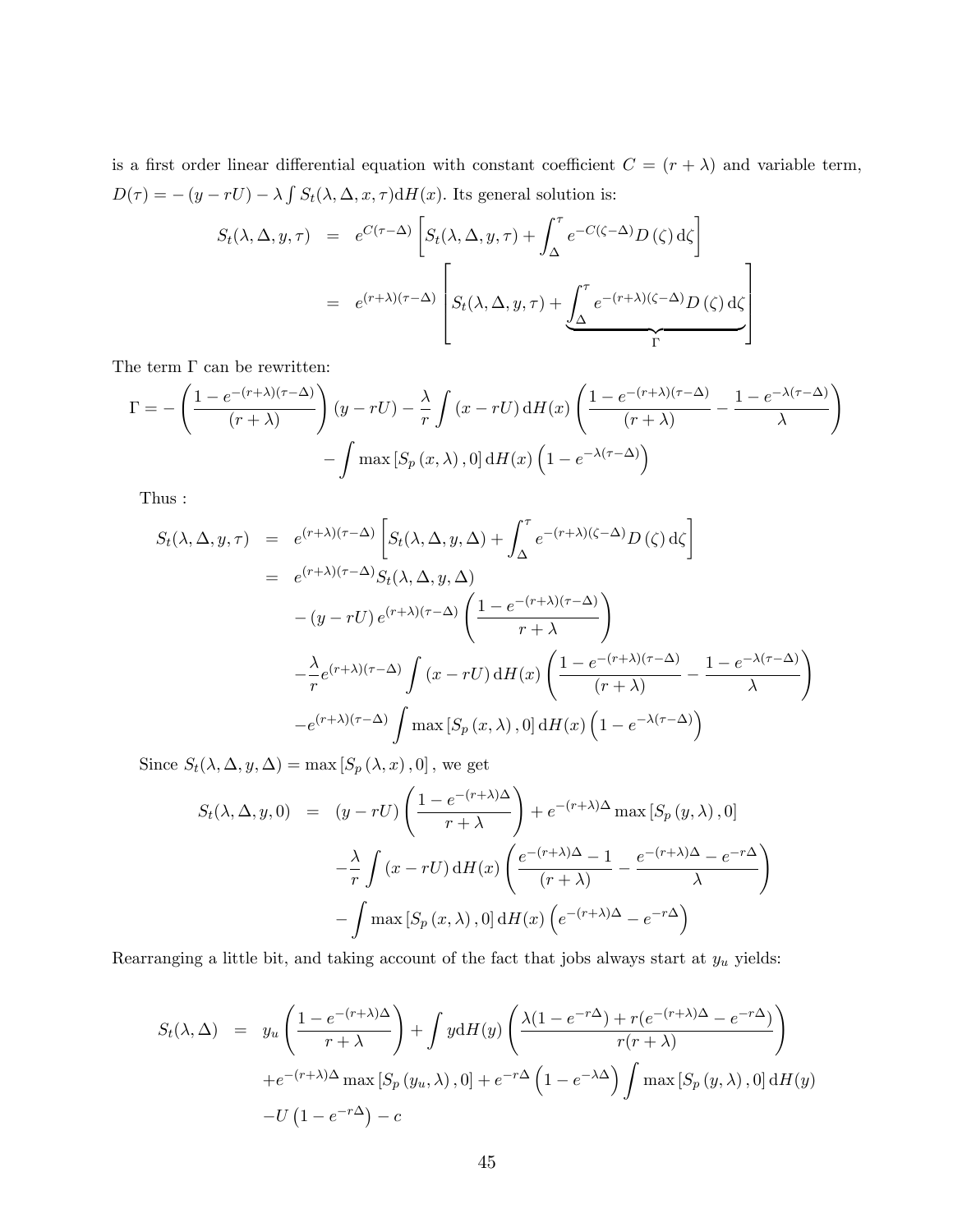which is formally equivalent to the expression given equation (10).

# E Optimal duration of temporary jobs in the model with productivity shocks

The optimal duration of temporary jobs maximizes the surplus of starting temporary jobs. We first consider temporary jobs which are not transformed into permanent jobs because the shock arrival rate is above the threshold value  $\lambda_p$ . Then, the case of temporary jobs that can be transformed into permanent jobs is studied in a second step.

# E.1 Case 1:  $\lambda \geq \lambda_p$

If  $\lambda \geq \lambda_p$ , the surplus of a temporary job with shock arrival rate  $\lambda$  and duration  $\Delta$  is

$$
S_t(\lambda, \Delta) = \int_0^{\Delta} \left( e^{-\lambda \tau} y_u + \left( 1 - e^{-\lambda \tau} \right) \int_{-\infty}^{y_u} y \mathrm{d}H(y) - rU \right) e^{-r\tau} \mathrm{d}\tau - c
$$

The first order condition,  $\partial S_t(\lambda, \Delta)/\partial \Delta = 0$ , can be written as

$$
e^{-\lambda \Delta} y_u + \left(1 - e^{-\lambda \Delta}\right) \int_{-\infty}^{y_u} y \mathrm{d}H(y) - rU = 0.
$$

The second order condition:

$$
-\lambda e^{-\lambda \Delta} \int_{-\infty}^{y_u} (y_u - y) \, dH(y) < 0
$$

is always satisfied. Then, the optimal duration is

$$
\Delta(\lambda) = \frac{1}{\lambda} \ln \frac{y_u - \int_{-\infty}^{y_u} y \mathrm{d}H(y)}{rU - \int_{-\infty}^{y_u} y \mathrm{d}H(y)},
$$

which corresponds to the expression given by equation (11).

# E.2 Case 2.  $\lambda \leq \lambda_p$

When  $\lambda \leq \lambda_p$ , the surplus of a permanent job with shock arrival rate  $\lambda$  and duration  $\Delta$  is

$$
S_t(\lambda, \Delta) = \int_0^{\Delta} \left( e^{-\lambda \tau} y_u + \left( 1 - e^{-\lambda \tau} \right) \int_{-\infty}^{y_u} y \mathrm{d}H(y) - rU \right) e^{-r\tau} \mathrm{d}\tau +
$$

$$
e^{-(r+\lambda)\Delta} S_p(y_u, \lambda) + \left( 1 - e^{-\lambda \Delta} \right) e^{-r\Delta} \int_{T(\lambda)}^{y_u} S_p(y, \lambda) \mathrm{d}H(y) - c.
$$

where  $T(\lambda)$  is defined by equation (9).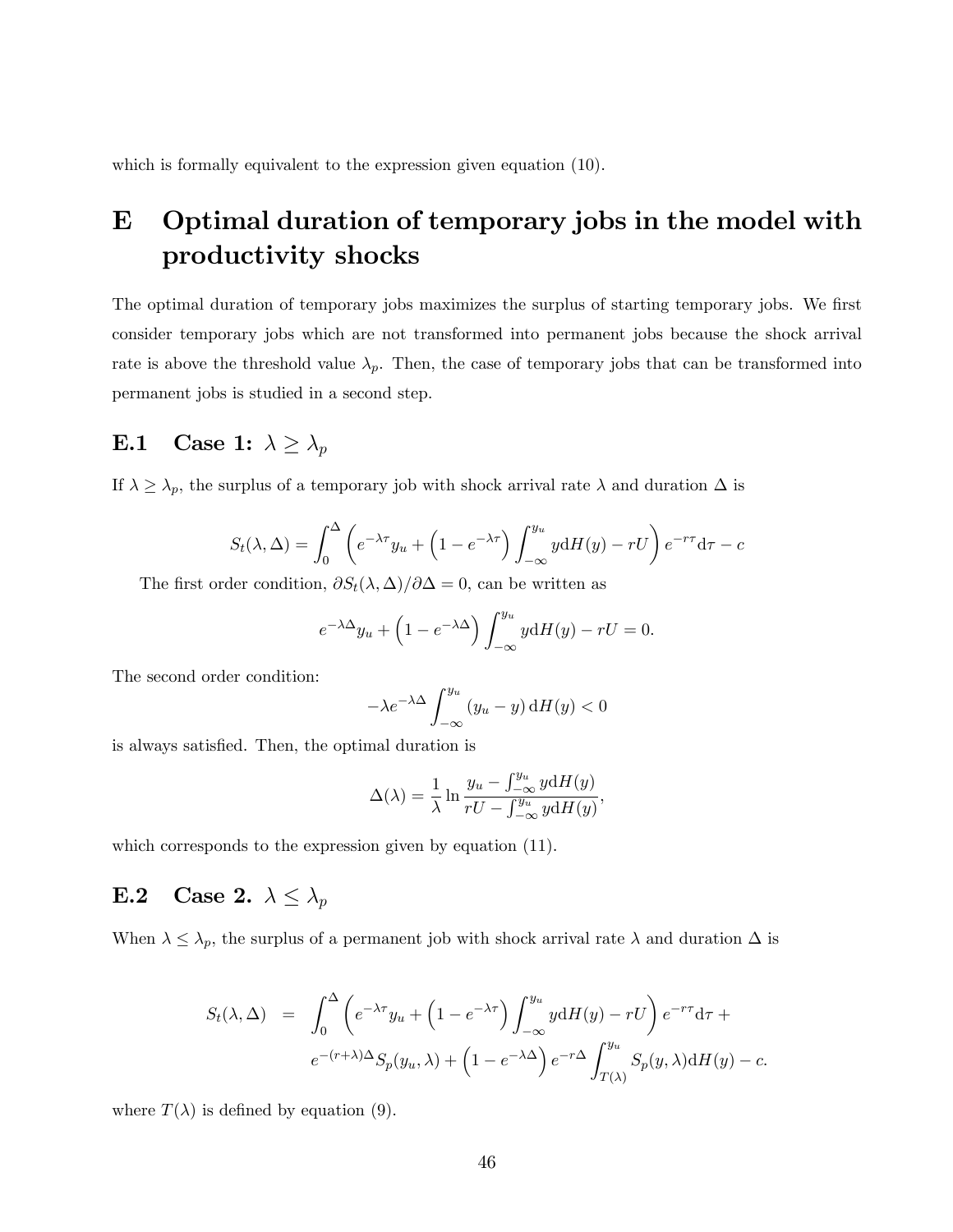The first order condition,  $\partial S_t(\lambda, \Delta)/\partial \Delta = 0$ , can be written as

$$
e^{-\lambda \Delta} y_u + \left(1 - e^{-\lambda \Delta}\right) \int_{-\infty}^{y_u} y \mathrm{d}H(y) - rU - r \int_{T(\lambda)}^{y_u} S_p(y, \lambda) \mathrm{d}H(y) + (r + \lambda)e^{-\lambda \Delta} \left( S_p(y_u, \lambda) - \int_{T(\lambda)}^{y_u} S_p(y, \lambda) \mathrm{d}H(y) \right) = 0
$$

The second order condition:

$$
-\lambda e^{-\lambda \Delta} \left[ \int_{-\infty}^{y_u} (y_u - y) \, dH(y) - (r + \lambda) \left( S_p(y_u, \lambda) - \int_{T(\lambda)}^{y_u} S_p(y, \lambda) \, dH(y) \right) \right] < 0
$$

is always satisfied. Thus, the optimal duration is

$$
\Delta(\lambda) = \frac{1}{\lambda} \ln \frac{y_u - \int_{-\infty}^{y_u} y \mathrm{d}H(y) - (r + \lambda) \left[ S_p(y_u, \lambda) - \int_{T(\lambda)}^{y_u} S_p(y, \lambda) \mathrm{d}H(y) \right]}{rU - \int_{y_{\min}}^{y_{\max}} y \mathrm{d}H(y) + r \int_{T(\lambda)}^{y_u} S_p(y, \lambda) \mathrm{d}H(y)}
$$

which corresponds to the expression given equation  $(11)$ .

# F The properties of functions  $S_p(y_u, \lambda)$  and  $S_t(\lambda)$  in the model with productivity shocks

# **F.1** Properties of  $S_p(y_u, \lambda)$

The surplus of a permanent job with shock arrival rate  $\lambda$ 

$$
S_p(y_u, \lambda) = \frac{y_u - rU - \lambda F}{r + \lambda} - c + \frac{\lambda}{r + \lambda} \int_{R(\lambda)}^{y_u} \frac{x - R(\lambda)}{r + \lambda} dH(x)
$$

From this expression, it is straightforward to prove, assuming that  $y_u - rU > rF$ , that  $S_p$  is continuous in  $\lambda$  and decreases from

$$
\lim_{\lambda \to 0} S_p(y_u, \lambda) = \frac{y_u}{r} - U - c
$$

to

$$
\lim_{\lambda \to +\infty} S_p(y_u, \lambda) = -F - c
$$

# **F.2** Properties of  $S_t(\lambda)$

The surplus of a temporary job with shock arrival rate  $\lambda$  and optimal duration  $\Delta(\lambda) = \max_{\Delta} S_t(\lambda, \Delta)$ is, using equation (10)

$$
S_t(\lambda) = \int_0^{\Delta(\lambda)} \left( e^{-\lambda \tau} y_u + \left( 1 - e^{-\lambda \tau} \right) \int_{-\infty}^{y_u} y \mathrm{d}H(y) - rU \right) e^{-r\tau} \mathrm{d}\tau +
$$
\n
$$
e^{-(r+\lambda)\Delta(\lambda)} \max \left[ S_p(y_u, \lambda), 0 \right] + \left( 1 - e^{-\lambda \Delta(\lambda)} \right) e^{-r\Delta(\lambda)} \int_{-\infty}^{y_u} \max \left[ S_p(y, \lambda), 0 \right] \mathrm{d}H(y) - c.
$$
\n(F14)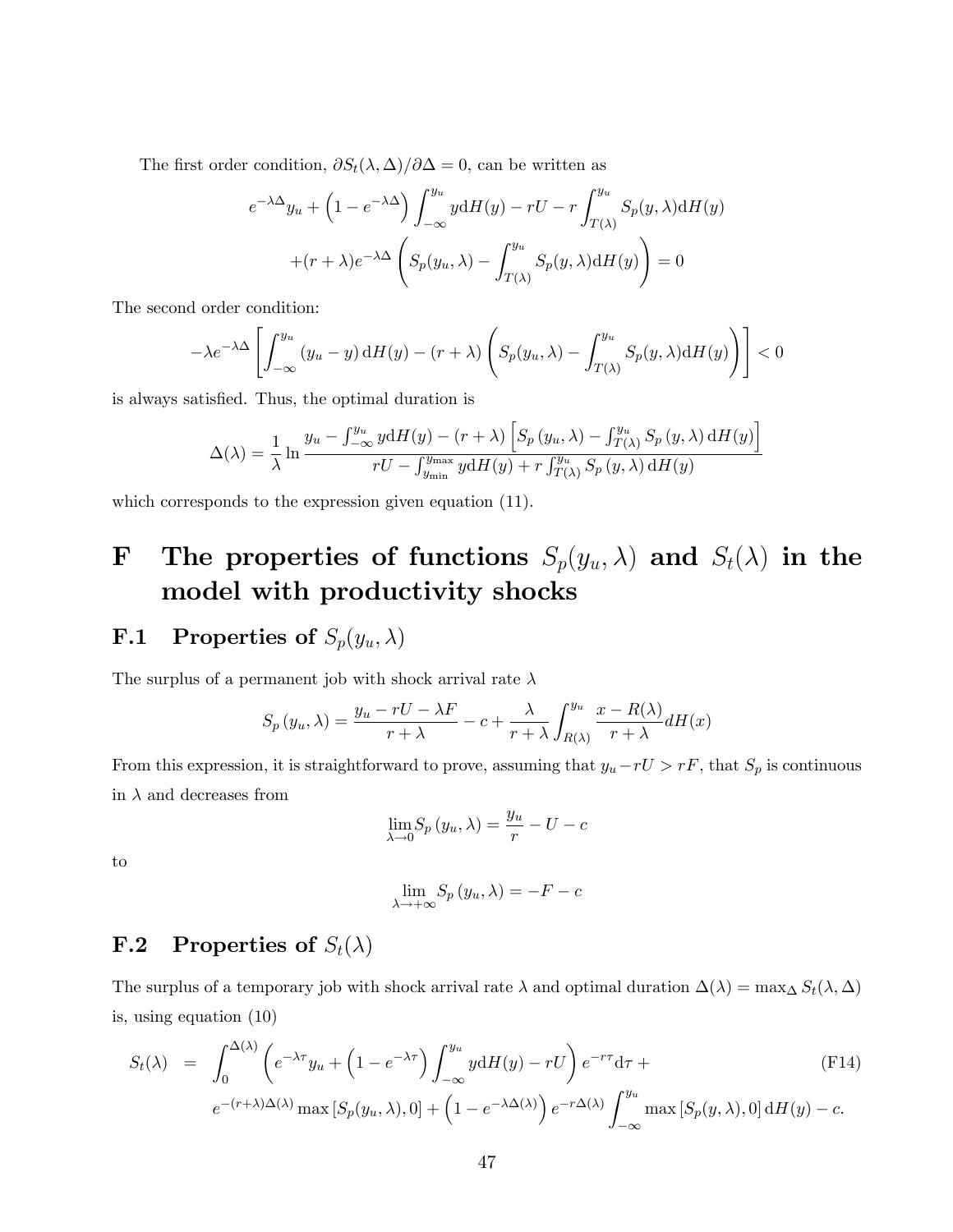From this expression, it is easily checked that  $S_t(\lambda)$  is continuous and decreasing from  $\lim_{\lambda \to 0}$  $\lambda \rightarrow 0$  $S_t(\lambda) =$  $\frac{y_u}{r} - U - c$  to  $\lim_{\lambda \to +\infty} S_t(\lambda) = -c.$ 

It turns out that lim  $\lim_{\lambda \to +\infty} S_t(\lambda) = -c$  because equation (11) implies that  $\lim_{\lambda \to +\infty}$  $\Delta(\lambda) = 0$  and  $\max [S_p(y_u, \lambda), 0] = 0$  when  $\lambda \to +\infty$ .

Moreover, lim  $\lambda \rightarrow 0$  $S_t(\lambda) = \frac{y_u}{r} - U - c$  because equation (11), which implies  $\lim_{\lambda \to 0} \Delta(\lambda) = +\infty$ , yields, using expression (F14)

$$
\lim_{\lambda \to 0} S_t(\lambda) = \frac{y_u}{r} - U - c.
$$

### **F.3** Intercept of  $S_t$  and  $S_p$  in the model with productivity shocks:

Using the expression of  $S_t(\lambda)$ , keeping in mind that  $\lim_{\lambda \to 0}$  $\lim_{\lambda \to 0} \Delta(\lambda) = +\infty$ , the result is that the slope of this surplus in the neighborhood of  $\lambda = 0$  writes:

$$
\lim_{\lambda \to 0} S_t'(\lambda) = \frac{-y_u + \int_{-\infty}^{y_u} y \mathrm{d}H(y)}{r^2} \tag{F15}
$$

Similarly, using the expression of  $S_p(y_u, \lambda)$ , keeping in mind that lim  $\lim_{\lambda \to 0} R(\lambda) = rU - rF$ , the result

is that

$$
\lim_{\lambda \to 0} S'_p(y_u, \lambda) = -\frac{y_u - r(U - F)}{r^2} + \frac{\int_{r(U - F)}^{y_u} [y - r(U - F)] dH(y)}{r^2}
$$
(F16)

Using  $(F15)$  and  $(F16)$  we get :

$$
\lim_{\lambda \to 0} S'_p(y_u, \lambda) > \lim_{\lambda \to 0} S'_t(\lambda) \Leftrightarrow \int_{-\infty}^{r(U-F)} [y - r(U - F)] \, \mathrm{d}H(y) < 0,
$$

which holds if and only if  $U > F$ .

Since lim  $\lambda \rightarrow 0$  $S_t(\lambda) = \lim_{h \to 0}$  $\lambda \rightarrow 0$  $S_p(y_u, \lambda)$ , the fact that  $\lim_{\lambda \to 0}$  $\lambda \rightarrow 0$  $S'_p(y_u, \lambda) > \lim_{\lambda \to 0}$  $\lambda \rightarrow 0$  $S_t'(\lambda)$  if and only if  $U > F$ implies that there exists a value of  $\lambda > 0$  such that  $S_p(y_u, \lambda) > S_t(\lambda)$  in the neighborhood of  $\lambda = 0$ , if and only if  $U > F$ . Let us assume that this is the case. Then  $S_p$  and  $S_t$  have at least one positive intercept for positive values of  $S_t(\lambda)$  if  $S_p(y_u, \lambda_p) = 0 < S_t(\lambda_p)$ . This yields a condition similar to (6) in the benchmark. We checked that this intercept is unique in the calibration exercises.

### G Labor market equilibrium

### G.1 Equilibrium with permanent jobs only

The free entry condition and the condition that defines the threshold value of shock arrival rates above which no jobs are created are respectively:

$$
\kappa = \frac{q(\theta)(1-\beta)}{r+q(\theta)} \int_{\lambda_{\min}}^{\lambda_p} S_p(y_u, \lambda) dG(\lambda)
$$
 (G17)

Sp(yu; p) = 0: (G18)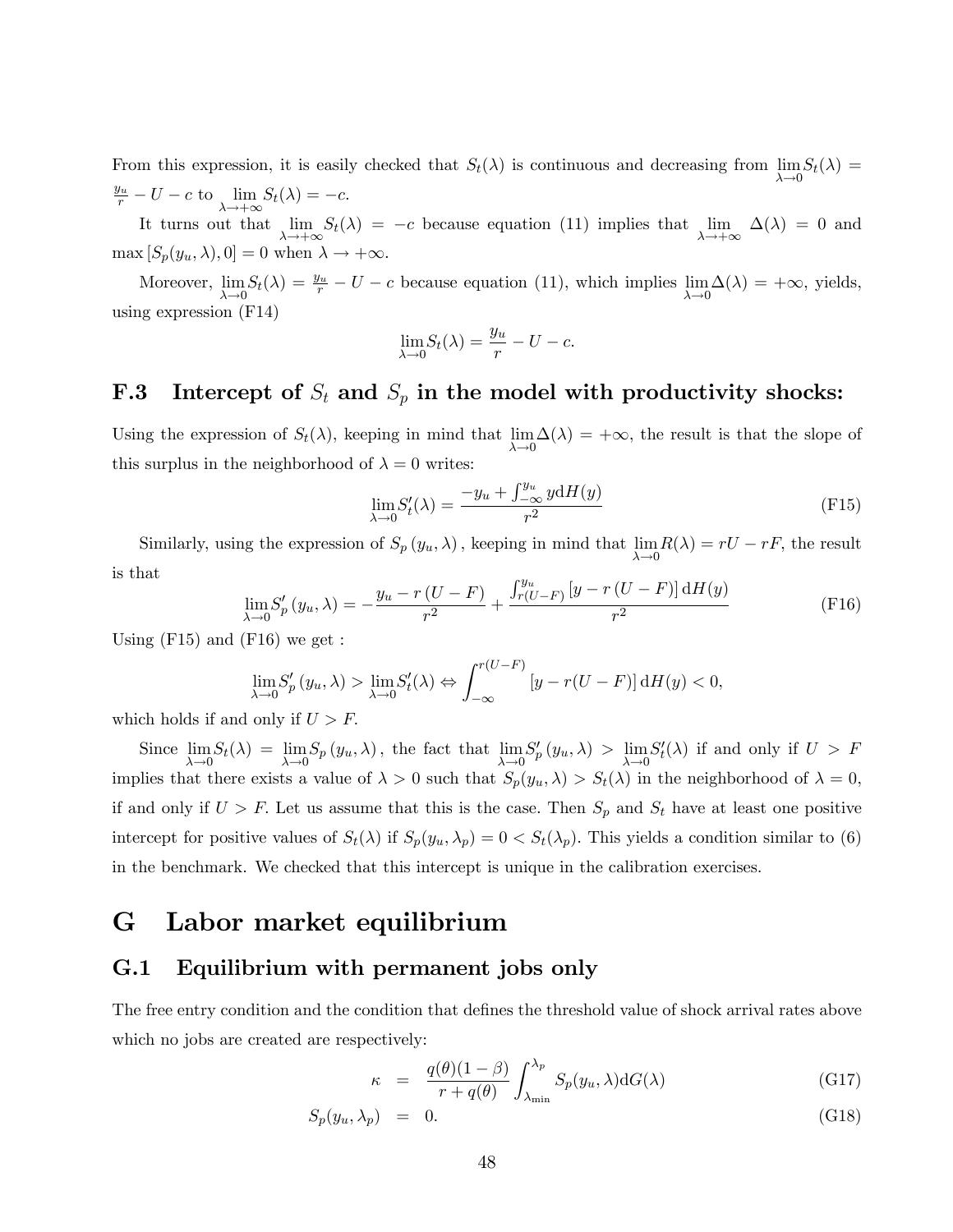with

$$
(r + \lambda)S_p(y_u, \lambda) = y_u - rU + \lambda \left[ \int_{-\infty}^{y_u} \max[S_c(x, \lambda), 0] dH(y) \right] - rc
$$

$$
rU = z + \frac{\beta \theta [r + q(\theta)]}{(1 - \beta) G(\lambda_p)} \kappa
$$

so that the threshold value of shock arrival rates  $\lambda_p$  above which no jobs are created  $S_p(y_u, \lambda_p) = 0$ , can be restated as  $\lambda_p \equiv \lambda_p(\theta)$ . Then, the free entry condition, which defines the equilibrium value of  $\theta$ , can be written as follows

$$
\Gamma(\theta) \equiv \kappa - \frac{q(\theta)(1-\beta)}{r+q(\theta)} \int_{\lambda_{\min}}^{\lambda_p(\theta)} S_p(y_u, \lambda) dG(\lambda) = 0
$$
\n(G19)

Differentiating (G19) with respect to  $\theta$  yields

$$
\Gamma'(\theta) = (1 - \beta) \frac{q'(\theta)r}{[r + q(\theta)]^2} \int_{\lambda_{\min}}^{\lambda_p(\theta)} S_p(y_u, \lambda) dG(\lambda) + \frac{q(\theta)(1 - \beta)}{r + q(\theta)} \int_{\lambda_{\min}}^{\lambda_p(\theta)} \frac{dS_p}{d\theta} dG(\lambda)
$$

where  $\frac{\mathrm{d}S_p}{\mathrm{d}\theta} = \frac{\mathrm{d}S_p}{\mathrm{d}rU}$  $drU$  $\frac{d r U}{d \theta} \leq 0$ , so that  $\Gamma'(\theta) \leq 0$ . This implies that (G19) defines a unique value of  $\theta$ provided that the conditions of existence of  $\theta$  are satisfied.

### G.2 Equilibrium with permanent and temporary jobs

The free entry condition and the condition that defines the threshold value of shock arrival rates above which no jobs are created are respectively:

$$
\kappa = \frac{q(\theta)(1-\beta)}{r+q(\theta)} \left[ \int_{\lambda_{\min}}^{\lambda_s} S_p(y_u, \lambda) dG(\lambda) + \int_{\lambda_s}^{\lambda_t} S_t(\lambda) dG(\lambda) \right]
$$
(G20)

$$
S_t(\lambda_t) = 0. \tag{G21}
$$

Let us note that, as previously in the regime without temporary jobs, we can write  $\lambda_s \equiv \lambda_s(\theta), \lambda_p \equiv$  $\lambda_p(\theta), \lambda_t \equiv \lambda_t(\theta)$ , so that the free entry condition can be written

$$
\kappa = \frac{q(\theta)(1-\beta)}{r+q(\theta)} \left[ \int_{\lambda_{\min}}^{\lambda_s(\theta)} S_p(y_u, \lambda) dG(\lambda) + \int_{\lambda_s(\theta)}^{\lambda_p(\theta)} S_t(\lambda) dG(\lambda) + \int_{\lambda_p(\theta)}^{\lambda_t(\theta)} S_t(\lambda) dG(\lambda) \right]
$$
(G22)

Again, the free entry condition, which defines the equilibrium value of  $\theta$ , can be written as

$$
\Gamma(\theta) \equiv \kappa - \frac{q(\theta)(1-\beta)}{r+q(\theta)} \left[ \int_{\lambda_{\min}}^{\lambda_s(\theta)} S_p(y_u, \lambda) dG(\lambda) + \int_{\lambda_s(\theta)}^{\lambda_p(\theta)} S_t(\lambda) dG(\lambda) + \int_{\lambda_p(\theta)}^{\lambda_t(\theta)} S_t(\lambda) dG(\lambda) \right] = 0
$$

Differentiating  $\Gamma$  with respect to  $\theta$ , and keeping in mind that  $S_p(y_u, \lambda_s(\theta)) = S_t(\lambda_s(\theta))$  and that  $S_t(\lambda_t(\theta)) = 0$ , yields

$$
\Gamma'(\theta) = (1 - \beta) \frac{q'(\theta)r}{[r + q(\theta)]^2} \left[ \int_{\lambda_{\min}}^{\lambda_s(\theta)} S_p(y_u, \lambda) dG(\lambda) + \int_{\lambda_s(\theta)}^{\lambda_t(\theta)} S_t(\lambda) dG(\lambda) \right] + \frac{q(\theta)(1 - \beta)}{r + q(\theta)} \int_{\lambda_{\min}}^{\lambda_s(\theta)} \frac{dS_p}{d\theta} dG(\lambda) + \int_{\lambda_s(\theta)}^{\lambda_t(\theta)} \frac{dS_t}{d\theta} dG(\lambda)
$$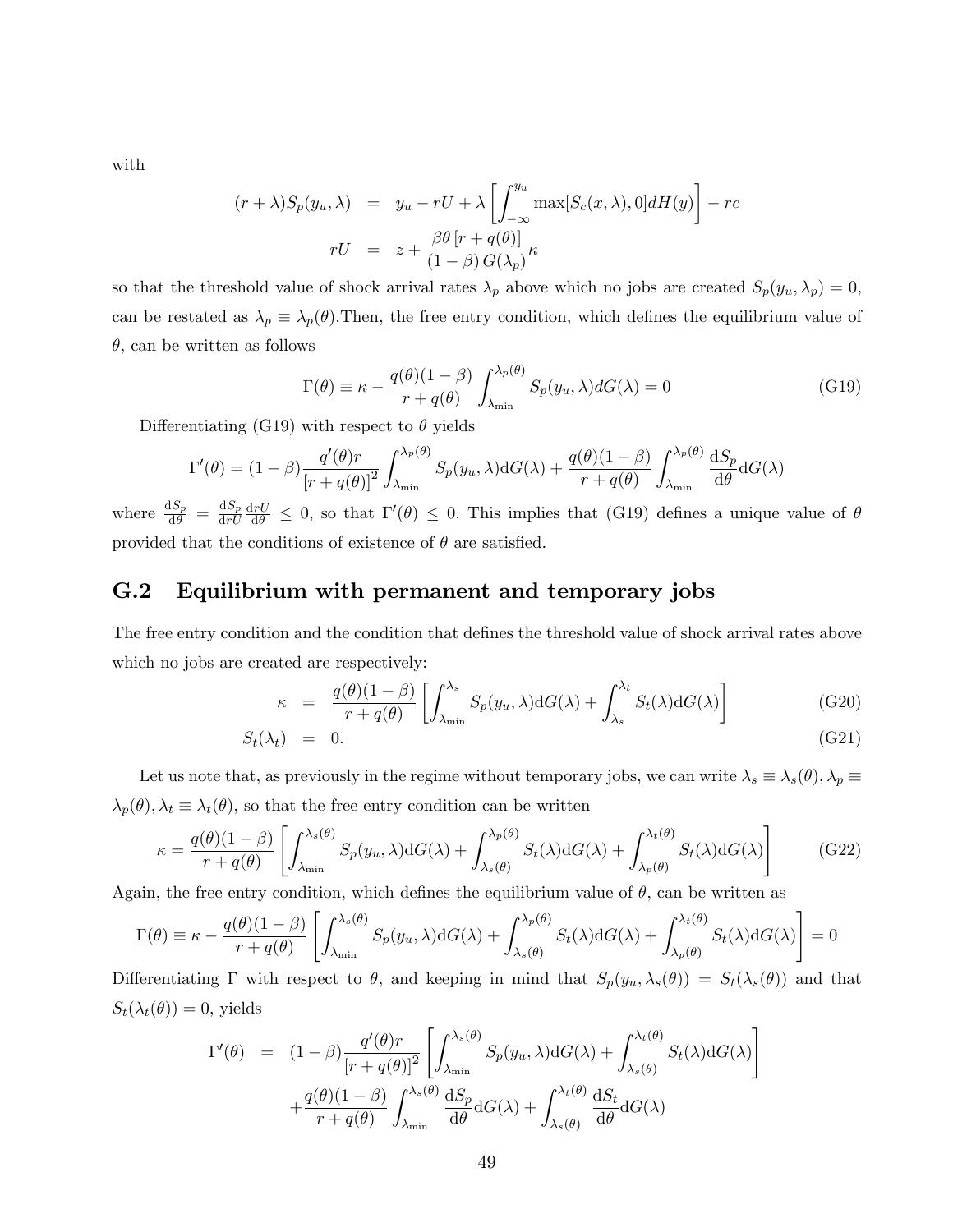where  $\frac{\mathrm{d}S_p}{\mathrm{d}\theta} = \frac{\mathrm{d}S_p}{\mathrm{d}rU}$  $\mathrm{d}rU$  $\frac{d r U}{d \theta} \leq 0$  and  $\frac{d S_t}{d \theta} = \frac{d S_t}{d r U}$  $\frac{d r U}{d \theta} \leq 0$ , so that  $\Gamma'(\theta) \leq 0$ . Again, the unicity of the equilibrium value of  $\theta$  follows.

# H 'Spanish type' versus 'French type' regulations

In 'Spanish type' regulation, the red-tape destruction cost of temporary jobs before their expiration date is the same as that of permanent jobs. Therefore, when the productivity of a temporary job drops to zero, it is possible either to pay the layoff cost  $F$  or to continue to pay the worker until the expiration date of the contract. In this situation, using the same notations and method as in appendix B, the law of motion of the surplus of temporary jobs can be written

$$
(r + \lambda) S_t(\lambda, \Delta, y, \tau) = y - rU + \lambda \max \left[ S_t(\lambda, \Delta, 0, \tau), -F \right] + \dot{S}_t(\lambda, \Delta, y, \tau)
$$
(H23)

$$
rS_t(\lambda, \Delta, 0, \tau) = -rU + \dot{S}_t(\lambda, \Delta, 0, \tau)
$$
\n(H24)

where  $\dot{S}_t(\lambda, \Delta, x, \tau) = \partial S_t(\lambda, \Delta, x, \tau) / \partial \tau$ .

At the date of termination of the temporary contract, there are two possible outcomes:  $i$ ) if the job has not been hit by a productivity shock, it can be converted into a permanent job. The formal condition reads, when  $\tau = \Delta$ , as

$$
S_t(\lambda, \Delta, y, \Delta) = \max \left[ S_p(\lambda), 0 \right] \tag{H25}
$$

where  $S_p(\lambda)$  denotes the value of a permanent job. *ii*) If a shock occurred, the job is destroyed. The formal condition reads, when  $\tau = \Delta$ , as

$$
S_t(\lambda, \Delta, 0, \Delta) = 0. \tag{H26}
$$

Let us find the solution to the system of equations  $(H23)$ ,  $(H24)$  with terminal conditions  $(H25)$ ,  $(H26)$ . A general solution to the first-order linear differential equation  $(H24)$  is given by:

$$
S_t(\lambda, \Delta, 0, \tau) = Ae^{r\tau} + B \tag{H27}
$$

where A and B are constants to be determined. Differentiation with respect to  $\tau$  yields  $S_t(\lambda, \Delta, 0, \tau) =$ r $Ae^{r\tau}$ . Plugging this expression together with (H27) into (H24), one gets:  $B = -U$ . Making use of the terminal condition  $S_t(\lambda, \Delta, 0, \Delta) = 0$ , it follows that  $A = Ue^{-r\Delta}$ . Finally, using (H27) we get:

$$
S_t(\lambda, \Delta, 0, \tau) = -\left(1 - e^{-r(\Delta - \tau)}\right)U\tag{H28}
$$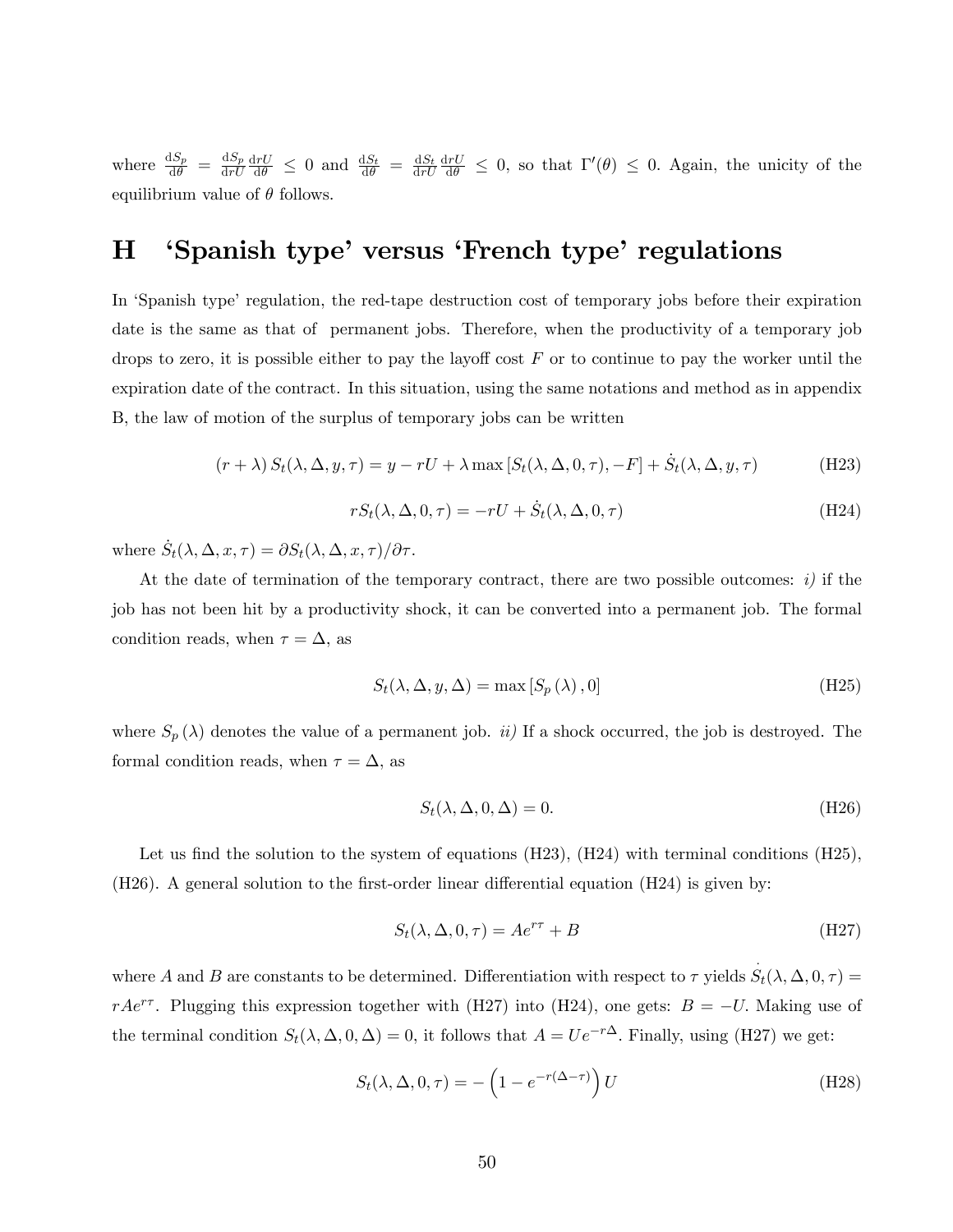Let now rewrite (H23) as:

$$
S_t(\lambda, \Delta, y, \tau) = (r + \lambda)S_t(\lambda, \Delta, y, \tau) - (y - rU) - \lambda \max[S_t(\lambda, \Delta, 0, \tau), -F]
$$

A general solution to this equation is given by:

$$
S_t(\lambda, \Delta, y, \tau) = e^{(r+\lambda)(\tau-\Delta)} \left[ S_t(\lambda, \Delta, y, \Delta) - \underbrace{\int_{\Delta}^{\tau} e^{-(r+\lambda)(\zeta-\Delta)} [(y-rU) + \lambda \max [S_t(\lambda, \Delta, 0, \tau), -F]] \, d\zeta}_{\Gamma} \right]
$$

Using (H28), it is possible to rewrite  $\Gamma$  as:

$$
\Gamma = \int_{\Delta}^{\tau} e^{-(r+\lambda)(\zeta-\Delta)} \left[ (y-rU) - \lambda \max \left[ \left( 1 - e^{-r(\Delta-\zeta)} \right) U, F \right] \right] d\zeta
$$

Let us define  $\overline{\tau} \geq 0$  such that  $S_t(\lambda, \Delta, 0, \overline{\tau}) = -F$ , we get:

$$
1 - e^{-r(\Delta - \overline{\tau})} = \frac{F}{U} \Leftrightarrow \overline{\tau} = \Delta + \frac{1}{r} \ln \left( 1 - \frac{F}{U} \right)
$$

Remarking that:

$$
\max\left[S_t(\lambda,\Delta,0,\tau), -F\right] = \begin{cases} -F & \text{if } \tau \le \overline{\tau} \\ -(1 - e^{-r(\Delta - \tau)}) U & \text{if } \tau > \overline{\tau} \end{cases}
$$

 $\Gamma$  can be written as:

$$
\Gamma = (y - rU) \frac{1 - e^{-(r+\lambda)(\tau-\Delta)}}{r+\lambda} - \lambda U \left[ \frac{1 - e^{-(r+\lambda)(\overline{\tau}-\Delta)}}{r+\lambda} - \frac{1 - e^{-\lambda(\overline{\tau}-\Delta)}}{\lambda} \right] - \lambda F \frac{e^{-(r+\lambda)(\overline{\tau}-\Delta)} - e^{-(r+\lambda)(\tau-\Delta)}}{r+\lambda}
$$

Thus

$$
S_t(\lambda, \Delta, y, \tau) = e^{(r+\lambda)(\tau-\Delta)} \max[S_p(\lambda), 0] - (y - rU) \frac{e^{(r+\lambda)(\tau-\Delta)} - 1}{r+\lambda}
$$

$$
+ \lambda U \left[ \frac{e^{(r+\lambda)(\tau-\Delta)} - e^{-(r+\lambda)(\tau-\tau)}}{r+\lambda} - e^{(r+\lambda)(\tau-\Delta)} \frac{1 - e^{-\lambda(\tau-\Delta)}}{\lambda} \right] + \lambda F \frac{e^{-(r+\lambda)(\tau-\tau)} - 1}{r+\lambda}
$$

Evaluated in  $\tau=0$  :

$$
S_t(\lambda, \Delta, y, 0) = y \frac{1 - e^{-(r + \lambda)\Delta}}{r + \lambda} + \max[S_p(\lambda), 0]e^{-(r + \lambda)\Delta} - \lambda F \frac{1 - e^{-(r + \lambda)(\Delta - \tilde{\Delta})}}{r + \lambda}
$$

$$
+ U \left[ \lambda \frac{1 - e^{(r + \lambda)\tilde{\Delta}}}{r + \lambda} e^{-(r + \lambda)\Delta} - e^{-(r + \lambda)\Delta} \left[ 1 - e^{\lambda \tilde{\Delta}} \right] - r \frac{1 - e^{-(r + \lambda)\Delta}}{r + \lambda} \right]
$$

with  $\tilde{\Delta} = -\frac{1}{r}$  $\frac{1}{r} \log \left( 1 - \frac{F}{U} \right)$  $\frac{F}{U}$ ). This equation defines the value of the surplus when  $\Delta \geq \tilde{\Delta}$ , which corresponds to the expression of the second row of the right hand side of equation (28), where we denote as  $S_t(\lambda, \Delta) = S_t(\lambda, \Delta, y, 0) - c$ . The first row of the right hand side of equation (28) defines the value of the surplus when  $\Delta \leq \tilde{\Delta}$ , which is taken from equation (2).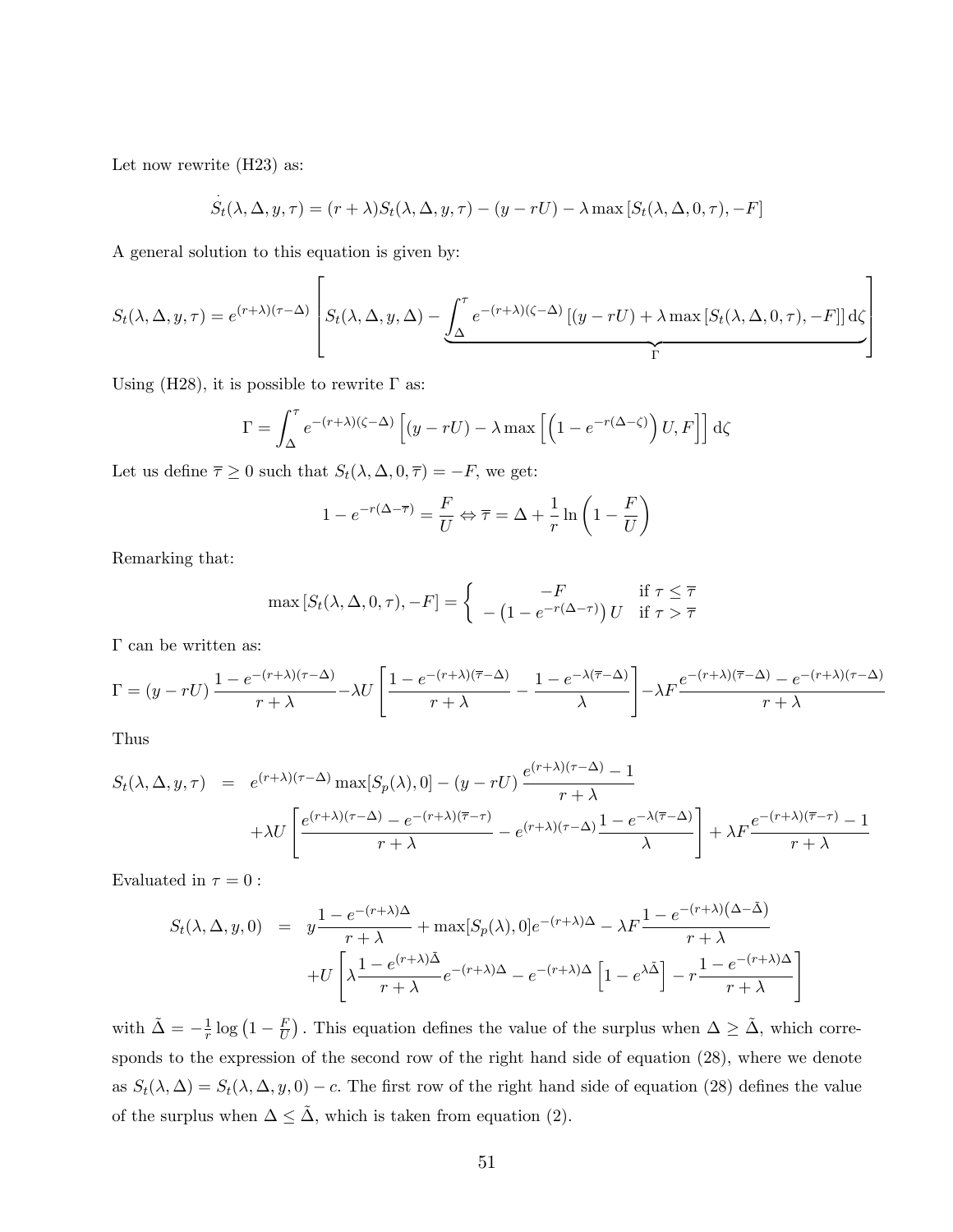### I Mandatory limit

## I.1 The threshold value  $\lambda_t$  when there is a mandatory limit on the duration of temporary jobs

Let us define the conditions under which temporary jobs can be created when there is a mandatory limit on the duration of temporary jobs. Temporary jobs can be created if

$$
\begin{cases} S_t(\lambda) \ge 0 & \text{when } \lambda \ge \bar{\lambda} \\ S_t(\lambda, \Delta) \ge 0 & \text{when } \lambda \le \bar{\lambda} \end{cases}
$$

where  $\bar{\lambda}$  satisfies  $\Delta(\bar{\lambda}) = \Delta$ . It has been shown in appendix C that there exists a threshold value of  $\lambda$ , denoted by  $\lambda_t$ , such that  $S_t(\lambda_t) = 0$ , above which no jobs are created.

We know that  $S_t(\lambda, \Delta) \leq S_t(\lambda)$ , and that  $\overline{\lambda}$  is defined by  $\Delta(\overline{\lambda}) = \Delta$ , which is equivalent to  $S_t(\bar{\lambda}, \Delta) = S_t(\bar{\lambda})$ . Thus, if  $\Delta \leq \Delta(\lambda_t)$ , which is equivalent to  $\bar{\lambda} \geq \lambda_t$ , no temporary job can be created. Then, let us henceforth assume that  $\bar{\lambda} < \lambda_t$ . Since  $S_t(\lambda)$  and  $S_t(\lambda, \Delta)$  are decreasing with respect to  $\lambda$ , and  $S_t(\bar{\lambda}) = S_t(\bar{\lambda}, \Delta)$ , it is worth creating temporary jobs  $\lambda \leq \lambda_t$  (see figure 10).

## I.2 The threshold value  $\lambda_s$  when there is a mandatory limit on the duration of temporary jobs

There exist values of  $\Delta$  such that  $S(\lambda, \Delta) > S_p(\lambda)$  if  $\lambda$  is sufficiently close to  $\lambda_p$  when condition (6) is fulfilled, as depicted in figure 10. From equations (1) and (2),  $S_t(\lambda, \Delta) - S_p(\lambda)$  can be written as

$$
S_t(\lambda, \Delta) - S_p(\lambda) = \left(\frac{rU + \lambda F + (r + \lambda)c}{r + \lambda}\right)\left(1 - e^{-(r + \lambda)\Delta}\right) - U\left(1 - e^{-r\Delta}\right) - c.
$$

Which implies that  $\lim_{\lambda\to 0} [S_t(\lambda, \Delta) - S_p(\lambda)] = -ce^{-r\Delta}$ . Therefore, there exists at least a threshold value of the shock arrival rate, denoted by  $\lambda_s$ , which statisfies

$$
S_t(\lambda_s, \Delta) = S_p(\lambda_s),
$$

such that permanent jobs are created if the shock arrival rate is below  $\lambda_s$ .

### J Renewal

Notice first that the expression of  $S_p$ , the surplus of a temporary job, is not altered by the possibility to renew temporary contracts. Hence, the threshold  $\lambda_p$ , such that  $S_p(\lambda_p) = \frac{y - rU - \lambda_p F}{r + \lambda_p} - c = 0$  is the same as in the benchmark case.

The model can then be solved as follows: we first consider renewed temporary contracts and then starting temporary contracts. Third, we show that the equality between the thresholds for the two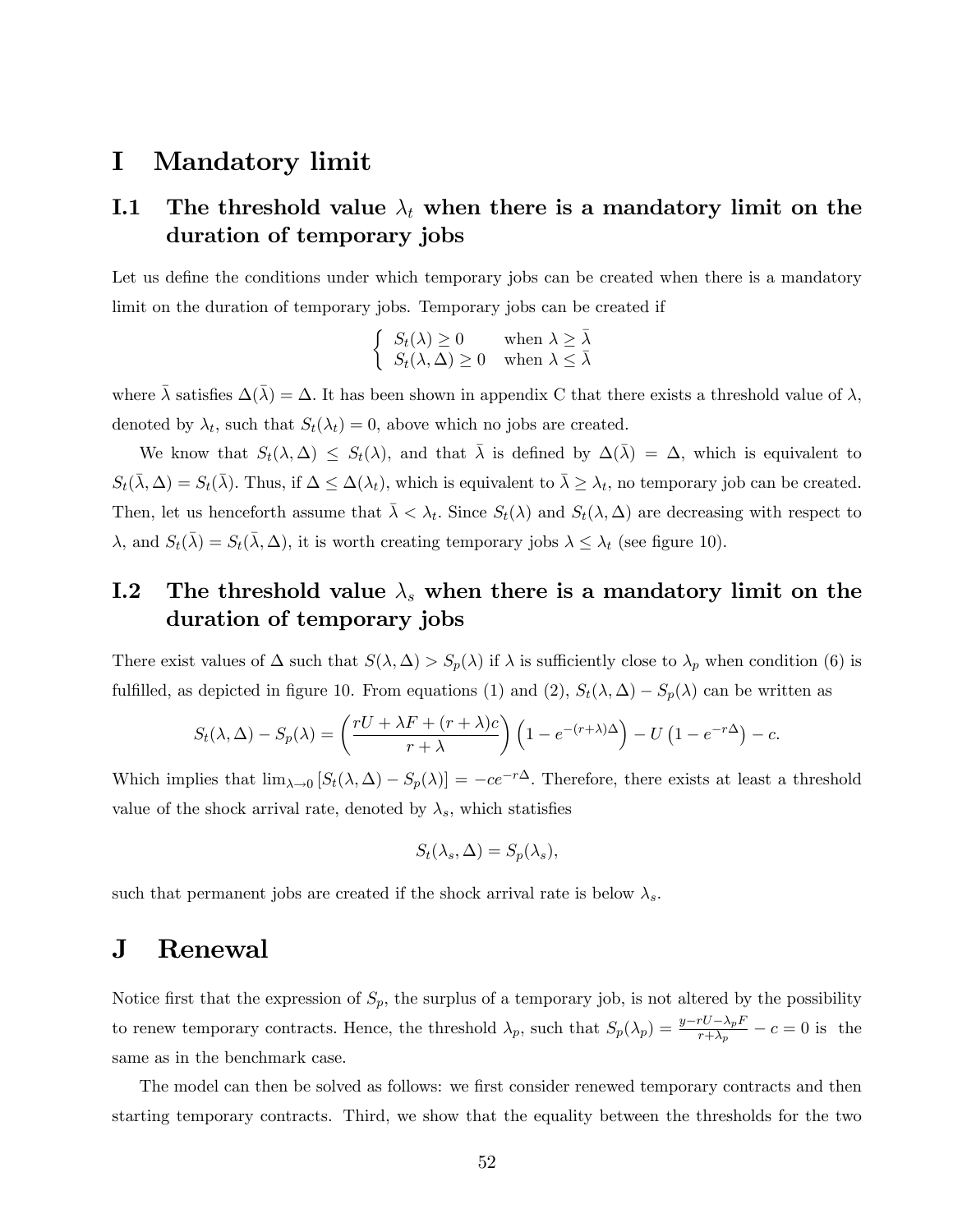types of temporary contracts,  $\lambda_{t_1}$  and  $\lambda_{t_2}$ , is between  $\lambda_{s_1}$  and  $\lambda_{s_2}$ . Fourth, we derive the condition for the existence of both types of contracts. Finally, we conclude by comparing surpluses  $S_{t_1}$  and  $S_{t_2}$  and durations  $\Delta_1(\lambda)$  and  $\Delta_2(\lambda)$ .

#### J.1 Renewed temporary contract

From  $(31)$ , the surplus of a renewed temporary contract writes:

$$
S_{t_2}(\lambda, \Delta_2) = \int_0^{\Delta_2} \left( y e^{-\lambda \tau} - rU \right) e^{-r\tau} d\tau + \max \left[ S_p(\lambda), 0 \right] e^{-(r+\lambda)\Delta_2} - c
$$

The optimal duration of a renewed temporary contract,  $\Delta_2$ , then maximizes  $S_{t_2}$ . The FOC writes:

$$
ye^{-\lambda\Delta_2} - rU - (r+\lambda)e^{-\lambda\Delta_2} \max\left[S_p(\lambda), 0\right] = 0
$$
\n(J29)

while the SOC is always met, as in the benchmark case. Therefore, the optimal duration of the contract is:

$$
\Delta_2(\lambda) = \begin{cases} \frac{1}{\lambda} \ln \left( \frac{rU + \lambda F + (r + \lambda)c}{rU} \right) & \text{if } \lambda \le \lambda_p \\ \frac{1}{\lambda} \ln \left( \frac{y}{rU} \right) & \text{if } \lambda \ge \lambda_p \end{cases}
$$

where  $\lambda_p = \frac{y - rU - rc}{F + c}$ , as in the benchmark case. Hence, the surplus  $S_{t_2}$  decomposes as:

$$
S_{t_2}(\lambda) = \begin{cases} \int_0^{\Delta_2(\lambda)} \left( y e^{-\lambda \tau} - rU \right) e^{-r\tau} d\tau + e^{-(r+\lambda)\Delta_2(\lambda)} S_p(\lambda) - c & \text{if } \lambda \le \lambda_p \\ \int_0^{\Delta_2(\lambda)} \left( y e^{-\lambda \tau} - rU \right) e^{-r\tau} d\tau - c & \text{if } \lambda \ge \lambda_p \end{cases}
$$

This expression is similar to that of  $S_t(\lambda)$  in the benchmark, and  $S_{t_2}(\lambda)$  admits the same properties as  $S_t(\lambda)$ . Therefore, the thresholds  $\lambda_{s_2}$  and  $\lambda_{t_2}$  such that  $S_p(\lambda_{s_2}) = S_{t_2}(\lambda_{s_2})$  and  $S_{t_2}(\lambda_{t_2}) = 0$ have expressions similar to  $\lambda_s$  and  $\lambda_t$  in the benchmark case, and have identical comparative static properties.

#### J.2 Initial temporary contract

From (30), we have

$$
S_{t_1}(\lambda, \Delta_1) = \int_0^{\Delta_1} \left( y e^{-\lambda \tau} - rU \right) e^{-r\tau} d\tau + \max \left[ S_p(\lambda), S_{t_2}(\lambda, \Delta_2), 0 \right] e^{-(r+\lambda)\Delta_1} - c
$$

The optimal duration  $\Delta_1$  maximizes the surplus of the first temporary contract. The first order condition writes:

$$
ye^{-\lambda\Delta_1} - rU - (r+\lambda)e^{-\lambda\Delta_1} \max\left[S_p(\lambda), S_{t_2}(\lambda, \Delta_2), 0\right] = 0
$$
\n(J30)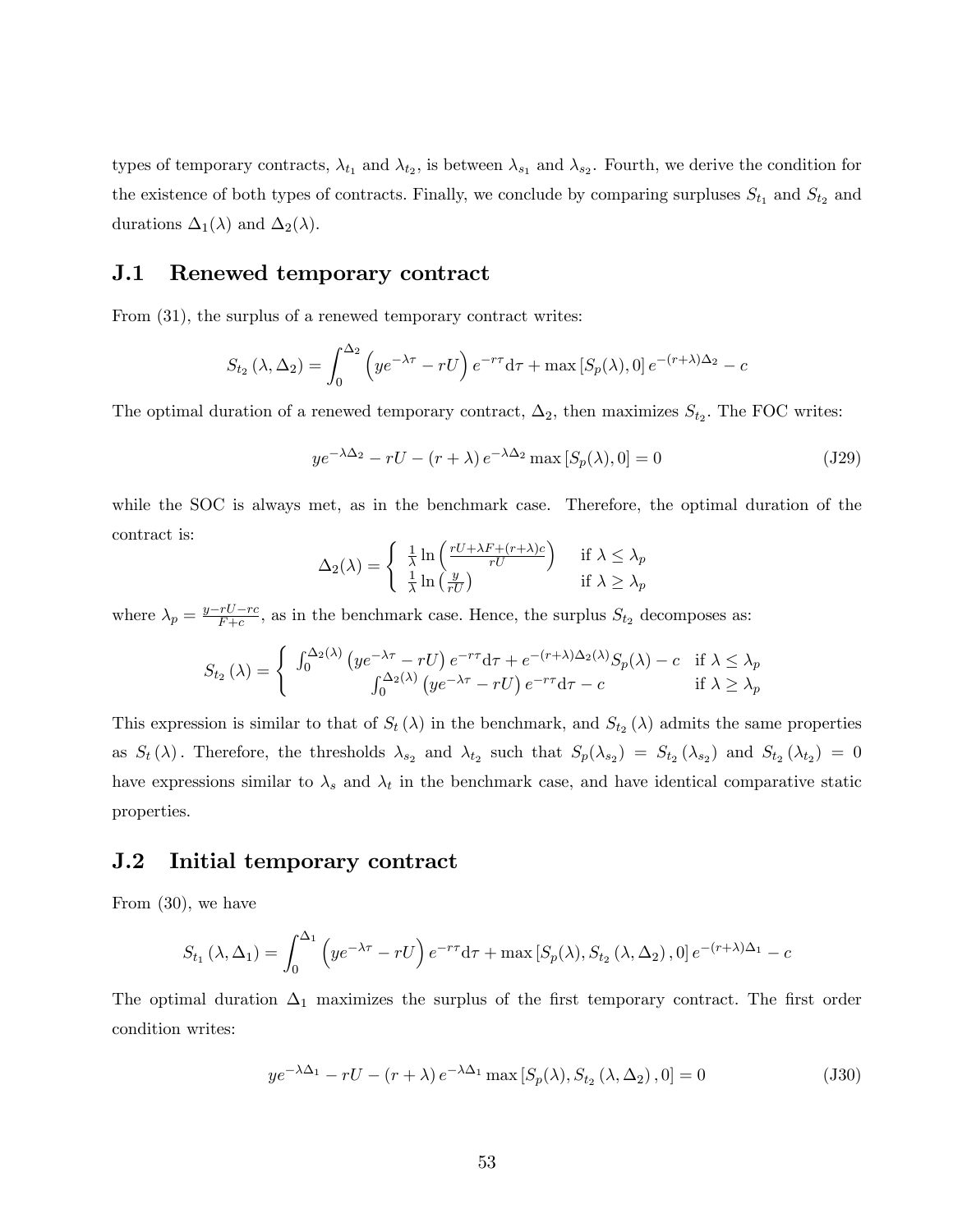while the second order condition is always fulfilled. This leads to:

$$
\Delta_1(\lambda) = \begin{cases}\n\frac{1}{\lambda} \ln \left( \frac{rU + \lambda F + (r + \lambda)c}{rU} \right) & \text{if } \lambda \leq \lambda_{s_2} \\
\frac{1}{\lambda} \ln \left( \frac{y - (r + \lambda) \left[ \int_0^{\Delta_2} (y e^{-\lambda \tau} - rU) e^{-r\tau} \mathrm{d}\tau + e^{-(r + \lambda)\Delta_2} S_p(\lambda) - c \right]}{rU} \right) & \text{if } \lambda_{s_2} \leq \lambda \leq \lambda_p \\
\frac{1}{\lambda} \ln \left( \frac{y - (r + \lambda) \left[ \int_0^{\Delta_2} (y e^{-\lambda \tau} - rU) e^{-r\tau} \mathrm{d}\tau - c \right]}{rU} \right) & \text{if } \lambda_p \leq \lambda \leq \lambda_{t_2} \\
\frac{1}{\lambda} \ln \left( \frac{y}{rU} \right) & \text{if } \lambda \geq \lambda_{t_2}\n\end{cases}
$$

Notice that  $\Delta_1(\lambda) = \Delta_2(\lambda)$  for  $\lambda \leq \lambda_{s_2}$  and for  $\lambda \geq \lambda_{t_2}$ . Hence,  $\Delta_1(\lambda)$  continuously decreases from lim  $\lambda \rightarrow 0$  $\Delta_1(\lambda) = \lim_{\lambda \to 0}$  $\lim_{\lambda \to 0} \Delta_2(\lambda) = +\infty$  to  $\lim_{\lambda \to \infty}$  $\Delta_1(\lambda) = \lim$  $\lim_{\lambda \to \infty} \Delta_2(\lambda) = 0$ . Hence, it follows that  $S_{t_1}$  is continuously decreasing from lim  $\lim_{\lambda \to 0} S_{t_1}(\lambda) = \frac{y}{r} - U - c > 0$  to  $\lim_{\lambda \to \infty} S_{t_2}(\lambda) = -c$ .

### **J.3** Equality of  $\lambda_{s_1}$  and  $\lambda_{s_2}$

By definition  $S_p(\lambda_{s_1}) = S_{t_1}(\lambda_{s_1})$  and  $S_p(\lambda_{s_2}) = S_{t_2}(\lambda_{s_2})$  which translates into:

$$
S_{t_1}(\lambda_{s_1}) = \int_0^{\Delta_1(\lambda_{s_1})} \left( y e^{-\lambda_{s_1} \tau} - r U \right) e^{-r\tau} d\tau + \max \left[ S_p(\lambda_{s_1}), S_{t_2}(\lambda_{s_1}, \Delta_2(\lambda_{s_1})), 0 \right] e^{-\left( r + \lambda_{s_1} \right) \Delta_1(\lambda_{s_1})} - c = S_p(\lambda_{s_1})
$$

and

$$
S_{t_2} (\lambda_{s_2}) = \int_0^{\Delta_2(\lambda_{s_2})} \left( y e^{-\lambda_{s_2} \tau} - r U \right) e^{-r \tau} d\tau + S_p(\lambda_{s_2}) e^{-\left( r + \lambda_{s_2} \right) \Delta_2(\lambda_{s_2})} - c = S_p(\lambda_{s_2})
$$

As  $\lambda_{s_1} < \lambda_p$ , we know that  $\Delta_2(\lambda_{s_1}) = \frac{1}{\lambda_{s_1}} \ln \left( \frac{rU + \lambda_{s_1}F + (r + \lambda_{s_1})c}{rU} \right)$  whereas  $\Delta_2(\lambda_{s_2}) = \frac{1}{\lambda_{s_2}} \ln \left( \frac{rU + \lambda_{s_2}F + (r + \lambda_{s_2})c}{rU} \right)$ .

Two cases must be considered. (i) When  $S_{t_1}(\lambda_{s_1}) = S_p(\lambda_{s_1}) \ge S_{t_2}(\lambda_{s_1}) \ge 0$ , then  $S_{t_1}$  rewrites

$$
S_{t_1}(\lambda_{s_1}) = \int_0^{\Delta_1(\lambda_{s_1})} \left( y e^{-\lambda_{s_1} \tau} - r U \right) e^{-r\tau} d\tau + S_p(\lambda_{s_1}) e^{-\left(r + \lambda_{s_1}\right) \Delta_1(\lambda_{s_1})} - c = S_p(\lambda_{s_1})
$$

to be compared to

$$
S_{t_2} (\lambda_{s_2}) = \int_0^{\Delta_2(\lambda_{s_2})} \left( y e^{-\lambda_{s_2} \tau} - r U \right) e^{-r \tau} d\tau + S_p(\lambda_{s_2}) e^{-\left( r + \lambda_{s_2} \right) \Delta_2(\lambda_{s_2})} - c = S_p(\lambda_{s_2})
$$

implying that  $\lambda_{s_1} = \lambda_{s_2}$ .

(ii) When  $S_{t_2}(\lambda_{s_1}) \geq S_{t_1}(\lambda_{s_1}) = S_p(\lambda_{s_1}) \geq 0$  then

$$
S_{t_1}(\lambda_{s_1}) = \int_0^{\Delta_1(\lambda_{s_1})} \left( y e^{-\lambda_{s_1} \tau} - r U \right) e^{-r\tau} d\tau + S_{t_2}(\lambda_{s_1}) e^{-(r+\lambda_{s_1})\Delta_1(\lambda_{s_1})} - c = S_p(\lambda_{s_1})
$$

to be compared to

$$
S_{t_2}(\lambda_{s_2}) = \int_0^{\Delta_2(\lambda_{s_2})} \left( y e^{-\lambda_{s_2} \tau} - rU \right) e^{-r\tau} d\tau + S_{t_1}(\lambda_{s_2}) e^{-(r+\lambda_{s_2})\Delta_2(\lambda_{s_2})} - c = S_p(\lambda_{s_2})
$$

It follows that  $\lambda_{s_1} = \lambda_{s_2}$ .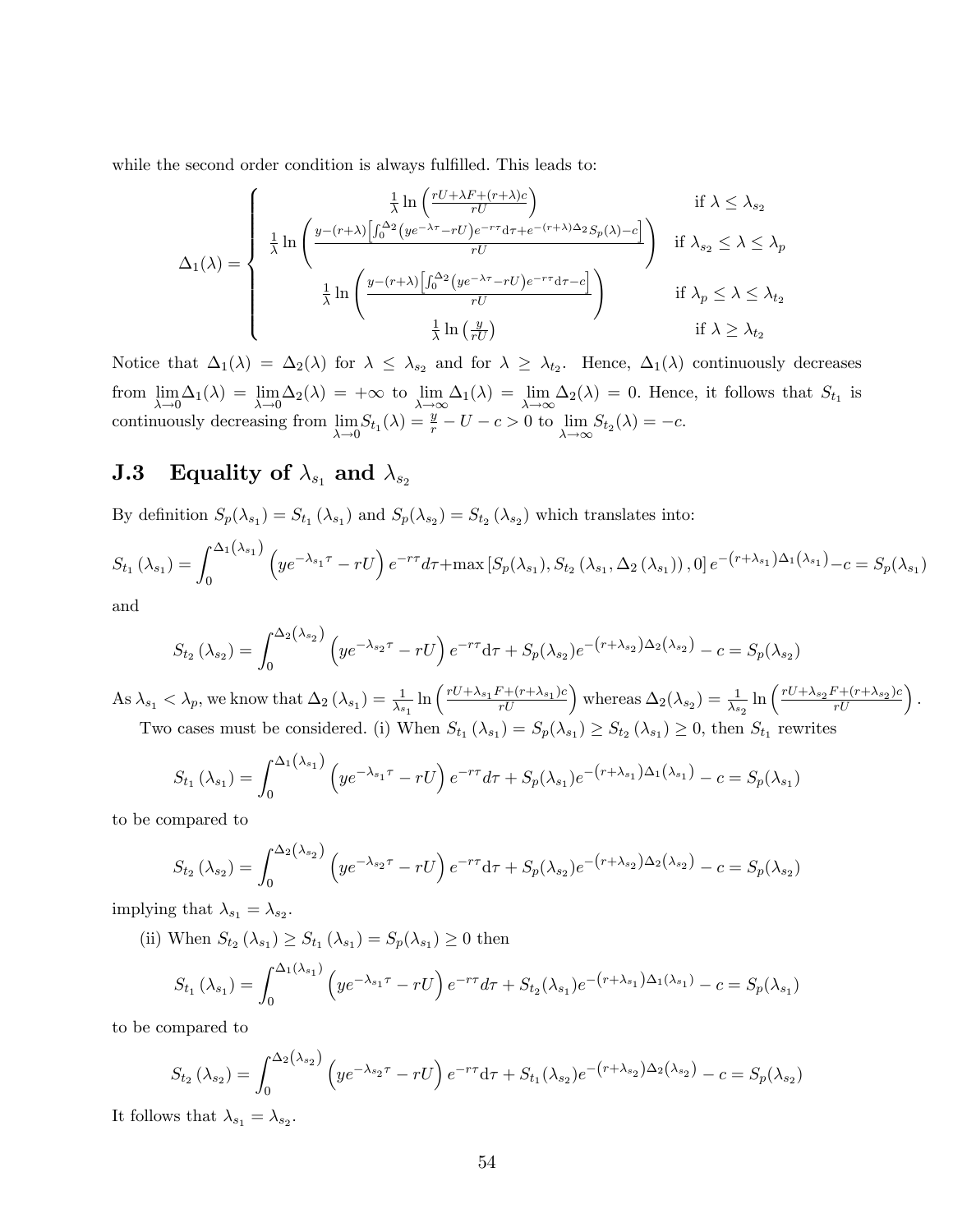### **J.4** Equality of  $\lambda_{t_1}$  and  $\lambda_{t_2}$

Notice that as  $\lambda_{t_1} \geq \lambda_p$  and  $\lambda_{t_2} \geq \lambda_p$ , we have  $\Delta_1(\lambda) = \frac{1}{\lambda} \ln \left( \frac{y}{rU} \right) = \Delta_2(\lambda)$  and

$$
S_{t_1}(\lambda_{t_1}) = \int_0^{\Delta_1(\lambda_{t_1})} \left( y e^{-\lambda \tau} - r U \right) e^{-r\tau} d\tau + \max \left[ S_{t_2}(\lambda_{t_1}), 0 \right] e^{-(r+\lambda)\Delta_1(\lambda_{t_1})} - c = 0
$$

while

$$
S_{t_2}(\lambda_{t_2}) = \int_0^{\Delta_2(\lambda_{t_2})} \left( y e^{-\lambda \tau} - rU \right) e^{-r\tau} d\tau - c = 0
$$

Then, two cases must be considered : (i) if  $\lambda_{t_1} \geq \lambda_{t_2}$  or equivalently,  $S_{t_1}(\lambda_{t_1}) = 0 \geq S_{t_2}(\lambda_{t_1})$ , then

$$
0 = \int_0^{\Delta_1(\lambda_{t_1})} \left( y e^{-\lambda \tau} - rU \right) e^{-r\tau} d\tau - c \ge \int_0^{\Delta_2(\lambda_{t_1})} \left( y e^{-\lambda \tau} - rU \right) e^{-r\tau} d\tau - c
$$

hence,  $S_{t_1}(\lambda_{t_1}) = S_{t_2}(\lambda_{t_1}) = 0$  and  $\lambda_{t_1} = \lambda_{t_2}$ .

(ii) If  $\lambda_{t_1} \leq \lambda_{t_2}$  or equivalently,  $S_{t_1}(\lambda_{t_1}) = 0 \leq S_{t_2}(\lambda_{t_1})$ , then

$$
0 = \int_0^{\Delta_1(\lambda_{t_1})} \left( y e^{-\lambda \tau} - rU \right) e^{-r\tau} d\tau - c + e^{-(r+\lambda)\Delta_1(\lambda_{t_1})} S_{t_2}(\lambda_{t_1}) \le \int_0^{\Delta_2(\lambda_{t_2})} \left( y e^{-\lambda \tau} - rU \right) e^{-r\tau} d\tau - c
$$

As  $\Delta_1(\lambda_{t_1}) = \Delta_2(\lambda_{t_1})$ , this is possible if and only if  $S_{t_1}(\lambda_{t_1}) = S_{t_2}(\lambda_{t_1})$ . Hence,  $\lambda_{t_1} = \lambda_{t_2}$ .

### **J.5** Comparison of  $S_{t_1}$  and  $S_p$

Let us now study the intercept of  $S_{t_1}$  and  $S_p$ : the logic of the proof is the same as in the benchmark case.  $S_{t_1}$  is decreasing from  $\lim_{\lambda\to 0} S_{t_1}(\lambda) = \frac{y}{r} - U - c$  to  $\lim_{\lambda\to\infty} S_{t_1}(\lambda) = -c$  while  $S_p$  is decreasing from  $\lim_{\lambda \to 0} S_p(\lambda) = \lim_{\lambda \to 0} S_{t_1}(\lambda)$  to  $\lim_{\lambda \to \infty} S_p(\lambda) = -c - F$ .

From the definition of the two surpluses, we have:  $\lim_{\lambda\to 0} S'_{t_1}(\lambda) = \frac{-y}{r^2}$  while  $\lim_{\lambda\to 0} S'_{p}(\lambda) =$  $-\frac{y-rU+rF}{r^2}$ . Thus in the neighborhood of  $\lambda = 0$  there exist values of  $\lambda > 0$  such that  $S_p(\lambda) > S_t(\lambda)$  if and only if  $F < U$ . Let us assume that this is the case. Then,  $S_p$  and  $S_t$  have at least one positive intercept for positive values of  $S_t(\lambda)$  if  $S_p(\lambda_p) = 0 < S_{t_1}(\lambda_p)$ . This yields a condition similar to (6) in the benchmark.

### **J.6** Comparison of  $S_{t_1}$  and  $S_{t_2}$

First, notice that  $\max [S_p(\lambda), S_{t_2}(\lambda, \Delta_2), 0] \ge \max [S_p(\lambda), 0]$  implying  $\Delta_1(\lambda) \le \Delta_2(\lambda)$  from the first order conditions (J30) and (J29).

Second, using the FOC (J30), and substituting in  $S_{t_1}$ , the surplus of a starting temporary contract writes :

$$
S_{t_1}(\lambda) = \frac{y - U(r + \lambda(1 - e^{-r\Delta_1(\lambda)}))}{r + \lambda} - c
$$